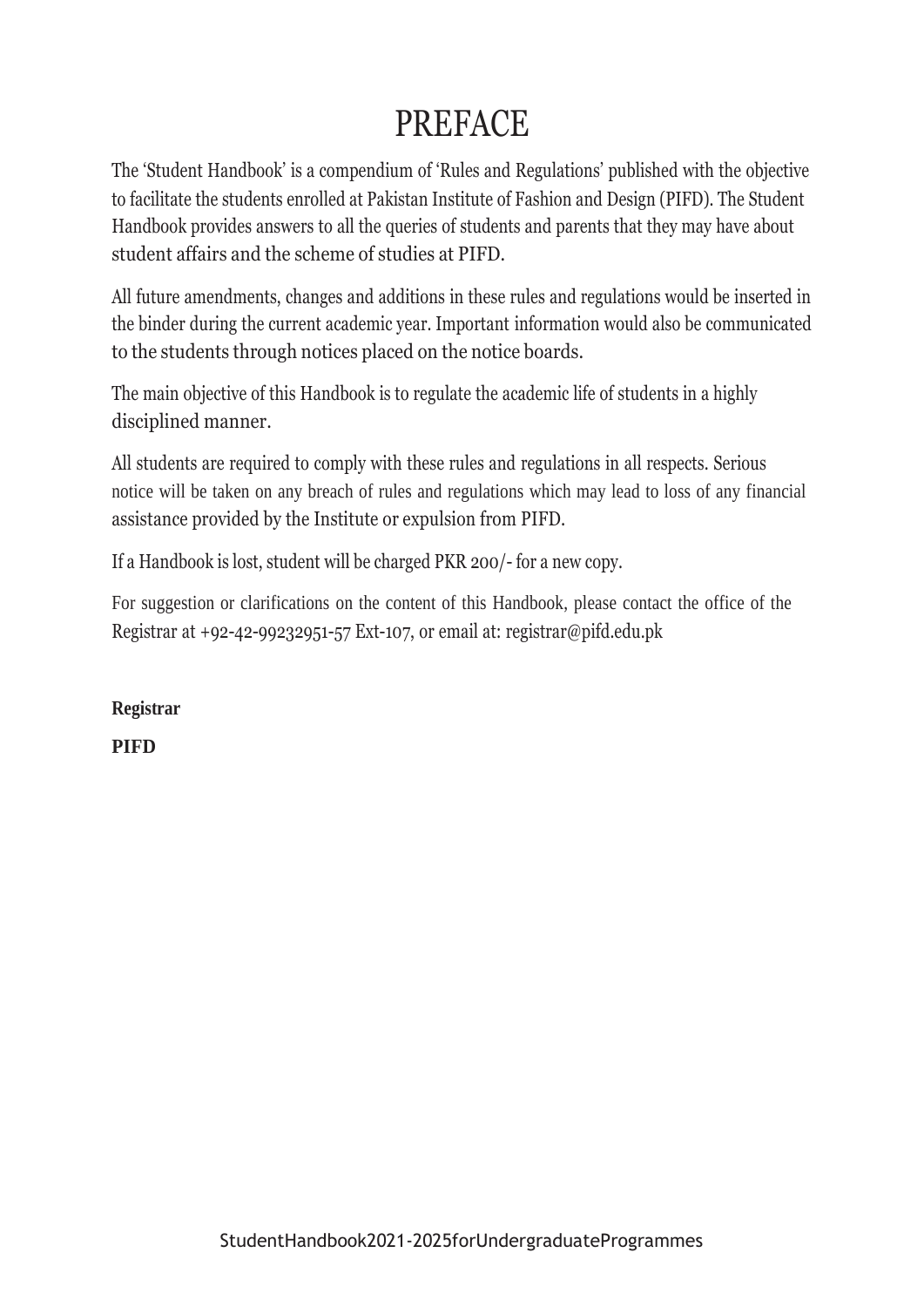Student Handbook 2021-2025 forUndergraduate Programmes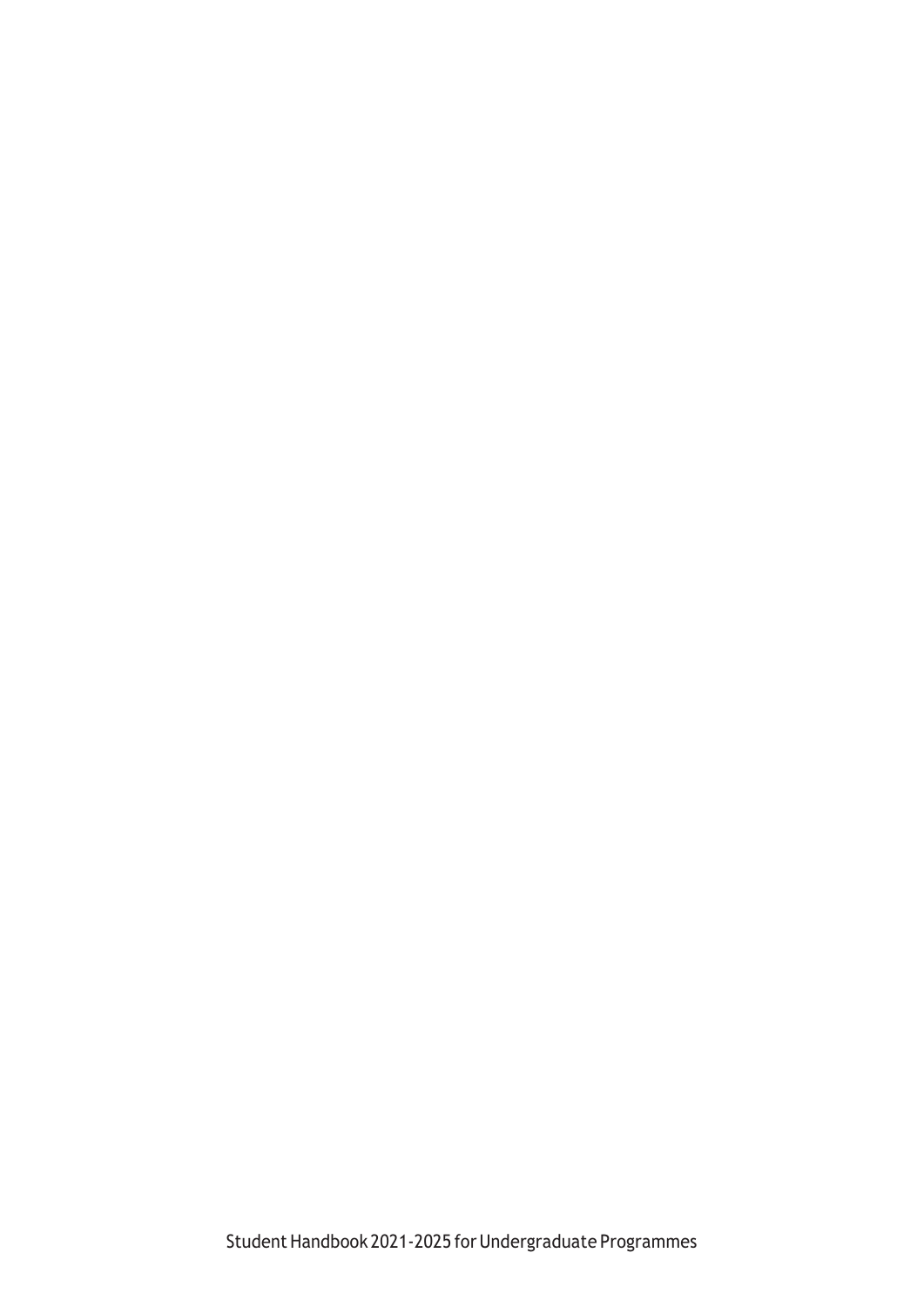# **STUDENT HAND BOOK 2019-2023**

#### CONTENTS PAGE NO

| 1.    | <b>INTRODUCTION</b>                                               | 1               |
|-------|-------------------------------------------------------------------|-----------------|
| 2.    | PHILOSOPHY                                                        | 1               |
| 3.    | <b>VISION</b>                                                     | 1               |
| 4.    | <b>ACADEMIC PROGRAMME</b>                                         | $\mathbf{1}$    |
| 5.    | REGISTRATION PROCEDURE                                            | $\overline{2}$  |
| 6.    | <b>FEES</b>                                                       | $\overline{2}$  |
| 6.1   | Refund of Fee Policy                                              | 4               |
| 7.    | FINANCIAL ASSISTANCE                                              | 4               |
| 7.1   | How to apply                                                      | 4               |
| 7.2   | <b>Application Review</b>                                         | 5               |
| 7.3   | <b>Funding from Other Sources</b>                                 | $\sqrt{5}$      |
| 7.4   | Financial Assistance Disbursement                                 | $\sqrt{5}$      |
| 7.5   | PIFD financial Assistance Programme                               | 5               |
| 7.6   | HEC need based scholarship                                        | 5               |
| 7.7   | Ehsas undergraduate scholarship                                   | 6               |
| 7.8   | National endownment scholarship for talent (NEST)                 | 6               |
| 7.9   | Punjab educational endownment fund                                | 6               |
| 8.    | STUDENT INDENTITY CARD                                            | 7               |
| 9.    | DRESS CODE                                                        | 7               |
| 10.   | CHANGE OF ADDRESS AND CONTACT                                     | 7               |
| 11.   | <b>SERVICES AND FACILITIES</b>                                    | 7               |
| 11.1  | Library                                                           | 7               |
| 11.2  | Computer Lab: CAD/CAM & Internet Facilities                       | 8               |
| 11.3  | Media Services                                                    | 8               |
| 11.4  | Cafeteria                                                         | 8               |
|       | 11.5 Photocopy                                                    | 9               |
|       | 11.6 Material Shop                                                | 9               |
| 11.7  | Digital Cafe                                                      | 9               |
|       | 11.8 Lockers                                                      | 9               |
| 11.9  | <b>Vehicle Parking</b>                                            | 9               |
| 11.10 | <b>Students with Special Needs</b>                                | 9               |
| 11.11 | Personal Counseling                                               | 9               |
| 11.12 | <b>Transportation Services</b>                                    | 10              |
| 11.13 | Dispensary                                                        | 10              |
| 12.   | <b>GENERAL RULES AND REGULATIONS</b>                              | 10              |
| 12.1  | Code of Conduct                                                   | 10              |
| 12.2  | Punctuality                                                       | 10              |
| 12.3  | Early leave from Institute Premises                               | 11              |
| 12.4  | Absence                                                           | 11              |
| 12.5  | <b>Leave Rules</b>                                                | 11              |
| 12.6  | Owership of Coursework                                            | 12              |
| 12.7  | Freedom of Speech                                                 | 12 <sup>°</sup> |
| 12.8  | Misuse of Social, Print and Electronic Media                      | 12              |
| 12.9  | Harassment or to Create a Threatening or Intimidating Environment | 12              |
|       | Student Handbook 2021-2025 for Undergraduate Programmes           |                 |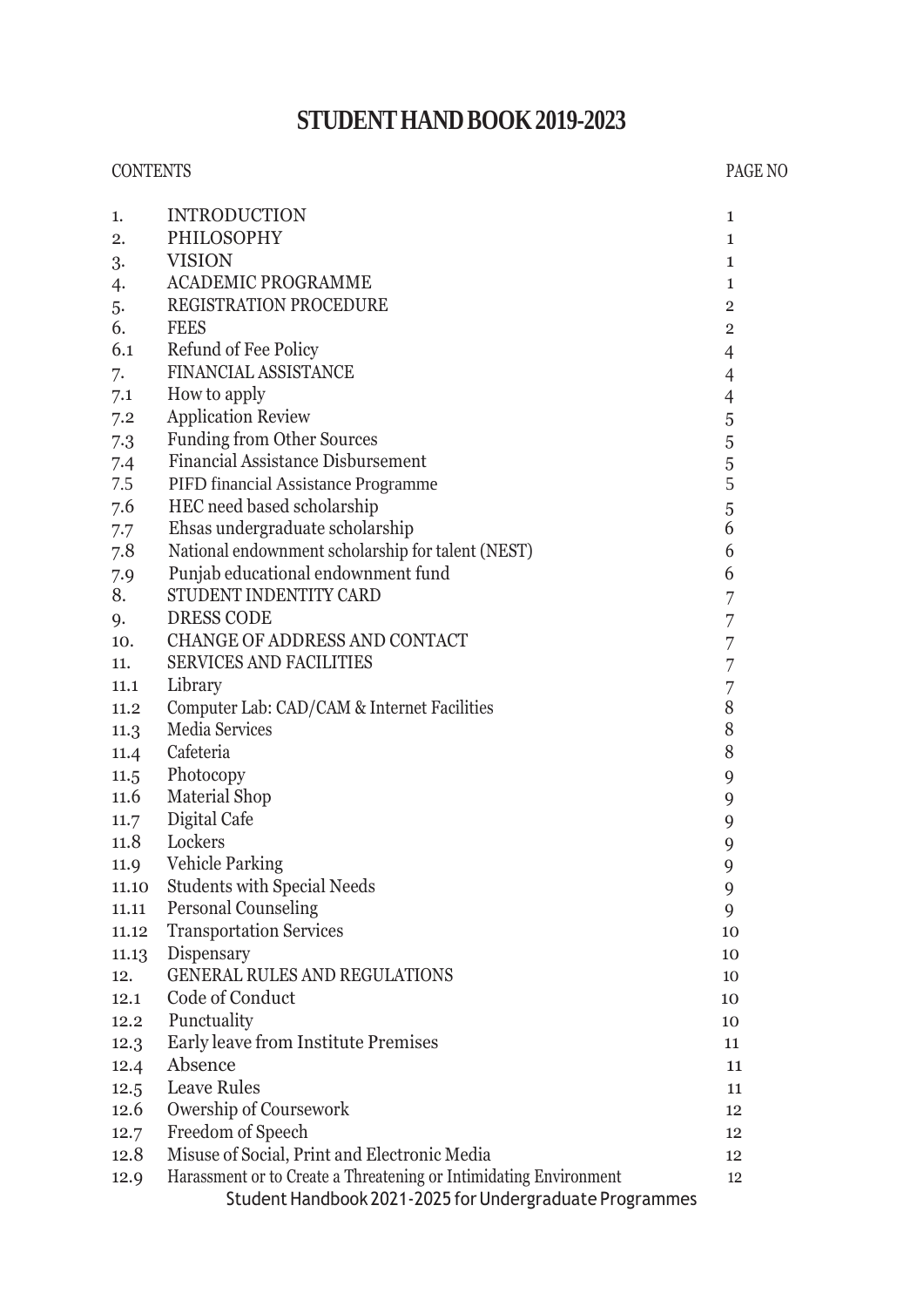| 12.10 | Health & Safety                                                    | 13 |
|-------|--------------------------------------------------------------------|----|
| 12.11 | Smoking                                                            | 13 |
|       | 12.12 Anti-Drug Policy                                             |    |
| 12.13 | Litter, Food and Drink                                             | 13 |
| 12.14 | Safe use of Appratus and Equipment                                 | 13 |
| 12.15 | <b>Protective Clothing</b>                                         | 14 |
|       | 12.16 Fire Precaution                                              | 14 |
|       | 12.17 Mobile Phones                                                | 14 |
|       | 12.18 Tape Recorder/ Radios                                        | 14 |
|       | 12.19 Visitor's Access                                             | 14 |
|       | 12.20 Personal Property                                            | 14 |
|       | 12.21 Breakage and Damages                                         | 14 |
|       | 12.22 Removal of Institute Property, Apparatus or Equipment        | 15 |
|       | 12.23 Exclusion from Classes or Institute Premises                 | 15 |
|       | 12.24 Late Submission                                              | 15 |
| 13.   | ORIENTATION DAY                                                    | 15 |
| 14.   | TEACHING AND LEARNING PLATFORMS                                    | 15 |
| 15.   | <b>TUTORIALS</b>                                                   | 16 |
| 16.   | PLAGIARISM                                                         | 16 |
| 17.   | PIFD SEMESTER REGULATIONS (FOR UNDERGRADUATE DEGREE PROGRAMMES) 16 |    |
| 17.1  | Introduction                                                       | 16 |
| 17.2  | Uniform Academic Calendar                                          | 17 |
| 17.3  | Admissions                                                         | 17 |
| 17.4  | Organization of Teaching                                           | 18 |
| 17.5  | Courses and Scheme of Studies                                      | 18 |
| 17.6  | <b>Course Code and Credits</b>                                     | 19 |
|       | 17.7 Attendance                                                    | 20 |
|       | 17.8 Withdrawal of Course(s)                                       | 21 |
| 17.9  | <b>Semester Freeze</b>                                             | 21 |
|       | 17.10 Evaluation                                                   | 22 |
|       | 17.11 Promotion, Dropout and Re-admission                          | 25 |
| 17.12 | Award of Degree                                                    | 26 |
|       | 17.13 Awadrs: Gold Medal, Roll of Honour, Distinction in Thesis    | 26 |
|       | 17.14 Grade Improvement                                            | 28 |
|       | 17.15 Grading System                                               | 28 |
|       | 17.16 Incomplete Grade                                             | 32 |
|       | 17.17 Transfer of Credits/Migration                                | 32 |
|       | 17.18 Time-Frame for Completion of Degree Programme                | 33 |
| 17.19 | Departmental Examinations Committee                                | 33 |
| 18.   | HOSTEL ACCOMMODATION                                               | 34 |
| 19    | <b>HOSTEL RULES</b>                                                | 34 |
| 20.   | INFRINGEMENT OF RULES AND REGULATIONS                              | 35 |
| 21.   | DISCIPLINARY PROCEDURE                                             | 37 |
| 22.   | DISCIPLINE COMMITTEE                                               | 38 |
| 23.   | ACADEMIC CALENDAR FOR FOUNDATION YEAR STUDIES                      | 38 |
|       | ACKNOWLEDMENT UNDERTAKING                                          | 40 |

Student Handbook 2021-2025 forUndergraduate Programmes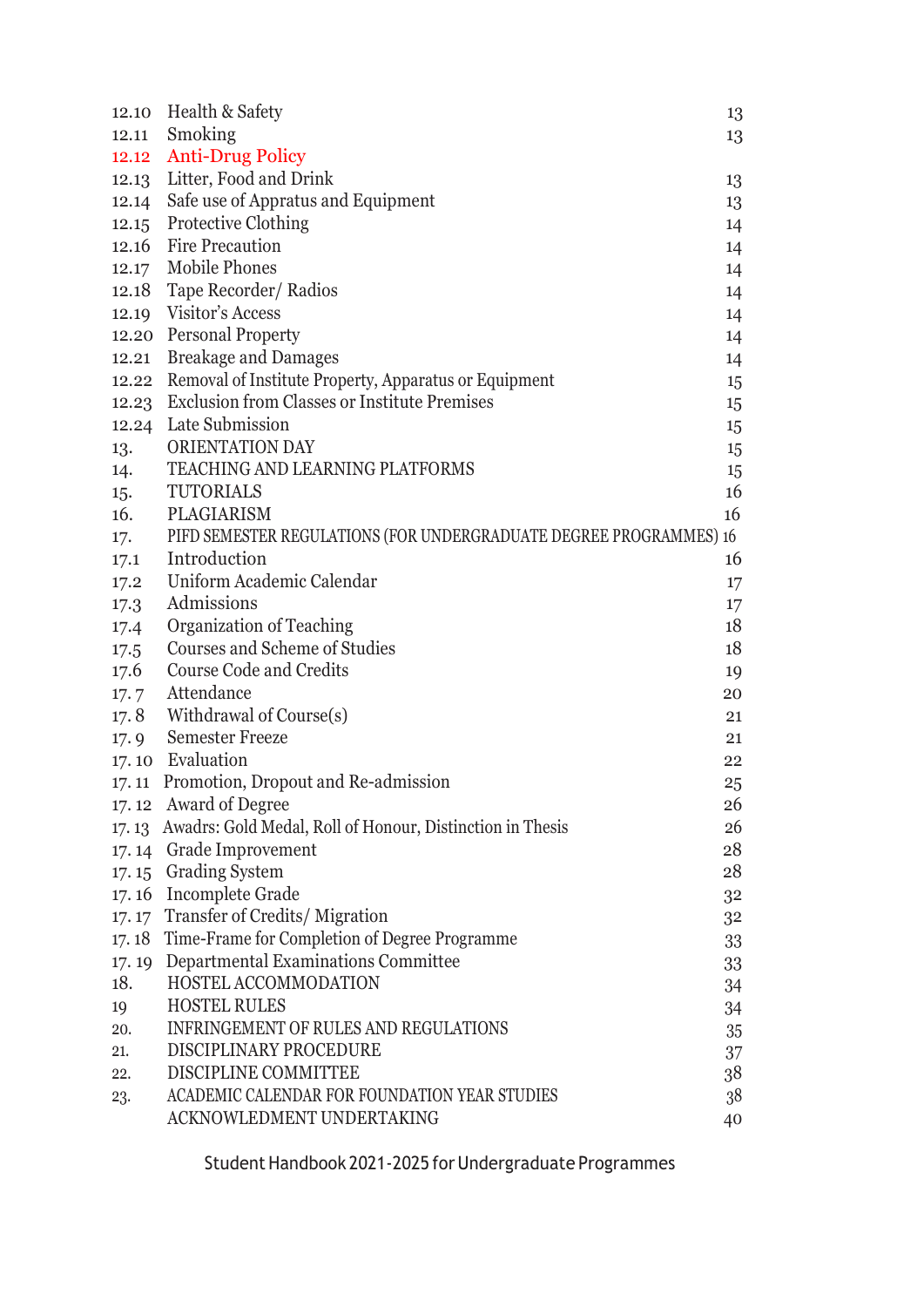# **Pakistan Institute of Fashion and Design**

# <span id="page-4-0"></span>**1. INTRODUCTION**

Pakistan Institute of Fashion and Design, Lahore is chartered by the Government of Pakistan, with Degree Awarding status vide the Pakistan Institute of Fashion and Design Act, 2011, (Act No. X of 2011 dated 4<sup>th</sup> May, 2011) and is duly recognized by Higher Education Commission (HEC) of Pakistan. Major academic policies of PIFD are in full accord with the requirements of HEC.

# <span id="page-4-1"></span>**2. PHILOSOPHY**

Pakistan Institute of Fashion and Design (PIFD) seeks to produce graduates who are able to combine design capability with manufacturing dexterity to create products that are not only functional but also aesthetically pleasing and beautifully formed. It equips the students with necessary management and marketing tools in order to promote these products in the markets around the world. PIFD endeavors to create a new generation of designers, entrepreneurs and highly skilled youth to cope with demands of the new millennium.

# <span id="page-4-2"></span>**3. VISION**

PIFD aims to be a Specialist Design Institute, catering to the demands of the industry.

Its goal is to provide a comprehensive design education that focuses on the relationship between the designed products and the consumer.

It aims to be the platform where individuals can pursue challenging career options in the field of design.

# **4. ACADEMIC PROGRAMMES**

PIFD offers the following BS/ B. Des 4-Year Degree Programmes under four Faculties. The admission is granted to all the eligible candidates after qualifying entry test and interview in the Foundation Year Studies comprising of two semesters.

These four-year intensive programmes expose students to study of design both in theory and practice. The courses include a broad spectrum of skills which enable the students to identify design tools and develop innovative design ideas. The core feature of these degree programmes include exciting opportunities to experiment, investigate, explore and evaluate.

# **1. Faculty/ School of Fashion Design**

4-Year Degree in Bachelor of Design (Fashion Design)

# **2. Faculty/ School of Fashion Marketing and Promotion**

4-Year Degree in Bachelor of Studies (Fashion Marketing and Merchandising)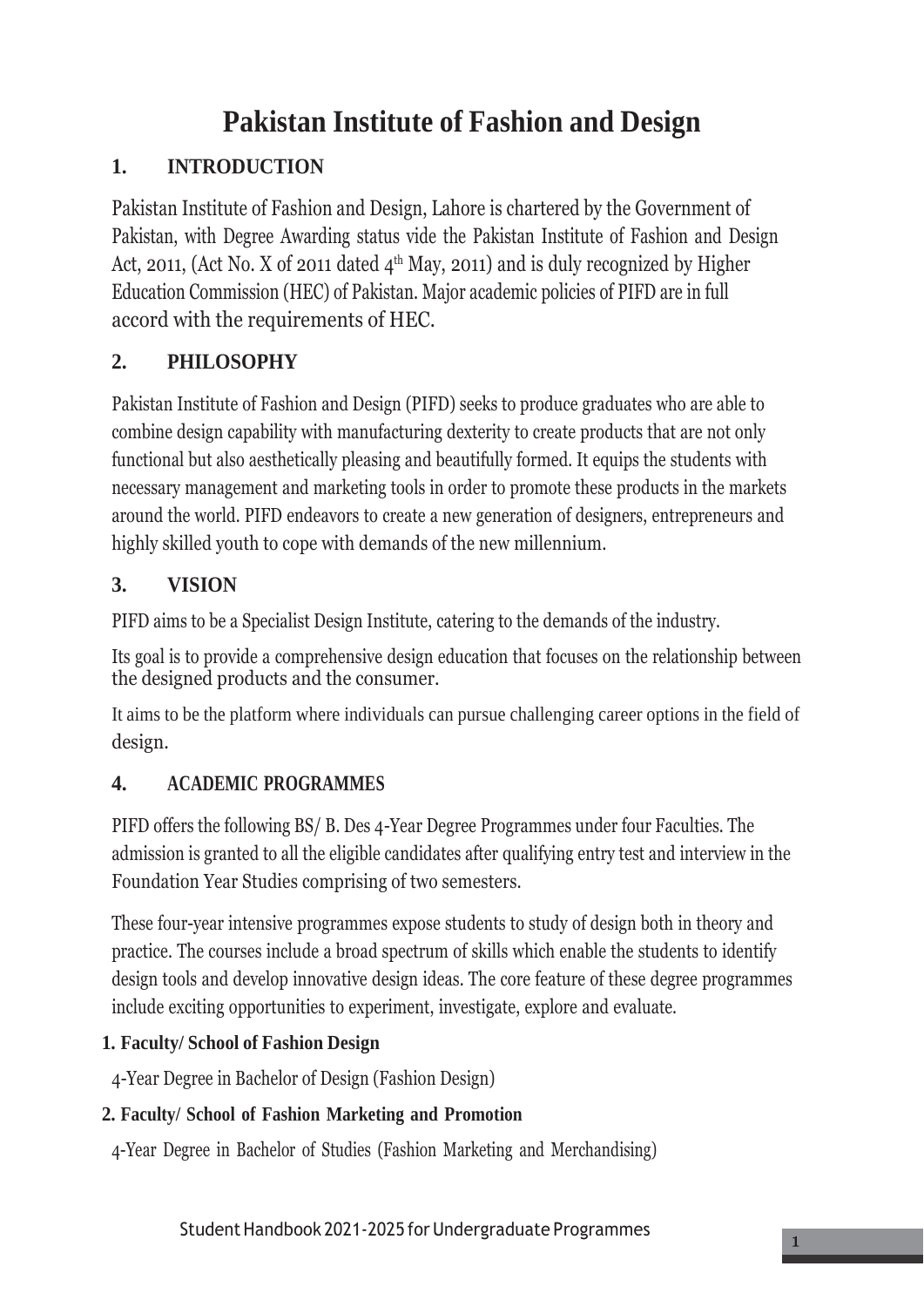#### **3. Faculty/ School of Textile Design**

4-Year Degree in Bachelor of Design (Textile Design)

#### **4. Faculty/ School of Accessories and Products**

4-Year Degree in Bachelor of Design ( Jewellery Design and Gemological Sciences)4-

Year Degree in Bachelor of Design (Furniture Design and Manufacture)

4-Year Degree in Bachelor of Design (Leather Accessories and Footwear)

4-Year Degree in Bachelor of Design (Ceramic and Glass Design)

## <span id="page-5-0"></span>**5. REGISTRATION PROCEDURE**

The selected candidates, on the basis of Entry Test and Interview, are admitted provisionally. The Verification Committee confirms admission after verification of educational and other required documents.

(i) Students are required to get their registration number at the beginning of first academic year from Registrar Office after payment of dues.

(ii) Students are allocated registration number section wise before commencement of classes. Registration numbers and section once allocated would not be changed.

(iii) If (at any stage after the admission) it comes to the knowledge of the authorities that the documents presented by the applicant are proven to be fake or there exists a misstatement or clerical error in the document, his/ her admission will be cancelled.

(iv) Provisional admission may be granted to the result awaiting students. PIFD reserves the right to cancel admission of such students who fail to provide result intimation and Equivalence Certificate issued by IBCC within given time in the undertaking furnished at the time of registration and payment of dues.

# (v) PIFD full time Enrolled Students are not allowed to enroll in any other study program (morning or evening) of other universities/institutions, simultaneously.

#### <span id="page-5-1"></span>**6. FEES**

The scale of fees and other charges are notified by the Institute. A detailed break- up of the fee for Financial Year 2021-22 is as follows:

| Admission/Registration Fee (once at the time of admission)     | 15,000 |
|----------------------------------------------------------------|--------|
| Security Deposits (Refundable) (once at the time of admission) | 15,000 |

Student Handbook 2021-2025 for Undergraduate Programmes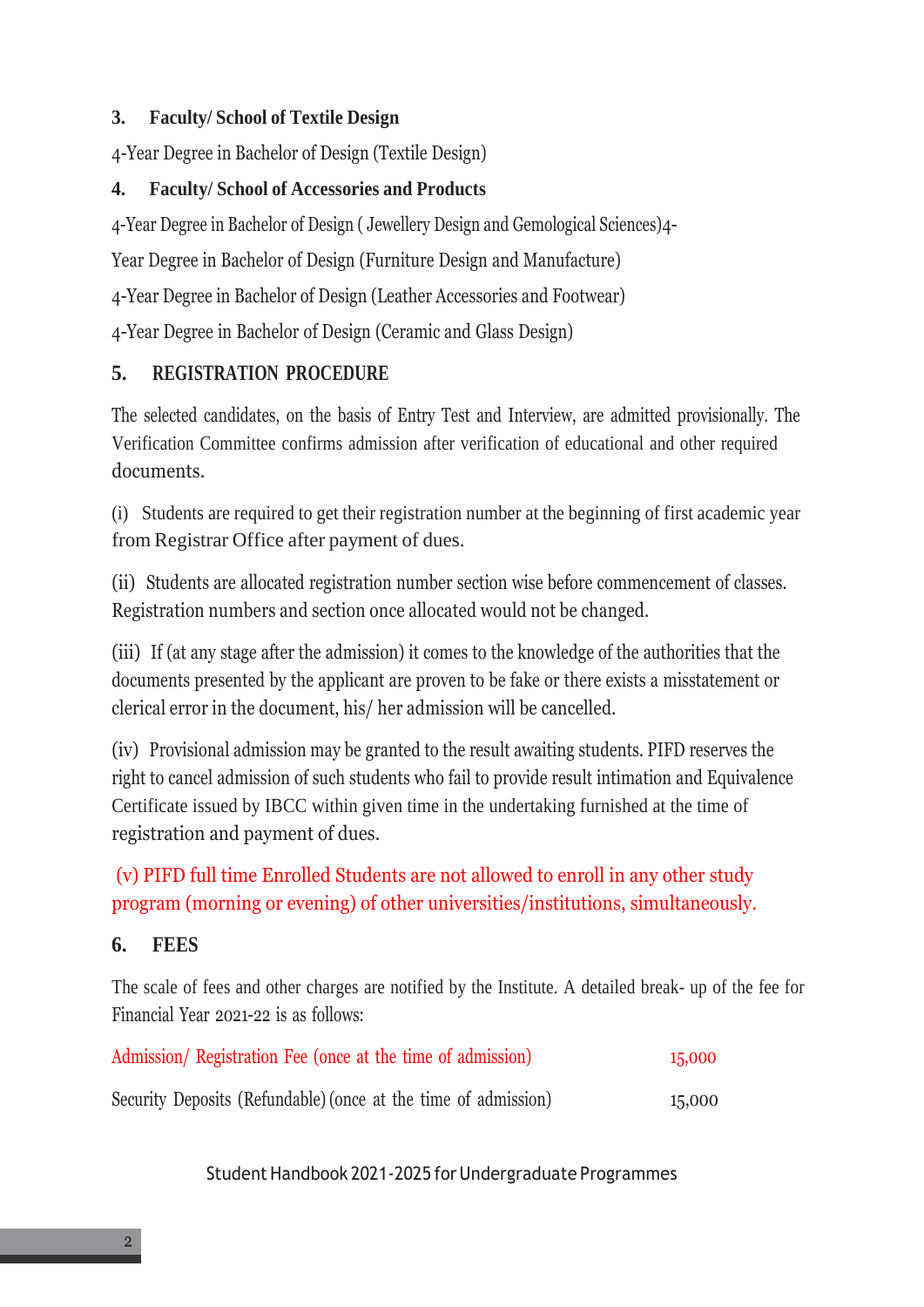| <b>Tuition Fee</b>                                                                  | 129,360 |
|-------------------------------------------------------------------------------------|---------|
| <b>Medical Fee</b>                                                                  | 1,000   |
| Others (Library & Workshop Fee)                                                     | 2,000   |
| Examination Fee (per semester)                                                      | 1,000   |
| Endowment Fund (once at the time of admission)                                      | 5,000   |
| PIFD reserve the right to increase fee after decision by the competent              |         |
| authorities/ statutory bodies.                                                      |         |
| * Adjustable Withholding Tax on Total Fee would be charged as per Government Rules. |         |

#### **Hostel Charges**

| Hostel Security (Refundable) (once at the time of admission in hostel) | 2,000   |
|------------------------------------------------------------------------|---------|
| Hostel Accommodation Charges (Non AC) per semester                     | 72,000  |
| Hostel Accommodation Charges (furnished with AC, TV & Refrigirator)    |         |
| per semester                                                           | 120,000 |
| Hostel Mess Charges per month (To be deposited to the Cashier, PIFD)   | 5,500   |
| mess charges will be increased upto 5% on an annual basis              |         |
| Extra temprory charges to purchase disposable boxes                    | 630     |
| <b>Transport (Day Scholars)</b>                                        |         |
| <b>Transport Charges per semester</b>                                  | 42,000  |

The total fee of one semester may be divided into three installments for student's convenience in exceptional cases.

Students have the ultimate responsibility for arranging Institute fees/ dues. The Institute may require a declaration or affidavit from the students and their guardians/ parents or sponsors guaranteeing payment before confirming admission or at any time during the course.

Fee must be paid within the time mentioned on challan form. Late fee fine shall be charged at PKR 100/- per day subject to maximum of PKR. 5000/- per each semester separately. Students who fail to pay their fee in the stipulated time will not be allowed to sit in the classes after due date and will not be allowed to appear in their mid-term and final-term examinations. Such students may be asked to re-register themselves to enroll at PIFD after payment of registration fee as prescribed.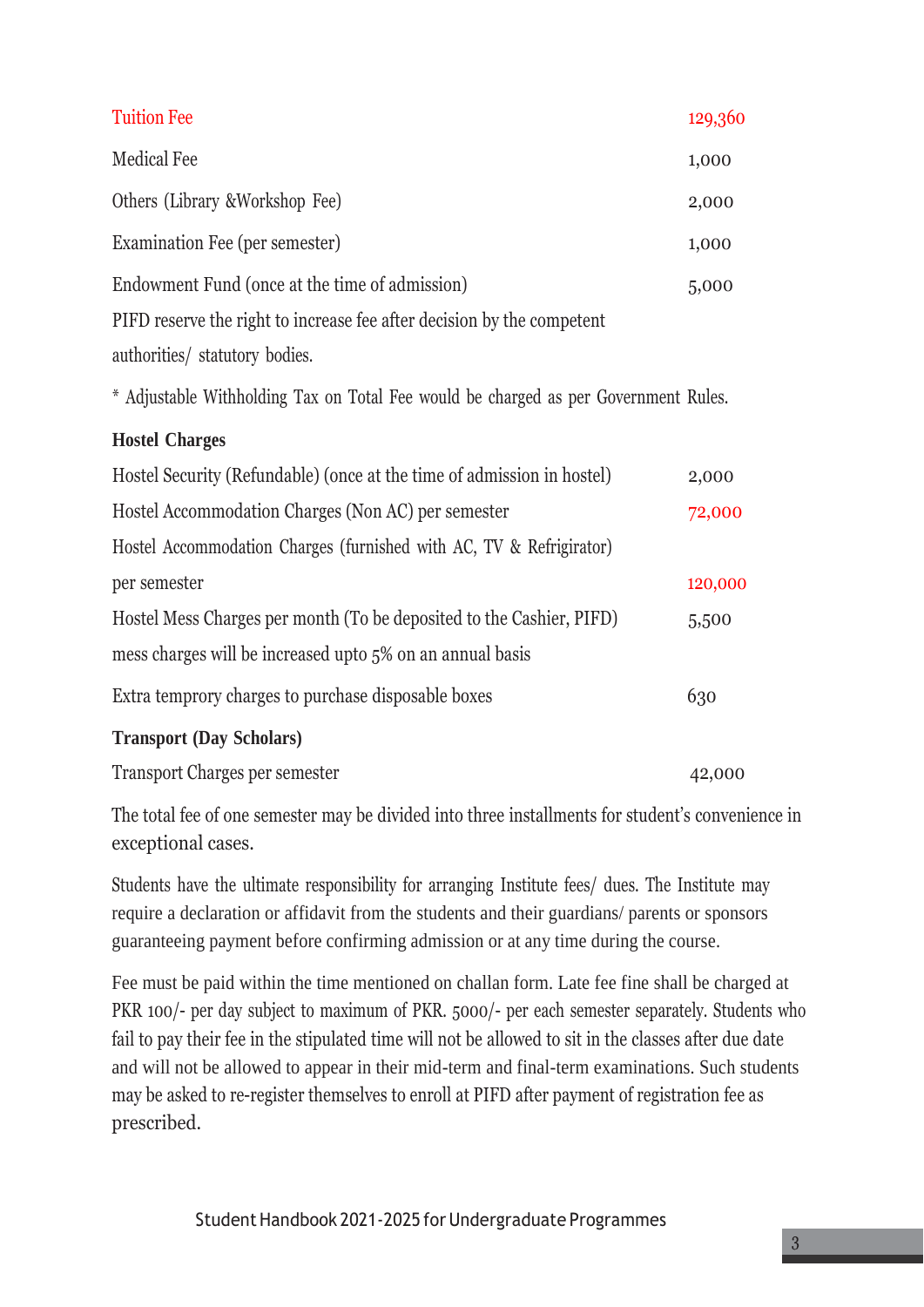# <span id="page-7-0"></span>**6.1 Refund of Fee Policy**

PIFD has implemented the National Level Fee Refund Policy at Higher Education Institutions of Pakistan circulated by Higher Education Commission; vide letter No. 10-1/HEC/ A&C/2012/94 Dated:  $11<sup>th</sup>$  September, 2012 And the same was revised vide HEC Letter No. 10-1/ HEC/A&C/2015/6542 dated 7<sup>th</sup> December, 2015 for registered students. students.

| Percentage (%) of Tuition Fee | Timeline For Semester/Trimester System                      |  |  |
|-------------------------------|-------------------------------------------------------------|--|--|
| Full (100%) Fee Refund        | Up to $7th$ day of commencement of classes                  |  |  |
| Half (50%)Fee Refund          | From $8th$ -15 <sup>th</sup> day of commencement of classes |  |  |
| No (0%) Fee Refund            | From 16 <sup>th</sup> day of commencement of classes        |  |  |

From 16th day of commencement of classes, if a student at any stage intends to quit his/ her studies at PIFD he/ she may apply for refund of security fee only.

Non-registered students who apply for refund of fee due to cancellation of admission or otherwise, before the commencement of classes may get the full refund as per receipt.

Percentage of fee shall be applicable on all components of fee, except for security and admission charges.

Timeline shall be calculated continuously, covering both weekdays and weekend.

## 6.2 FEE CONCESSION ON KINSHIP BASIS

As per practice in all Government Institutions including public sectors universities, half fee concession on kinship basis may be granted to younger sisters/brothers.

## <span id="page-7-1"></span>**7. FINANCIAL ASSISTANCE**

It is mandatory for the candidates to pay full fee of the first Semester within due date as financial assistance is not provided in the first Semester.

Students and their families may experience financial difficulties. Therefore, it is crucial that expenditure over the academic year is planned in advance. It is our endeavor to provide access to quality education.

The Institute has a limited range of bursaries to support those students who come from lower income families. The Institute grants financial assistance on the basis of demonstrated financial need to deserving students, from 2nd semester onwards. There are no academic, athletic or meritbased awards. "Financial Assistance" will be for one semester and this fee waiver/ concession is applicable only on the tuition fee. A student will pay all payments and fines in whole and no exemption will be granted. Financial Assistance in terms of Half Tuition Fee is granted on kinship basis to the real brother or sister.

# <span id="page-7-2"></span>**7.1 How to Apply**

 $\overline{4}$ 

**Students** are required to submit an application when announced. The application form must be properly filled and attached with the required documents such as income, expenditure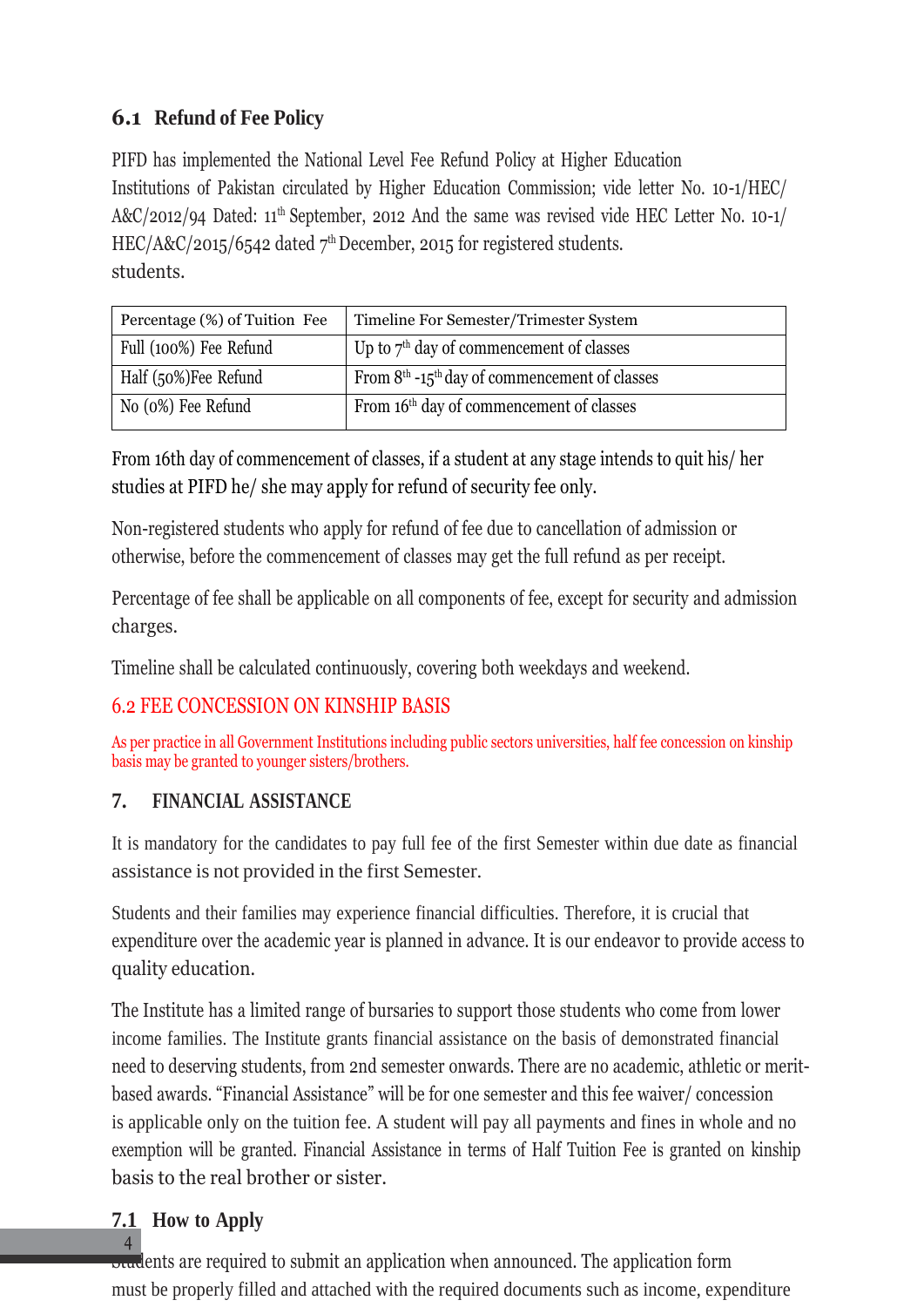and tax return etc. The financial assistance forms are available at the Course Coordinator's Office of each department. Due date for the submission of financial assistance application will benotified on notice boards. Late submissions will not be entertained.

# <span id="page-8-0"></span>**7.2 Application Review**

Financial assistance cases are reviewed by a committee duly constituted. Based upon the information submitted in the application, the committee assesses the survival need of the student. Incomplete applications will not be entertained.

# <span id="page-8-1"></span>**7.3 Funding from Other Sources**

There are a number of external sources of funding (grants and loans), which students may access. In such cases, the Institute will assist in any way it can; full information is only available directly from the sources concerned. The student's eligibility is a matter between the student and the concerned source.

# <span id="page-8-2"></span>**7.4 Financial Assistance Disbursement**

Financial assistance is automatically adjusted by the PIFD accounts office against tuition fee if the application is approved. No amount is disbursed directly to the student.

## <span id="page-8-3"></span>**7.5 PIFD Financial Assistance Programme**

PIFD provides financial assistance to deserving students. They can apply through the office of Treasurer, PIFD. The Institute has limited range of bursaries to support those students who come from lower income families. The Institute grants financial assistance on the basis of demonstrated financial need to deserving students, from 2nd Semester onwards. Financial Assistance will be for one semester and this fee waiver/concession is applicable only on tuition fee. A student will pay all payments and fines in whole in any case and no exemption will be granted. Financial Assistance in term of Half Tuition Fee is granted on kinship basis to the real brother and sister.

## **7.6 HEC Need Based Scholarship Programme**

## **Introduction**

Higher Education Commission (HEC) aims to elevate the socio-economic position of the needy and deserving students by providing access to quality education through need-based scholarships. Government of Pakistan has duly acknowledged the financial constraints barring students from acquiring higher education and allocated substantial funds for the improvement of education.

# **Objectives**

The objectives of the programme is to provide an opportunity for talented students especially from remote and rural areas of Pakistan (FATA, Khyber Pakhtunkhwa, Southern Punjab,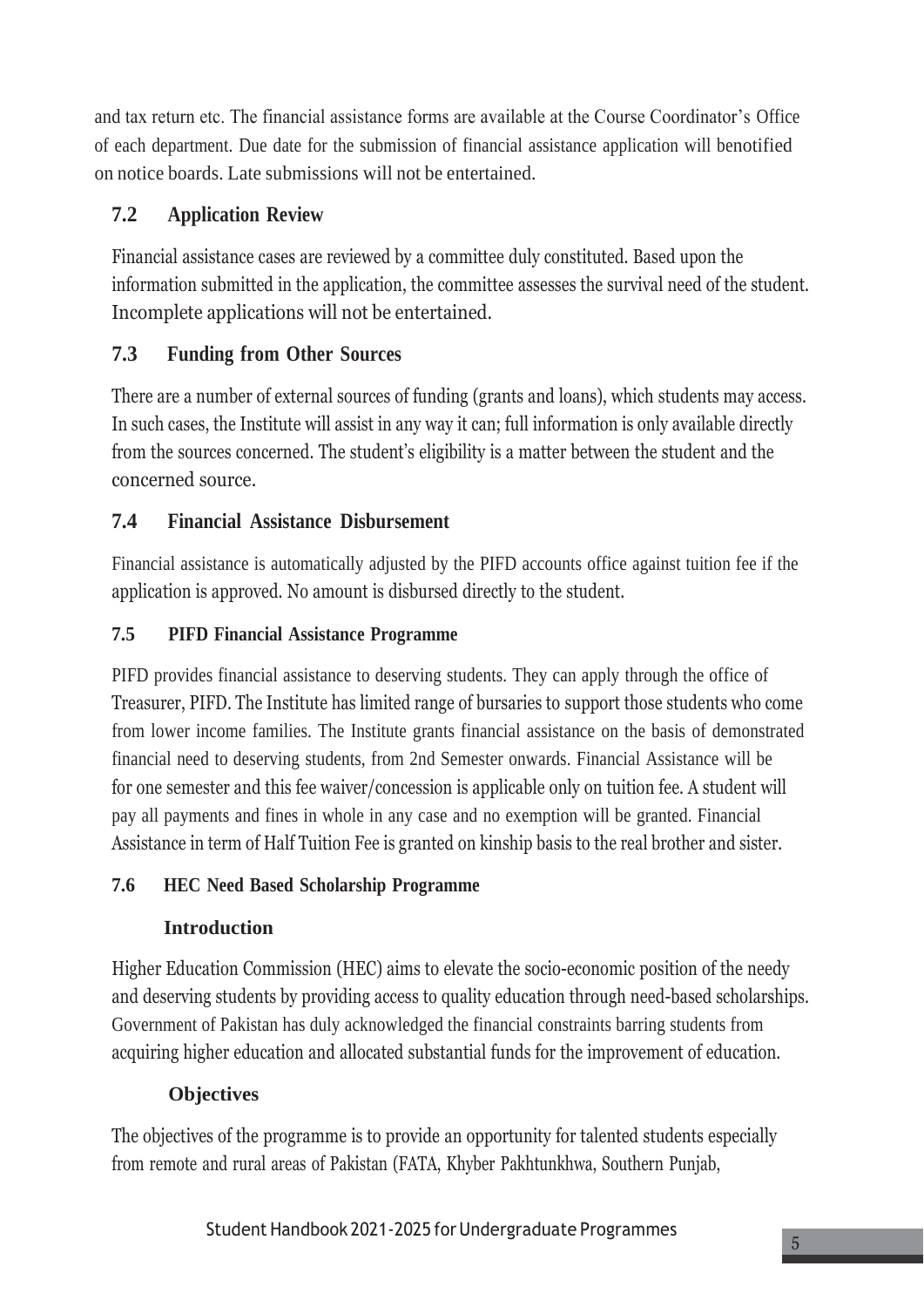Baluchistan and Northern Sindh), are academically qualified, yet financially needy Pakistan students, to continue university studies in selected partner universities of Pakistan.

#### **7.7 Ehsaas Undergraduate Scholarship**

#### **Introduction**

Higher Education Commission (HEC) and Benazir Income Support Program (BISP) has entered into an agreement with the objective of working together to support the merit and need-based scholarships as "Ehsaas Undergraduate Scholarship Project" for the qualified students from low income families, disadvantaged groups, and under-served regions to complete undergraduate studies (four-five-year Bachelor programs) from public sector Higher Education Institutions (HEIs) of Pakistan, Azad Jammu & Kashmir, and Gilgit Baltistan.

#### **Objective**

The principle objective of the Ehsaas Undergraduate Project is to provide assistance to the maximum number of students who have secured admission to the universities in various disciplines haying lack of financial means to continue their studies. The Project shall provide an opportunity for talented students who are penurious and are incapable of meeting education coasts at higher education institutions.

#### **7.8 National Endowment Scholarship for Talent (NEST)**

#### **Introduction**

National Endowment a public sector non-profit organization. NEST is providing financial assistance for deserving and talented students who are unable to pursue higher education due to financial constraints. This is in line with the Government Policy for providing vertical mobility to the most vulnerable segments of Society. The Scholarships will be awarded for various levels of education.

#### **Objectives**

The objective of the Program is to provide scholarships to the deserving and talented students in the field of arts, Design & Culture subjects to promote arts and cultural of our economy.

These Scholarships are available in Pakistan Institute of Fashion and Design (PIFD).

#### **7.9 Punjab Education Endowment Fund**

The Punjab Education Endowment Fund (PEEF) scholarship is also available for students of PIFD.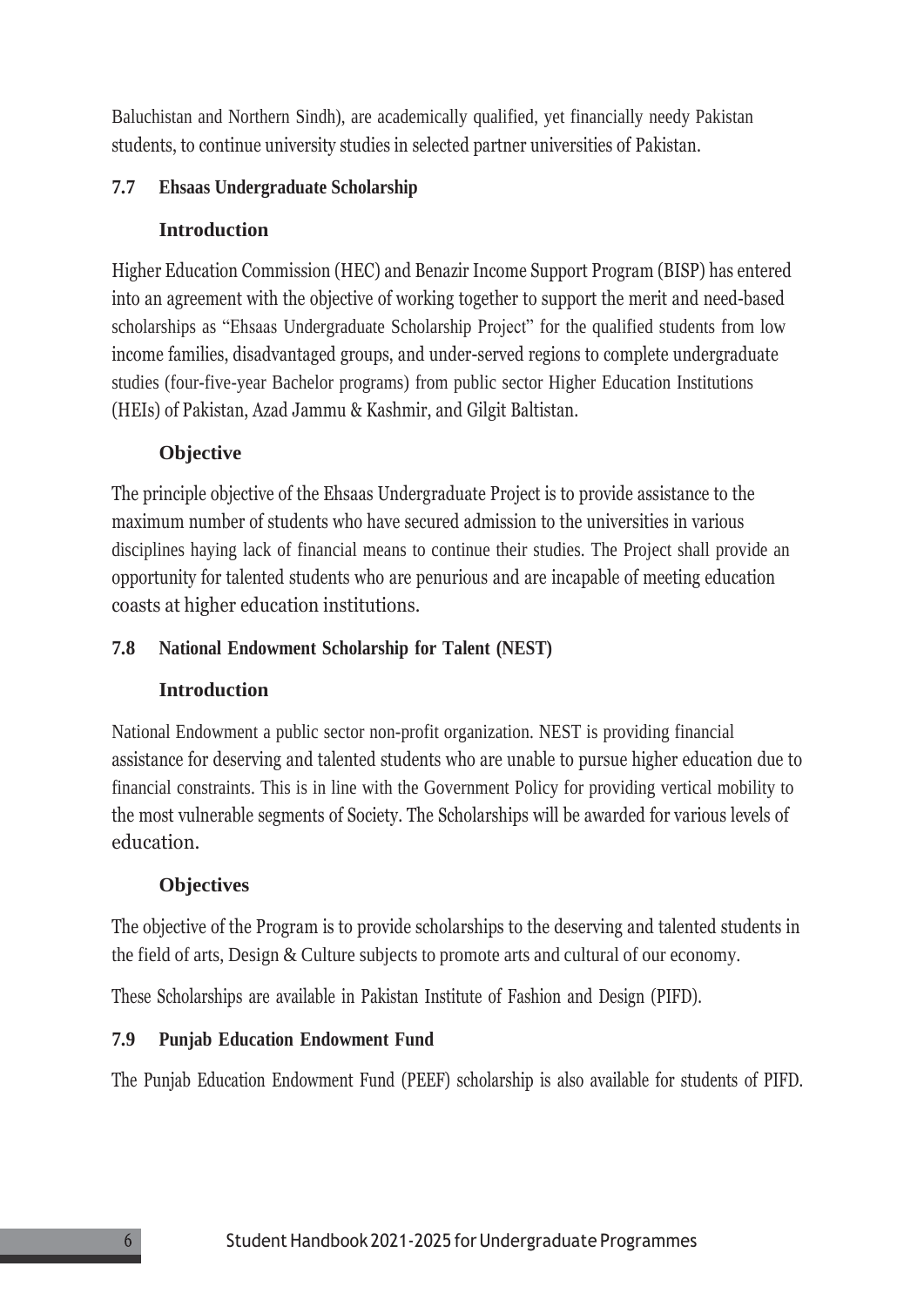## **8. STUDENT IDENTIT Y CARD**

The Student Identity Card is the student's passport to the Institute premises. The students must wear **Fully Vaccinated Card** in the classes, the library, studios, workshops and computer labs.For this purposed, he/she has to submit **Immunization Certificate for Covid-19** for its (Fully Vaccinated Card) preparation. Students are required to keep it handy and show it on demand. In caseof loss, a duplicate card may be provided on payment of prescribed fee.

The Student Identity Card is valid for four-year academic session and must be returned to the Course Coordinator on completion of the session or completion of the course to get the final Official Transcript and the refund of security deposits.

## <span id="page-10-0"></span>**9. DRESS CODE**

All the students must adhere to the 'Dress Code' within the Institute. Failure to comply may result in the imposition of certain fine or direction to leave the PIFD premises.

#### **9.1 Female Students**

Knee length Kameez / short or long sleeve, Shalwar and Dopata/ Scarf. OR

Trousers/ Jeans/ Pants with knee length Shirt/ short or long sleeve and Dopata/ Scarf.

Girls are not allowed to wear sleeveless dresses, fitted t-shirts, caprie, short tops, and torn jeans.

## **9.2 Male Students**

Male students must be in presentable dress.

Short trousers, night suits and slippers are not allowed.

## <span id="page-10-1"></span>**10. CHANGE OF ADDRESS AND CONTACT**

Students are required to provide current information regarding their personal details to the 'Registrar Office' and respective department in case of any change. Change of address (current and permanent) or telephone number, must be informed immediately. This is both a regulation and a courtesy required in case of emergency.

## <span id="page-10-2"></span>**11. SERVICES AND FACILITIES**

The PIFD campus has spacious studios, lecture halls, technical labs, workshops, an exhibition hall, amphitheater and auditoriums. Administration blocks, public areas, canteen and basic amenities have been carefully planned.

# <span id="page-10-3"></span>**11.1 Library**

Library is an integral part of the learning process and comprises a wide variety of materials relevant to the needs of students and staff. The library contains a large collection of books and journals as well as a range of audio-visual materials such as video and slides etc. Special emphasis is placed on using new technology such as multimedia and internet. Access of HEC Digital Library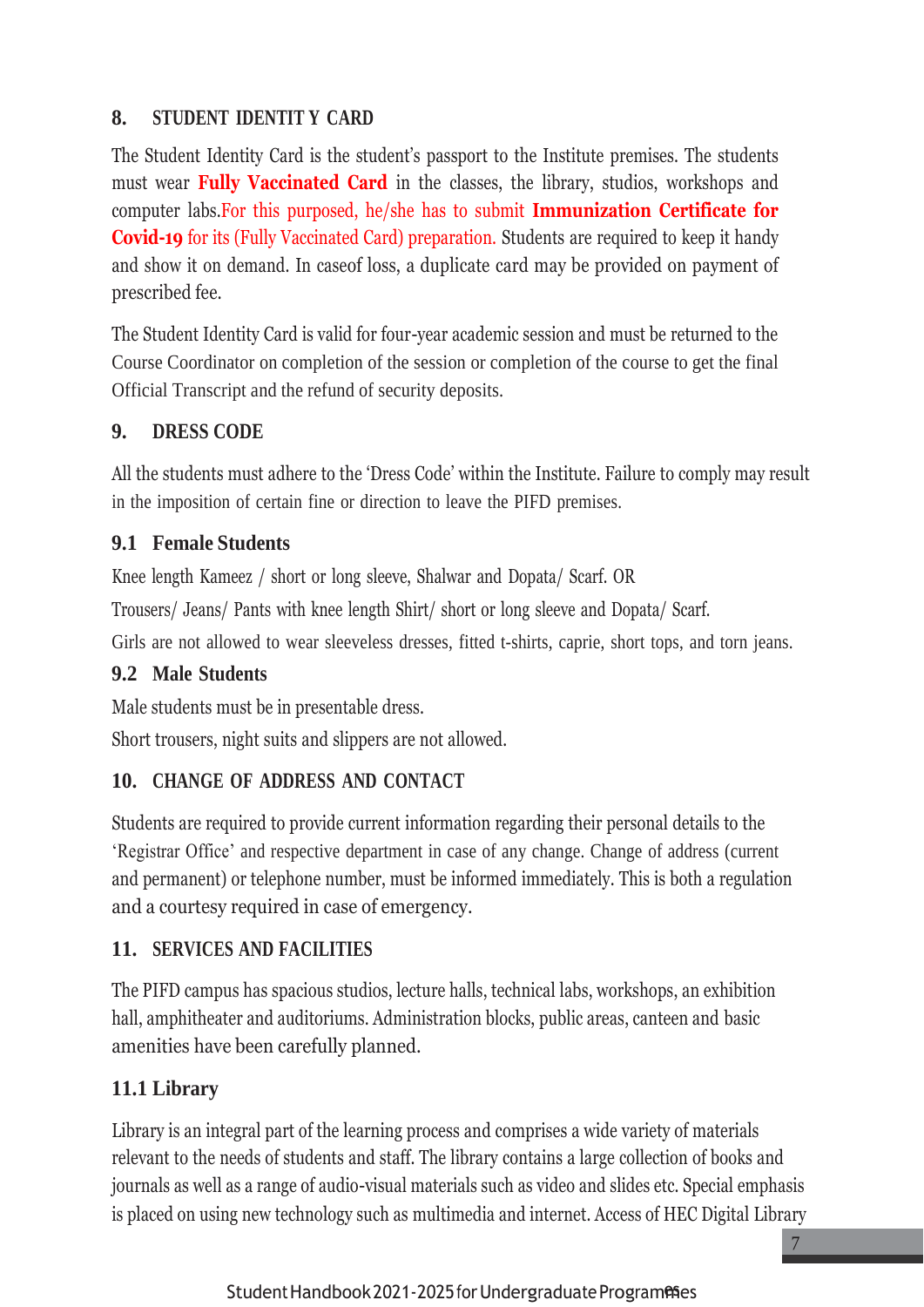and internally developed Electronic library is also available as per need of the current era. The Library staff ensures all help and assistance to students and staff so as to enable them to make the best possible use of the available resources within.

Students are expected to treat the 'Library' collection with great care as the Library materials can easily be damaged. Nothing should be torn from the books or magazines. Any abuse of the material will lead to formal reprimand and students may be asked to cover the cost of damage. Extra care is expected when photocopying, to destroy the spines. The library is for quiet study, therefore this should be respected, and every endeavor should be made to maintain its decorum.

A student is allowed to borrow two books for duration of two weeks. If a book is required for more than two weeks, the student is required to get the book re-issued for further time period. In case of not returning books to the library on due date a student is charged fine of PKR 20/ per day on general books, while PKR 100/- per day is charged on reference books. Library hours during semester time are 8:30 am to 4:30 pm, Monday to Friday. During vacations, the Library is open from 9:00 a.m. to 2:00 p.m. (Monday to Friday).

# **11.2 Computer Lab: CAD/ CAM & Internet**

The computer lab is a centralized facility for all enrolled students of PIFD. It provides general and specialized computing facilities. A range of appropriate softwares are provided to the students. Apart from classes, the computer lab is available for use as an essential academic support facility where students can research, prepare presentations, print projects etc. Help and assistance may be sought from computer staff when required. Documentation on the use of the systems is also available in the 'Computer Room'.

In order to protect personal data and information held on computers and word processors, if used by students in their course work or by staff as part of their duties at the Institute, it would need to be registered. Students are provided with personalized access by means of a login system. Advice and queries in this regard should be sought from the Computer Lab staff.

# <span id="page-11-0"></span>**11.3 Media Services**

Multimedia facilities are available for students engaged in audio-visual work for assignments, projects, portfolios etc. Different presentation methods are available for use such as laptops, video, computer display, slides, audio, and multimedia etc.

# <span id="page-11-1"></span>**11.4 Cafeteria**

The cafeteria located in the campus premises is open during the term time. Beverages, snacks and light meals are available over the counter on cash payment.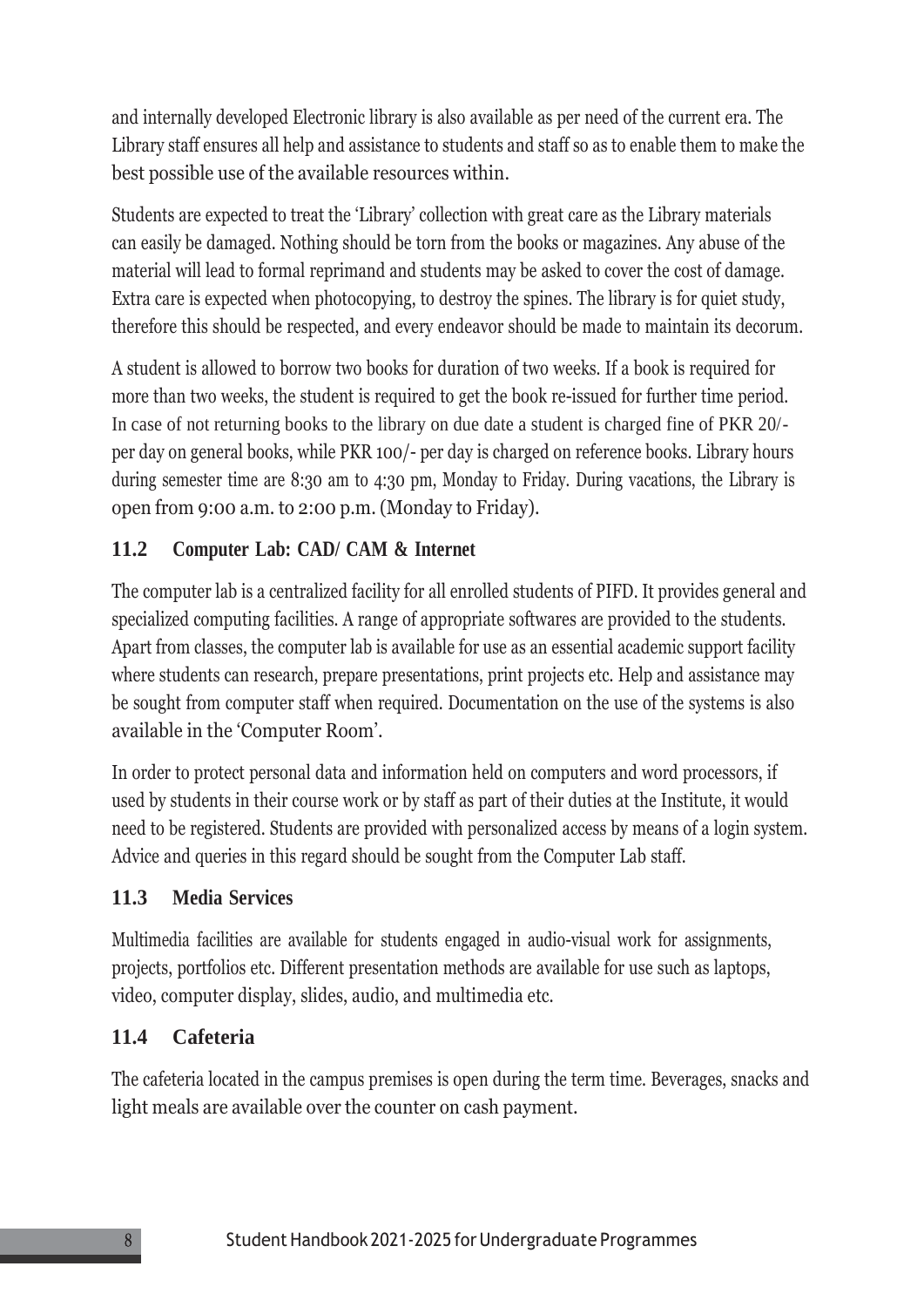# <span id="page-12-0"></span>**11.5 Photocopy**

Photocopy services are available within the Institute on payment of prescribed rate. Special attention is drawn to copyright restrictions and acknowledgement of sources.

## <span id="page-12-1"></span>**11.6 Material Shop**

In order to facilitate students, a material and stationery shop is available in the campus. This shop is adequately stocked with design tools and materials required for class projects and assignments.

# **11.7 Digital Café**

An on campus digital café for students is under process of completion. This café will be a leisurely hub for internet surfing.

# <span id="page-12-2"></span>**11.8 Lockers**

Student lockers are available in the Institute, which are allocated by the department concerned. Due to shortage of lockers, a locker is allocated to three students of same class. Every year lockers are reallocated at the start of academic year. Students will make payment to the Institute in case of any damage caused to lockers due to misuse. Students are solely responsible for keeping their materials under lock and key. The Institute will not take any responsibility for the loss from their lockers. Students are advised not to keep cash and other expensive valuables like mobile phone, jewellery, purses, assignments etc. in lockers. Students are advised, in their own interest, to keep their goods in their allocated lockers only.

# <span id="page-12-3"></span>**11.9 Vehicle Parking**

PIFD has designated parking facilities for cars, motorcycles and bicycles. On request, students are issued vehicle stickers by Registrar office on payment of PKR 100/- for security purpose as no unauthorized vehicle is allowed to enter in the campus premises. Vehicles with stickers are allowed entry into on-campus parking area. All cars, motor cycles and bicycles must be parked in designated places. Students are instructed to cooperate with the gate staff while parking their vehicles. All parking is entirely at the owner's risk. Institute's staff has a right to check the parked vehicles for security purpose while leaving the Institute.

# <span id="page-12-4"></span>**11.10 Students with Special Needs**

Conscious of the fact that students with disabilities may face difficulties, the Institute staff will be glad to make special arrangements as far as possible. Currently, PIFD has the facility of a lift which cater people with disability or medical problem. Wheel chairs are also available.

# <span id="page-12-5"></span>**11.11 Personal Counseling**

In case of personal difficulties, students may seek advice in confidence from the Student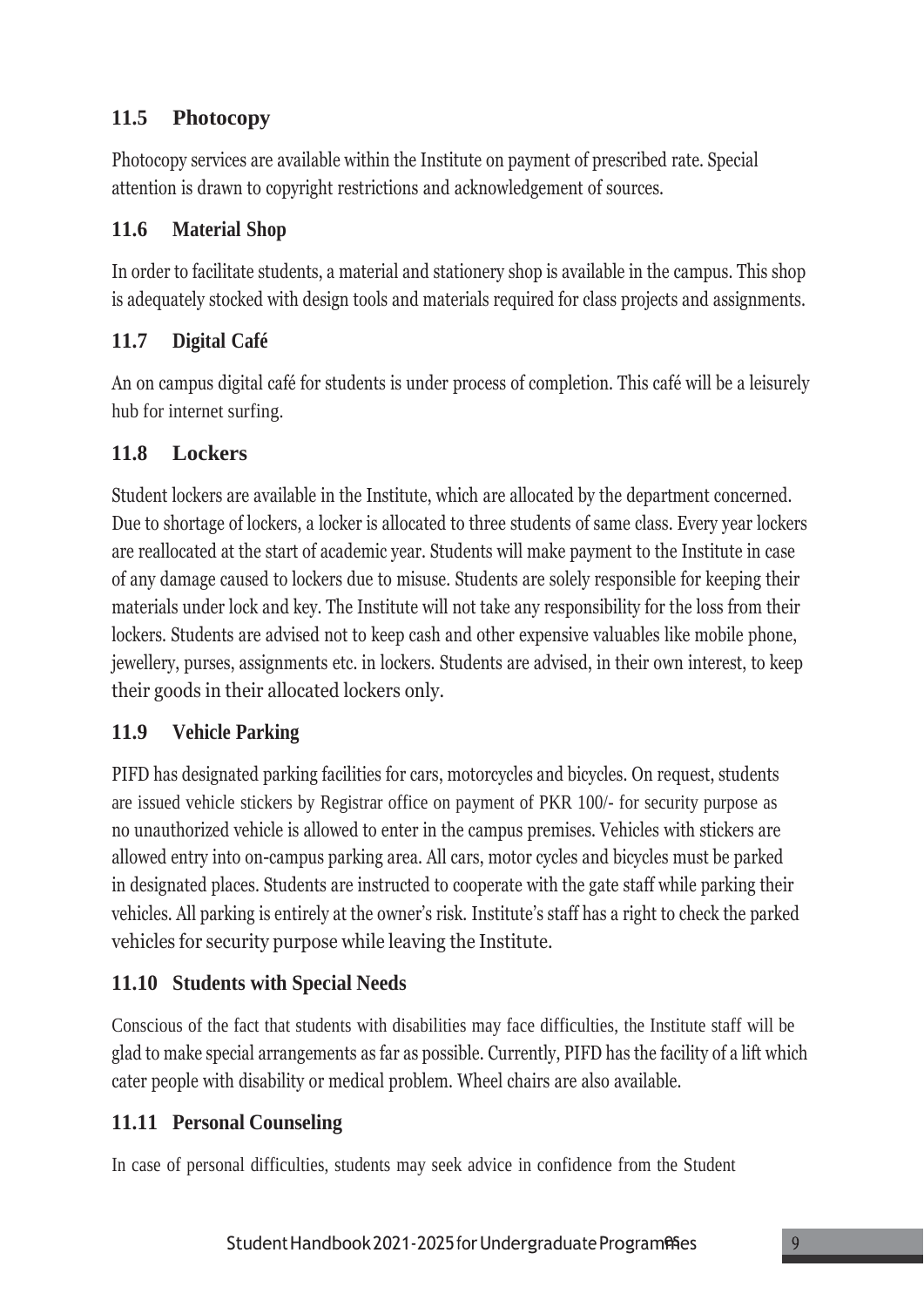Counselor, Course Coordinator, a member of the teaching staff or the Vice-Chancellor.

# <span id="page-13-0"></span>**11.12 Transportation Services**

The Institute has arranged transport facility for students. This facility covers almost all corners of the city. Students requiring transport services shall apply to the Transport Office on payment of prescribed fee. Transport fees are reviewed periodically, thus, liable to change. The students, who want to cease/ abort transport service of the Institute, must submit one month notice to the concerned authorities prior to aborting the PIFD bus service. In case of abrupt decision of ceasing the facility, extra one month transport charges in addition to outstanding dues and fines, if any, will be charged from the respective student in cash or through preceding fee challan. The student wishes to resume transport facility must furnish fresh application which will be entertained on the basis of availability of seats.

# <span id="page-13-1"></span>**11.13 Dispensary**

First aid facilities are available in the Institute in case of any injury or sudden illness. There is a dispensary in the premises headed by the female Doctor/ Medical Officer to provide medical facility to the students.

# <span id="page-13-2"></span>**12. GENERAL RULES AND REGULATIONS**

# <span id="page-13-3"></span>**12.1 Code of Conduct**

At the time of enrollment, all students are required to sign a solemn undertaking to the effect that they shall observe the rules and regulations of the Institute. Rule observance is a condition for enrollment at the Institute.

Students are required to behave in a disciplined manner, and not to engage in actions which are likely to disrupt the normal working of the Institute, including actions which may interfere with or impede teaching, learning, administration or the proper activities of fellow students or members of the PIFD staff.

Strict disciplinary action will be taken against those students (Day scholars or Boarders) who get themselves involved individually, or collectively; in the premises of the Institute or hostels, in unethical and undesirable activities like rudeness, mischief, ragging and misconduct towards the students, faculty or staff.

Upon the recommendations of the committees constituted by the authorities, minor or major penalties may be imposed upon defaulters for the good of students and order of the Institute.

# <span id="page-13-4"></span>**12.2 Punctuality**

A student having less than 75% attendance in any class, will not be allowed to appear in the final term examination of the respective course. If a student who has missed three consecutive lectures in a course without any reason, a verbal or written warning from the course teacher may be given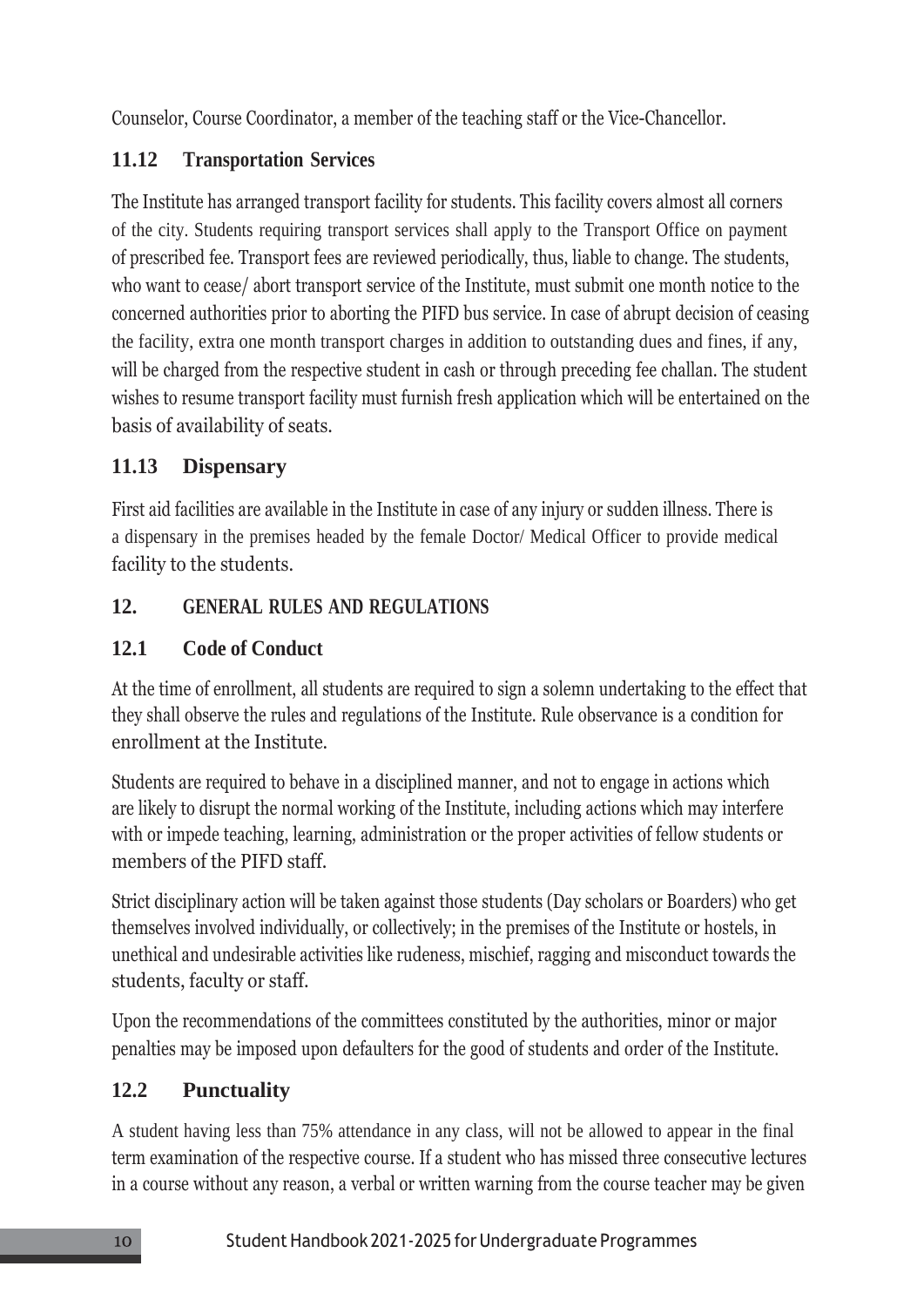to the student. If a student is found habitual of missing lectures in a course, he/she shall not be allowed to sit in the class without approval of the Coordinator. If a student absents himself from the department for ten consecutive working days, his/ her name shall be struck off the rolls of the department.

Attendance at the Institute is full time and students are not allowed to be engaged in any form of employment including part time and casual work. The entire course of study at the Institute has to be continuously pursued without any gap.

Students are expected to remain at the Institute throughout their period of study, except for vacations. Punctuality is especially enforced at the Institute, as late arrival of one student causes serious disruption to the teaching learning process. It is highly discourteous, unprofessional and embarrassing, particularly, where outside faculty or guest lecturers are involved. Late arrival after ten minutes will be marked absent. Student attendance in lectures, tutorials, seminars, studios, workshops, field visits and other course activities is compulsory.

# <span id="page-14-0"></span>**12.3 Early Leave from Institute Premises**

Students must obtain leave of absence if they require time off during normal Institute schedule. No student is allowed to leave the campus premises during routine timings without getting permission from authorities.

Gate staff has the right to stop students leaving campus premises during routine time without written permission. The students are required to submit written permission to gate staff. Leave for more than one day on account of illness would require a certificate from a registered medical practitioner.

Absence without permission will result in a formal warning and protracted absence may lead to disciplinary procedure and expulsion from the Institute. One semester missed for any reason will be considered equivalent to one year and the student will have to join from the next calendar year in the same semester.

## <span id="page-14-1"></span>**12.4 Absence**

A fine of PKR 200/- per studio class or a class based on theory or full day shall be payable by the students for absence. Grant of Leave will exempt the fine but leave will be counted as absence from class.

Absence without permission will result in a formal warning and protracted absence may lead to disciplinary procedure and expulsion from the Institute.

## <span id="page-14-2"></span>**12.5 Leave Rules**

Leave application will not be entertained by the Institute administration after the lapse of three days from the date of leave. All students are instructed to submit applications within this deadline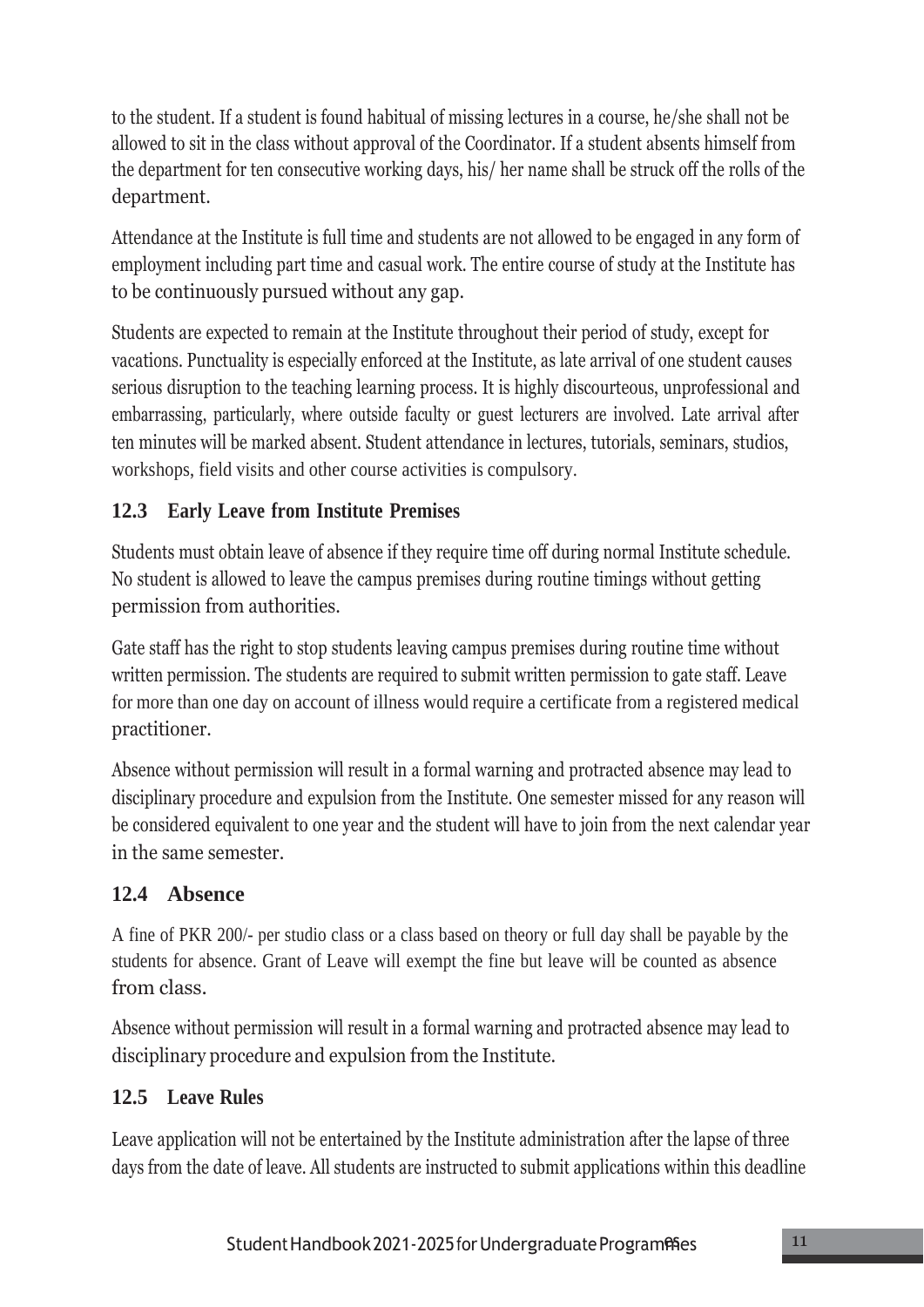and in case of medical leave; medical certificate should be attached with the application. The parents or guardian must sign leave applications.

Students are advised to observe leave rules while filing leave application so that no delay is caused. Granted leave will make the student eligible for late submission of assignments.

## **12.6 Ownership of Coursework**

All coursework assignments, examination submissions and project work remains the property of the Institute unless otherwise specifically notified. However, the Institute rarely retains normal design work produced by the students for any length of time, for exhibitions or permanent collection of the Institute.

## <span id="page-15-0"></span>**12.7 Freedom of Speech**

As a professional and academic institution, PIFD is committed to freedom of enquiry; to test received wisdom; to put forward new and unconventional ideas without jeopardizing career prospects; to rational resolution of disagreements; and, to maintain the Institute as a place within which opinions can be debated without threat of violence or intimidation. The use or threat of violence to suppress opinions constitutes a disciplinary offence.

It is essential to recognize that freedom of speech does not extend to acts of threat, abuse, incitement to violence or religious or ethnic hatred and other such acts. These would be perceived as disciplinary offences.

## <span id="page-15-1"></span>**12.8 Misuse of Social, Print and Electronic Media**

No student enrolled at PIFD is allowed to ridicule the Institution, faculty, staff or any other student on Social, Electronic and Print media. This also includes giving interviews or writing in newspapers or magazines. If a student is found doing the above, strict action will be taken by the Disciplinary Committee against such incidents which can also mean suspension or termination from the Institute.

# <span id="page-15-2"></span>**12.9 Harassment or to Create a Threatening or Intimidating Environment**

Ethnic or religious harassment may be defined as ethnically or religiously explicit derogatory or discriminatory remarks which are offensive to the person involved, or cause the person feel threatened, humiliated, patronized or insulted. It needs to be mentioned that sometimes an individual may experience utterances that may be ethnically or religiously offensive, even though the person making the remarks had no such intention. Therefore, conscious understanding about the hidden practices and language is necessary. Where a remark is actively or obviously intended to be offensive, then the Institute considers that a disciplinary offence has been committed.

The Institute considers sexual, ethnic, religious or any other form of harassment as an unacceptable and discriminatory practice and offence, which will be dealt with under the relevant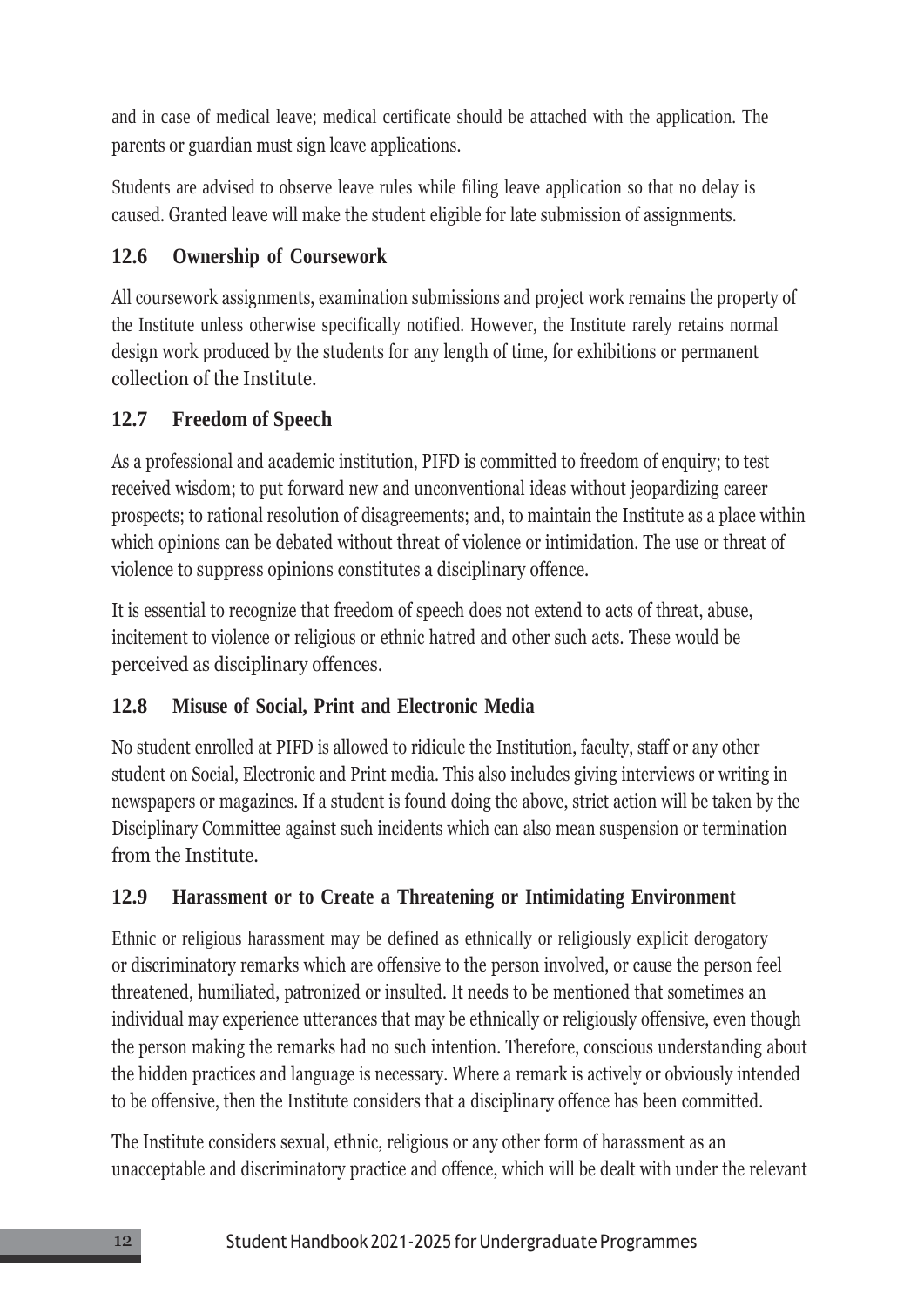agreed disciplinary procedure.

Sexual harassment may be defined as: repeated and unwanted verbal or physical advances; sexually explicit or derogatory remarks which are offensive to the person involved; which maycause the person feel threatened, humiliated, patronized or harassed or which interfere with aperson's privacy.

All cases related to sexual harassment will be reported to the 'Disciplinary Committee' in writing. The 'Disciplinary Committee' will inquire into the complaints as per procedure provided in the Statutes of Sexual Harassment of PIFD.

# **12.10 Health and Safety**

The Institute is required to conform to the legal requirements and recommendations on health and safety at work. Maintenance of a high standard of safe and healthy working conditions is the responsibility of staff and students alike. The students are required to observe rules and regulations, at a general as well as specific level, and to cooperate with staff in this regard. First aid is provided by the Medical Officer of the Institute's Dispensary in case of emergency.

# <span id="page-16-0"></span>**12.11 Smoking**

Smoking is an addictive habit, which causes serious and fatal illness and is particularly associated with lung failure and heart diseases and is simply not a matter of individual taste. The Institute has banned smoking, to protect non-smokers from passive smoking and safety reasons. Smoking is prohibited in all areas of the campus.

Smoking at the campus is included in the category of gross misconduct and requires strict disciplinary action including heavy fine of PKR 10,000/-.

# **12.12 Anti-Drug Policy**

**Higher Education Commission of Pakistan has launched the Anti-Drug Policy (Drug and Tobacco Abuse) in Higher Education Institutions of Pakistan which has been adopted by the Pakistan Institute of Fashion and Design, Lahore. This Policy aims at eradicating drug abuse which expects "Zero Tolerance" towards any kind of drugs which is destroying the future of Generations.** 

# <span id="page-16-1"></span>**12.12 Litter, Food and Drink**

All litter must be placed in bins provided in the concourses, classrooms, laboratories, workshop, studios, library, computer room, toilets and corridors. Food and drinks are not permitted in the classrooms, laboratories, workshops, studios, library, computer rooms, Institute coaster etc. Since it constitutes a health, safety and litter problem, food and drinks must be consumed in the canteen. A fine will be charged if student is found eating in classrooms or Institute vehicle.

# **12.13 Safe Use of Apparatus and Equipment**

Students are expected to conform exactly to the instructions given on the safe use of apparatus and equipment. Apparatus and machinery must not be used except under supervision or permission of the teaching staff. Heavy or dangerous equipment must not be moved except under direct instructions and personal supervision of the Institute staff. Students must adhere to the signs and instructions associated with diverse machinery, equipments and facilities within the 13premises of the Institute.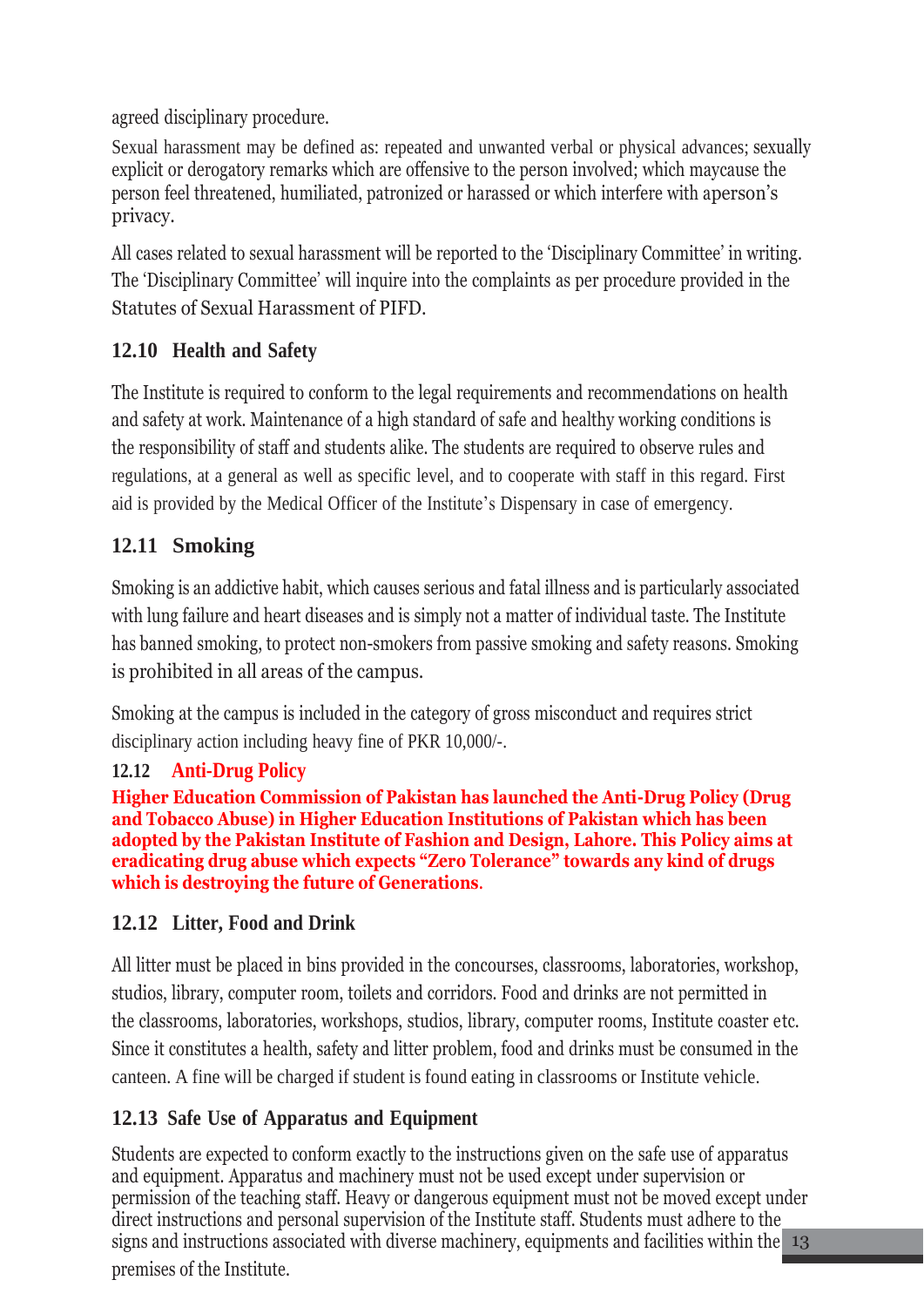## <span id="page-17-0"></span>**12.14 Protective Clothing**

Protective clothing including gloves and spectacles must be worn where practical work is of a kind which requires students to wear it. Obviously, students must not wear these in lecture theatres, classrooms, canteen or other public areas.

#### **12.15 Fire Precautions**

It is necessary that all students familiarize themselves with procedures to be followed in case of fire. Above all, students must obey immediately any instructions issued by the 'Emergency Service' or Institute officials during any alert.

#### **12.16 Mobile Phone**

In class, students are not allowed to keep their cellphone 'ON'. Teacher has a right to ask the students to leave the class if they are found using the phone. PKR 1000/- will be charged as fine.

#### <span id="page-17-1"></span>**12.17 Tape Recorder/ Radios**

Radios and audio players with personal headphones may be permitted in the studios by the teacher but cannot be used with speakers at any time. Audio players can be used with speakers after permission from the teacher.

#### <span id="page-17-2"></span>**12.18 Visitors' Access**

Visitor's access to the campus premises is restricted and for such purposes permission of the Registrar is required. Students are expected strongly to discourage visitors; friends and relatives from visiting them on campus as such visitors may not be allowed to enter the premises of the Institute. Visitors are required to register their name in the Visitor Register placed on the main gate when they arrive.

#### <span id="page-17-3"></span>**12.19 Personal Property**

Personal belongings are brought into the Institute premises at the owner's own risk. The Institute is not responsible for any loss or damage to personal property or belongings of students.

#### <span id="page-17-4"></span>**12.20 Breakage and Damages**

All breakage and damages to Institute buildings, electric equipment, machinery, furniture or other property must be reported, as soon as the student becomes aware of it, to the teaching staff, security staff, maintenance staff or the administration office. If students are responsible for any such damage, either through negligence or other reasons, they are expected to make good or pay for the loss, the value of which will be assessed by the Institute.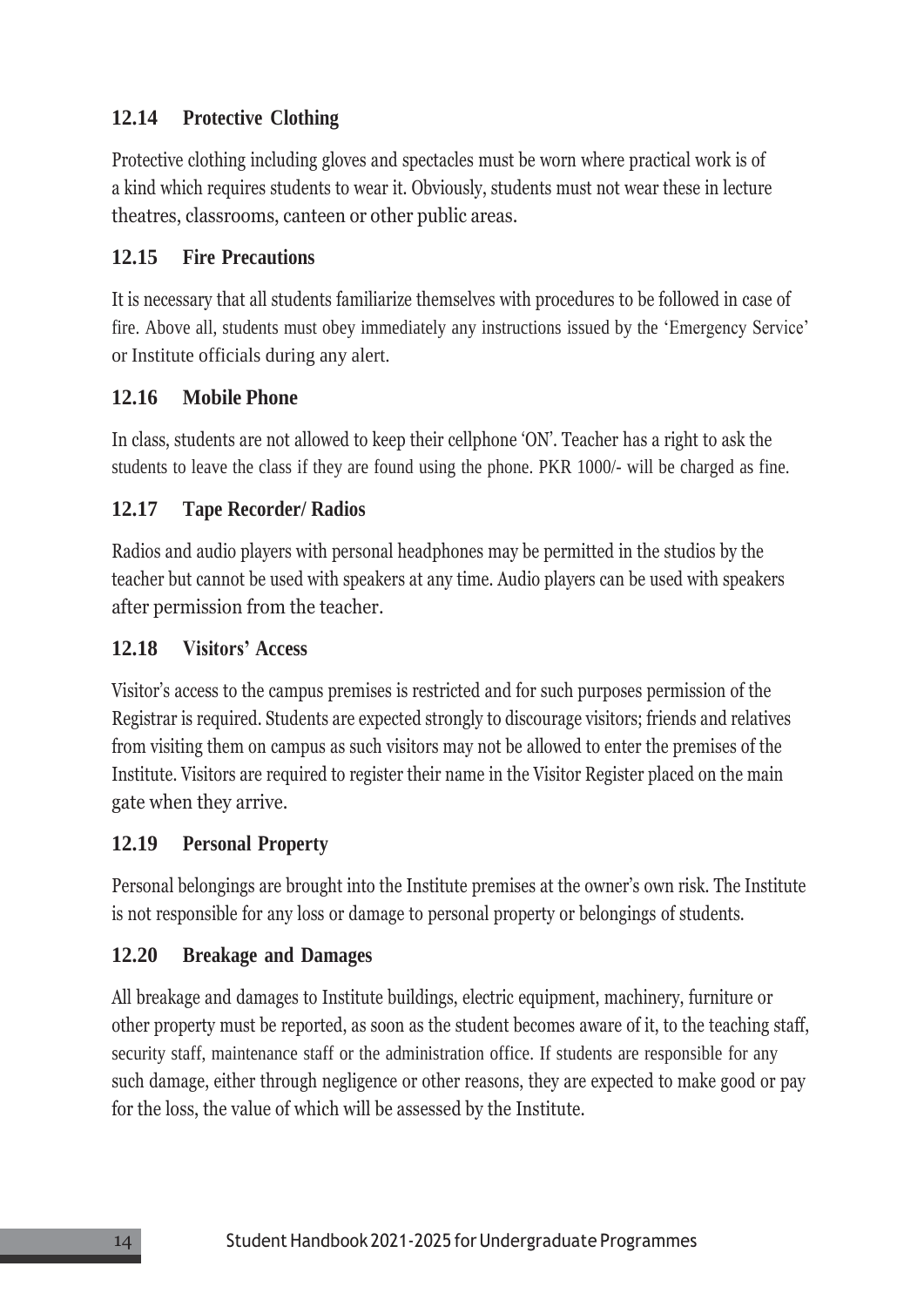# **12.21 Removal of Institute's Property, Apparatus or Equipment**

No property, apparatus or equipment of PIFD can be removed from the campus premises. The written permission from the Vice-Chancellor is required by the students before any such articles can be taken out and receipt must be handed over to the gate staff for the custody of such property.

# <span id="page-18-0"></span>**12.22 Exclusion from Classes or Institute Premises**

If a student is found showing no interest in class work or refuses to comply with the given set of instructions, he/ she may not be allowed to sit in class or be asked to leave the classroom, laboratory, workshop, studio, computer lab, library, canteen or any other part of the campus premises. The continued display of inappropriate behavior of such student may harm the proper running of the class or safety of other students or any other reason which in view of the teacher or official of the Institute warrants such action. The matter may be referred to the Vice-Chancellor who will determine if any disciplinary proceedings need to be invoked.

## **12.23 Late Submissions**

Students are required to submit their assignments (practical, theory and workshop) on time. Same submission deadline will be allotted to every student. In case any student is unable to submit the assignment on time, following rules will be applied:

One day late, 25% marks will be deducted from obtained marks.

Two days late, 50% marks will be deducted from obtained marks.

Three days late, 75% marks will be deducted from obtained marks.

After three days, assignment will not be accepted. In case of leave, student can submit the assignment in consultation with the concerned faculty upon return from leave. If assignment deserves passing grade, only pass percentage will be given.

# <span id="page-18-1"></span>**13. ORIENTATION DAY**

In the beginning of an academic session, an "Orientation Day" for 1st Semester students is arranged to familiarize the admitted students with the courses, semester system and the degree requirements.

# <span id="page-18-2"></span>**14. TEACHING AND LEARNING PLATFORMS**

A wide range of teaching and learning methods are employed at PIFD. The following are some of the different learning environments in which students may find themselves.

(i) **Lectures** – these will vary enormously from lecturer to lecturer and there may be students from more than one class. Students will need to develop ways of effectively taking notes.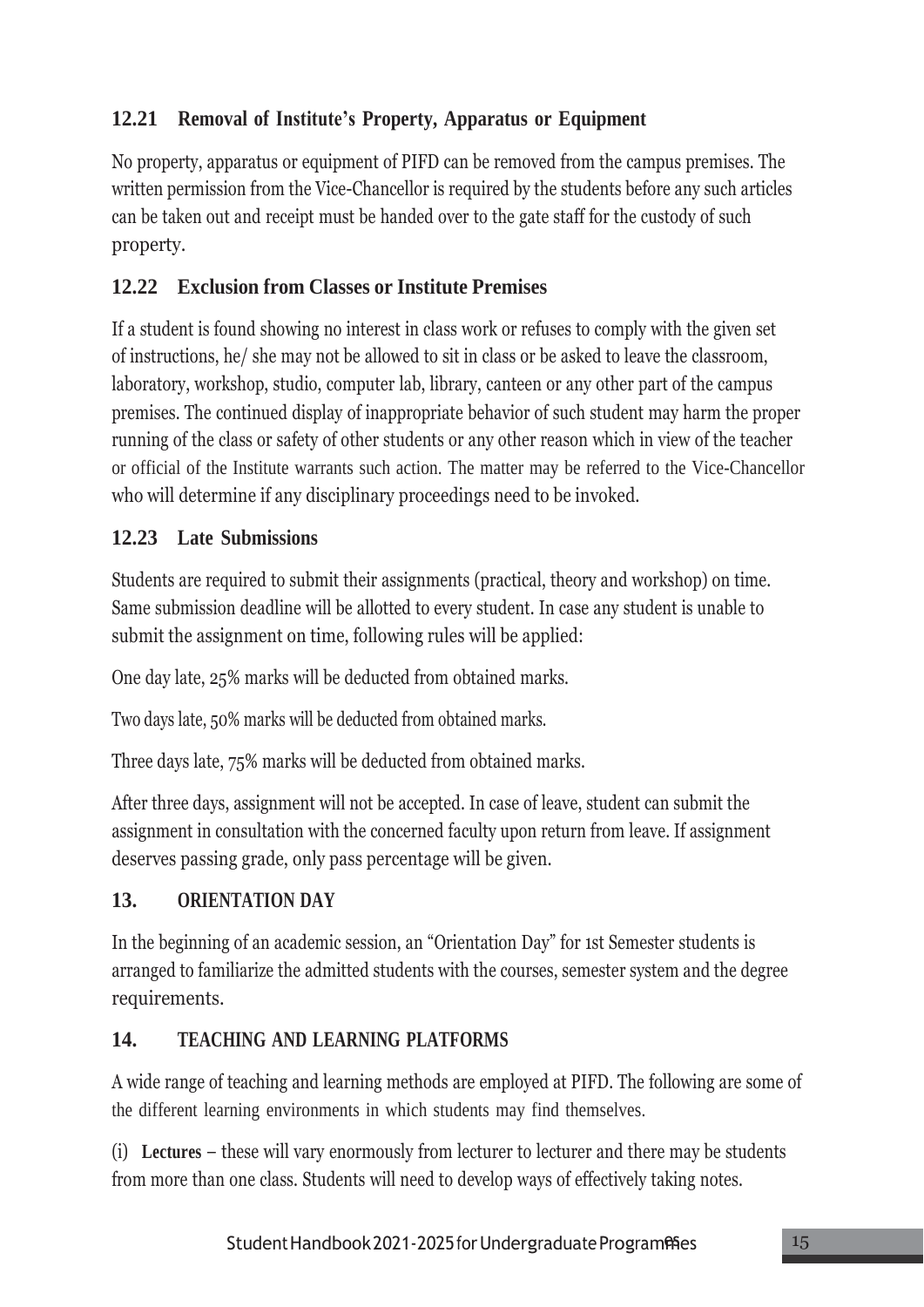(ii) **Studio and Workshop** – are an integral and essential part of the course. During studio and workshop work, guidance or tutorials to individuals and small groups may be provided to support and supplement the work.

(iii) **Seminars** – are usually group discussions in which students have the opportunity to discuss ideas. Students are encouraged to contribute freely to such discussions, but prior preparation may be needed so that relevant things are discussed.

# <span id="page-19-0"></span>**15. TUTORIALS**

There may be subject tutorials to be conducted in small groups to identify particular issues with regard to special subjects or informal sessions often conducted on a one-to-one basis and concerned with looking at individual learning needs, study problems and possibly any difficulties encountered in other areas of life as a student. It is important that tutorials are seen as appropriate means of managing the learning process and to identify areas of concern before they turn into major worries.

The aims and objectives of the course are delivered in a way to develop and master the essential work skills and appreciation while promoting independence, creativity, self-reliance and teamwork. It is the responsibility of the students to ensure their preparedness in each lecture, studio, workshop, seminar or tutorial to make learning more productive.

The teacher will advise students on study skills – practical matters concerning the presentation of coursework, including the ethics, format and the rules of professional behavior.

## <span id="page-19-1"></span>**16. PLAGIARISM**

Students are reminded that all work conducted as part of the Institute's course requirements, assignments, projects or examinations and thesis must be an expression of students' own ideas and judgments. Plagiarism, that is the presentation of another person's work without giving due credit to the author's thoughts or words as though they were those of the student, must not take place, in assignments carried out in the student's own name. The use of another person's ideas, images or judgments must be clearly identified with full reference to their source in proper form; unless clearly identified, such usage constitutes plagiarism. The failure to observe these rules may result in an allegation of cheating and PIFD reserves the right to take action. Students may consult the teaching staff if there are any doubts regarding what is permissible.

# **17. PIFD SEMESTER REGULATIONS (FOR UNDERGRADUATE DEGREE PROGRAMME)**

# <span id="page-19-2"></span>**17.1 Introduction**

Following are the guidelines, procedures, rules and regulations to be administered by all the departments running Semester System.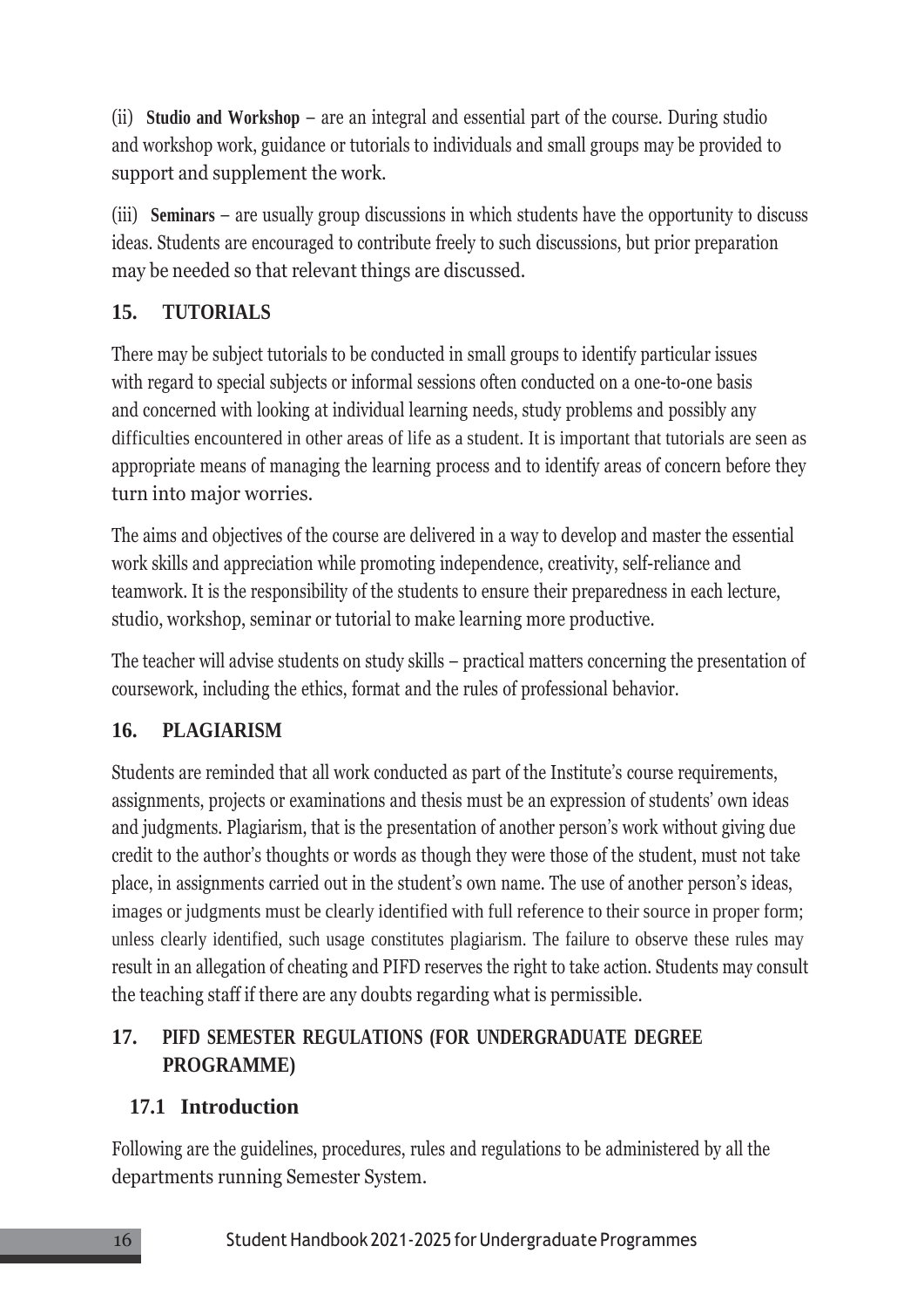17.1.1 In the beginning of each academic session an "Orientation Day" shall be arranged to familiarize the admitted students with semester system and their degree requirements.

17.1.2 A copy of printed Semester Regulations and a Student Handbook shall be made available in all the departments as well as the Library for guidance.

17.1.3 The regulations inscribed here are subject to amendment/ change and repletion by the Competent Authority.

17.1.4

(i) Students/ employees of PIFD are not allowed to ridicule the Institution, Faculty, Staff and Enrolled Students on Social, Print and Electronic Media. Also, the PIFD Employees are not allowed to share their Personal Social Media Accounts (Facebook, Twitter, etc.) with Enrolled students.

(ii) PIFD full time Enrolled Students are not allowed to enroll in any other study program (morning or evening) of other universities/ institutions, simultaneously.

# **17.2 Uniform Academic Calendar**

17.2.1 There will be two semesters in an academic year; Fall and Spring. Fall Semester will normally start in September/ October and; Spring Semester will normally start in February/ March.

# **17.2.2Summer Semester**

(i) Summer Semester will be offered as an optional semester of 08 - 12 weeks duration. Students will be offered courses to remove deficiencies and can enroll in up to a maximum of 09 credit hours during summer.

(ii) Moreover, a student who has either failed or has been stopped to take the examination due to shortage of class attendance or wishes to improve his/ her grade is allowed to register in summer.

(iii) A student will only be allowed to register courses up to 09 credit hours for remedial work on the recommendation of Course Coordinator.

(iv) The contact hours per week during the summer semester will be doubled to ensure that the course is completely taught in summer semester with half of the duration as compared to a regular (Fall/ Spring) semester.

# **17.3 Admissions**

Admissions to various degree programs, under semester system, shall be governed by the Admission Policy laid down by the Institute.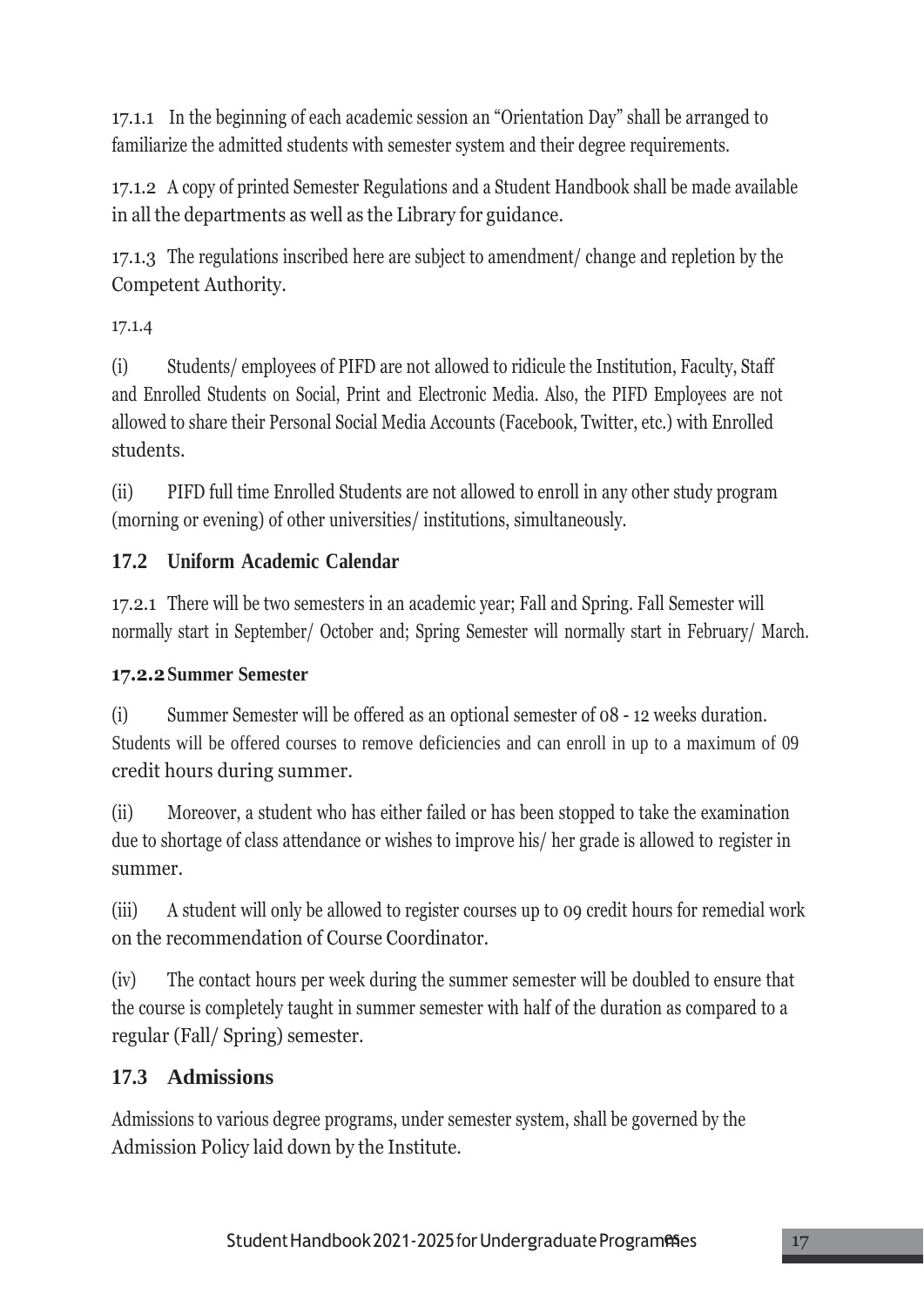# **17.4 Organization of Teaching**

17.4.1 Teaching in each department shall be organized through courses specified by lectures, tutorials, discussions, seminars, demonstrations, practical work in laboratories, field work, project, internship, or any other method of instruction approved by the Institute.

17.4.2Teaching in each department shall be conducted by the teachers or such other persons as may be declared to be teacher by the Institute.

17.4.3The teacher shall deliver course outlines to the students at the beginning of the semester and shall share a copy of the detail of course outlines and work plan to the Chairperson/ Coordinator of the Department.

17.4.4Each teacher shall maintain his/her Course File comprising of the following:

- (i) Course contents to be taught during the semester
- (ii) Mid Term and Final Term Examinations schedule
- (iii) Grading Policy
- (iv) Record of Sessional, Mid Term and Final Term Examinations
- (v) Weekly teaching schedule
- (vi) Students' attendance record

17.4.5English shall be the medium of instruction and examination in each discipline except otherwise specified.

## **17.5 Courses and Scheme of Studies**

17.5.1 The curricula and schemes of studies of various degree programs shall be developed and recommended by the respective Boards of Studies for approval of the Competent Authority. Such curricula and schemes of studies shall become effective from the date of approval by the Academic Council on the recommendations of the Board of Studies or any other date as determined by the Competent Authority.

17.5.2A student shall normally be required to take the prescribed courses of 12-18 credit hours work load offered by the Department in each semester. However, in special circumstances, he/ she can add/ withdraw a course(s) with prior approval of the Chairperson/ Coordinator. The permission must be obtained at least fifteen days from the commencement of the semester.

17.5.3 The students shall pursue the notified scheme of studies to be approved by the Competent Authority from time to time.

17.5.4 No student shall take any course unless he/she has qualified the pre-requisites for it as determined in the curriculum.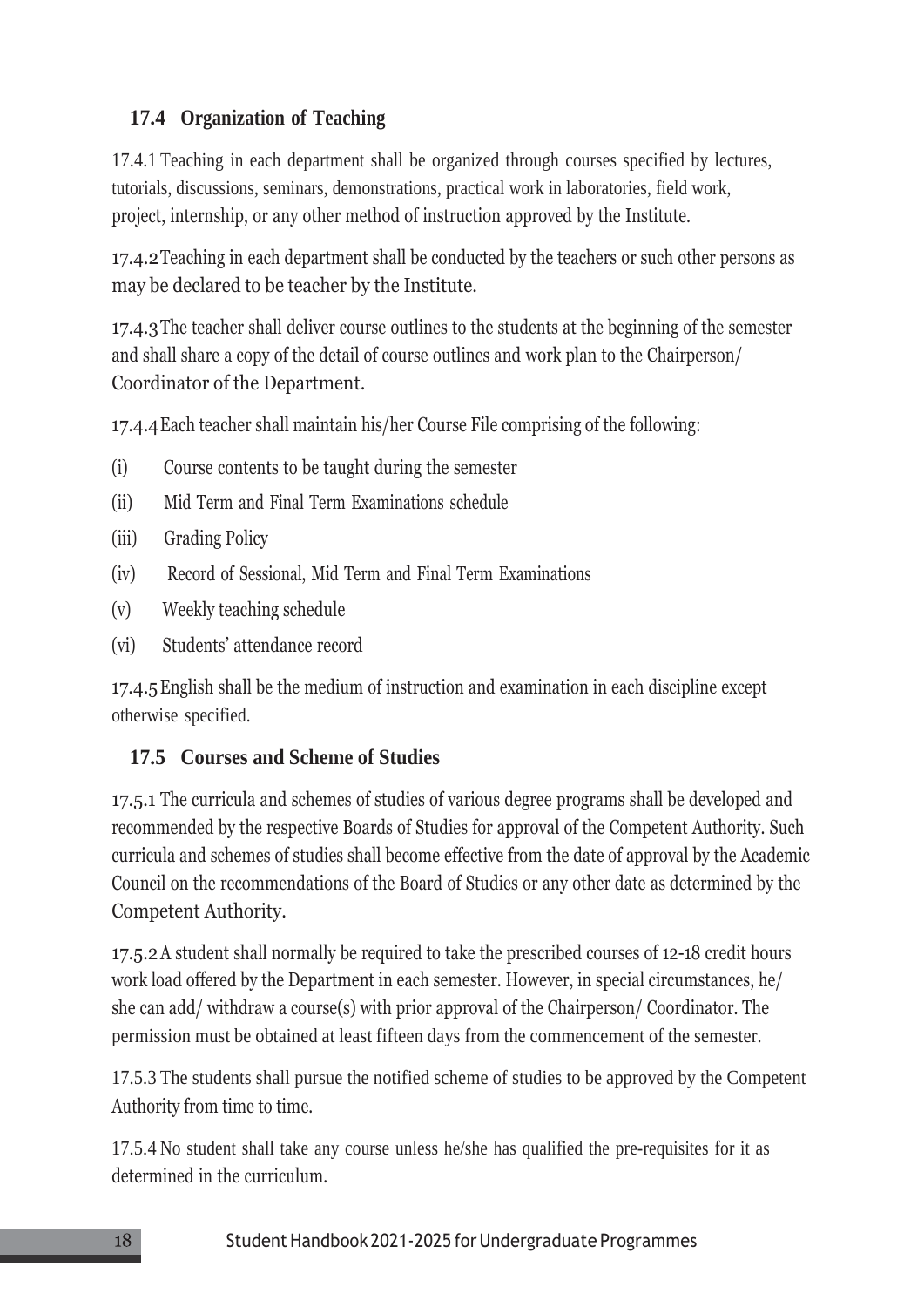17.5.5 Re-organization of courses according to the requirements or availability of teaching faculty in the Department shall be permissible during the session provided that students shall be informed well before the commencement of the semester concerned.

# **17.6 Course Code and Credits**

17.6.1 Each course shall be assigned credit hours. The credit hours are denoted by two digits within brackets with a hyphen in between. The first digit represents the theory part while the second (right side) digit represents the studio/practical. Thus 3(3–0) means three credit hours of theory only, while 4(3–1) means a total of four credit hours, of which three are reserved for theory and one credit hour is for studio/practical work.

17.6.2 For undergraduate degree program involving practical/ studio/ field work, there will be a minimum of 15-18 credit hours for practical / field work. In all other cases, a minimum of six credit hours research project will be offered in last two semesters of the program.

Internship of at least One Credit Hours will be mandatory which will be offered in Summer Semester after sixth Semester. This will be declared as s Compulsory Summer Semester. Every student must Pass the Internship and if he/ she fails, he/ she will be allowed to enroll for Internship in subsequent summer semester within residential requirement.

17.6.3 Each Board of Studies shall assign and prescribe the course codes, credit hours and work load up to a maximum of eighteen credit hours for each semester for a given scheme of studies.

17.6.4 Course codes shall be divided into two parts i.e., letters and digits.

# **Letters**

Two to four characters representing the course of the subject concerned, for example:

| <b>PAT</b>  |
|-------------|
| <b>DRP</b>  |
| <b>PKST</b> |
| <b>ISL</b>  |
| <b>DRW</b>  |
| <b>ENG</b>  |
|             |

## **Digits**

There shall be three digits, among which the 1st shall represent the relevant year, whereas 2nd and 3rd shall represent the sequence of courses. Provided that pre-requisite course may be assigned zero and introductory course one and so on.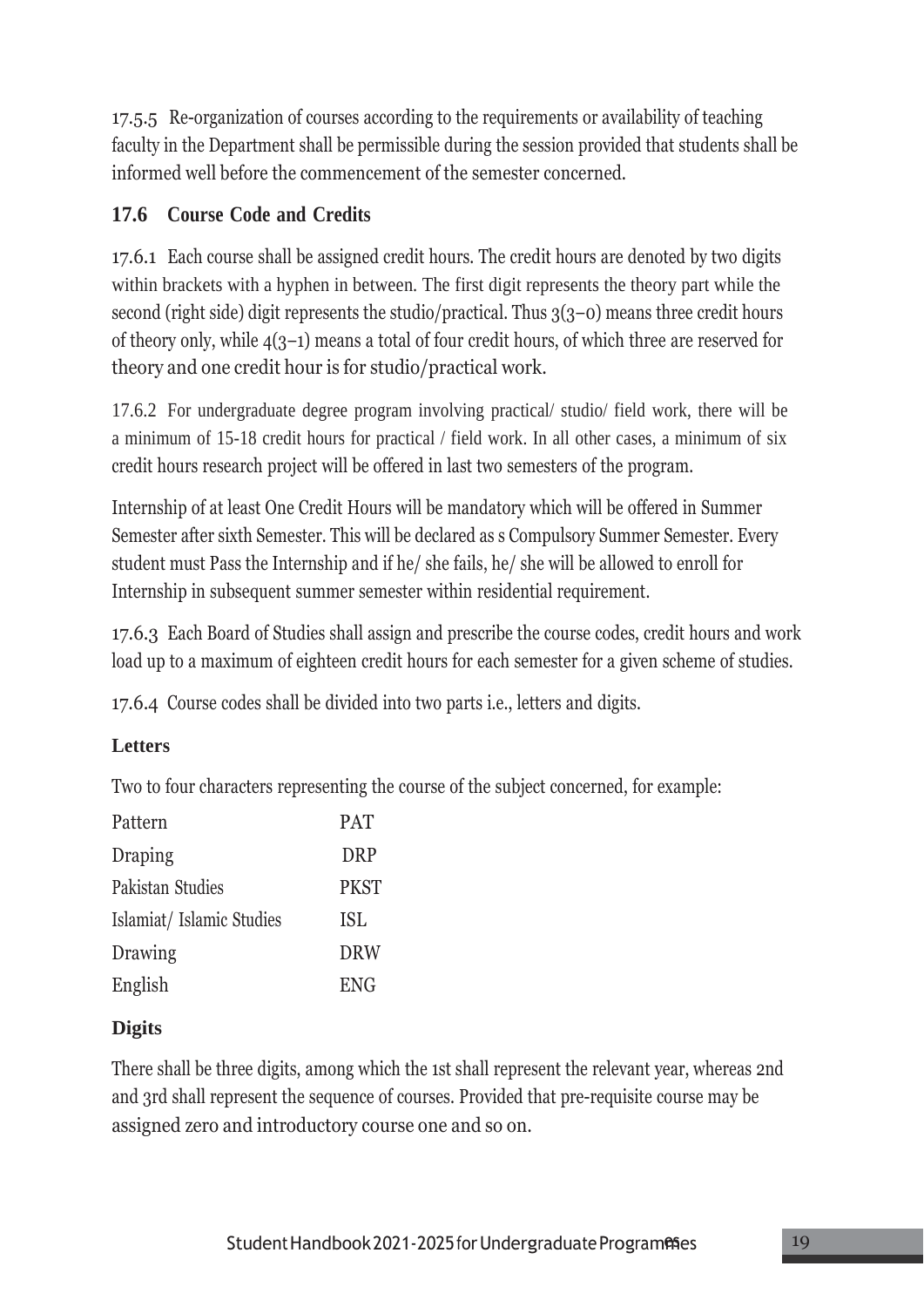| <b>COURSE</b> | <b>YEAR</b>     | <b>SEMESTER</b> | <b>DIGIT</b> | <b>COURSE CODE</b> | <b>CREDIT HOURS</b> |
|---------------|-----------------|-----------------|--------------|--------------------|---------------------|
| <b>ENG</b>    | $1^{\rm st}$    |                 | 100          | <b>ENG-101</b>     | $3(3-0)$            |
| <b>DRP</b>    |                 | $\rm II$        | 100          | <b>DRP-113</b>     | $4(3-1)$            |
| <b>ENG</b>    | 2 <sup>nd</sup> | III             | 200          | <b>ENG-201</b>     | $3(3-0)$            |
| <b>TXT</b>    |                 | IV              | 200          | <b>TXT-212</b>     | $2(2-0)$            |
| <b>PAT</b>    | 3 <sup>rd</sup> | V               | 300          | PAT-305            | $3(1-2)$            |
| <b>DRW</b>    |                 | VI              | 300          | DRW-316            | $3(3-0)$            |
| <b>MCD</b>    | $4^{\text{th}}$ | VII             | 400          | $MCD-412$          | $3(3-0)$            |
| <b>CSC</b>    |                 | <b>VIII</b>     | 400          | $CSC-422$          | $3(1-2)$            |

#### **Example**

#### **17.7 Attendance**

17.7.1 A student having less than 75% attendance in lectures and practical/ studio (if applicable) separately shall not be allowed to take the Final Term Examination of the course. The Department shall notify the list of such students at least one week before the commencement of Final Term Examination.

In case the Courses are interlinked for the exam, the students will be allowed to appear in the exam in which his/ her attendance is less than 75%, but the exam of that particular Course will be marked zero.

17.7.2 The Instructor/ Class Teacher may report a student's absence in writing to the concerned Dean/ Head of Department and student will be placed on attendance probation which will be notified by the Department.

17.7.3 If a student who has missed three consecutive lectures without any reason in a course, a verbal/ written warning from the course teacher may be given to the student.

17.7.4 If a student who is found habitual of missing lectures in a course, he/ she shall not be allowed to sit in the class without the approval of the Chairperson/ Coordinator.

17.7.5 If a student makes him/ herself absent from the Department for ten consecutive working days, his/ her name shall be struck off from the rolls of the Department. Such student shall not be re-admitted without the approval of the Dean concerned. The student shall have to pay the prescribed re-admission fee/ dues under intimation to the Treasurer.

17.7.6 At the end of each semester, the teacher concerned shall submit the statement showing the total number of lectures delivered and practical (if applicable) conducted by him/ her, together to the Chairperson/ Coordinator of the Department with the total number of lectures and practical (if applicable) attended by each student.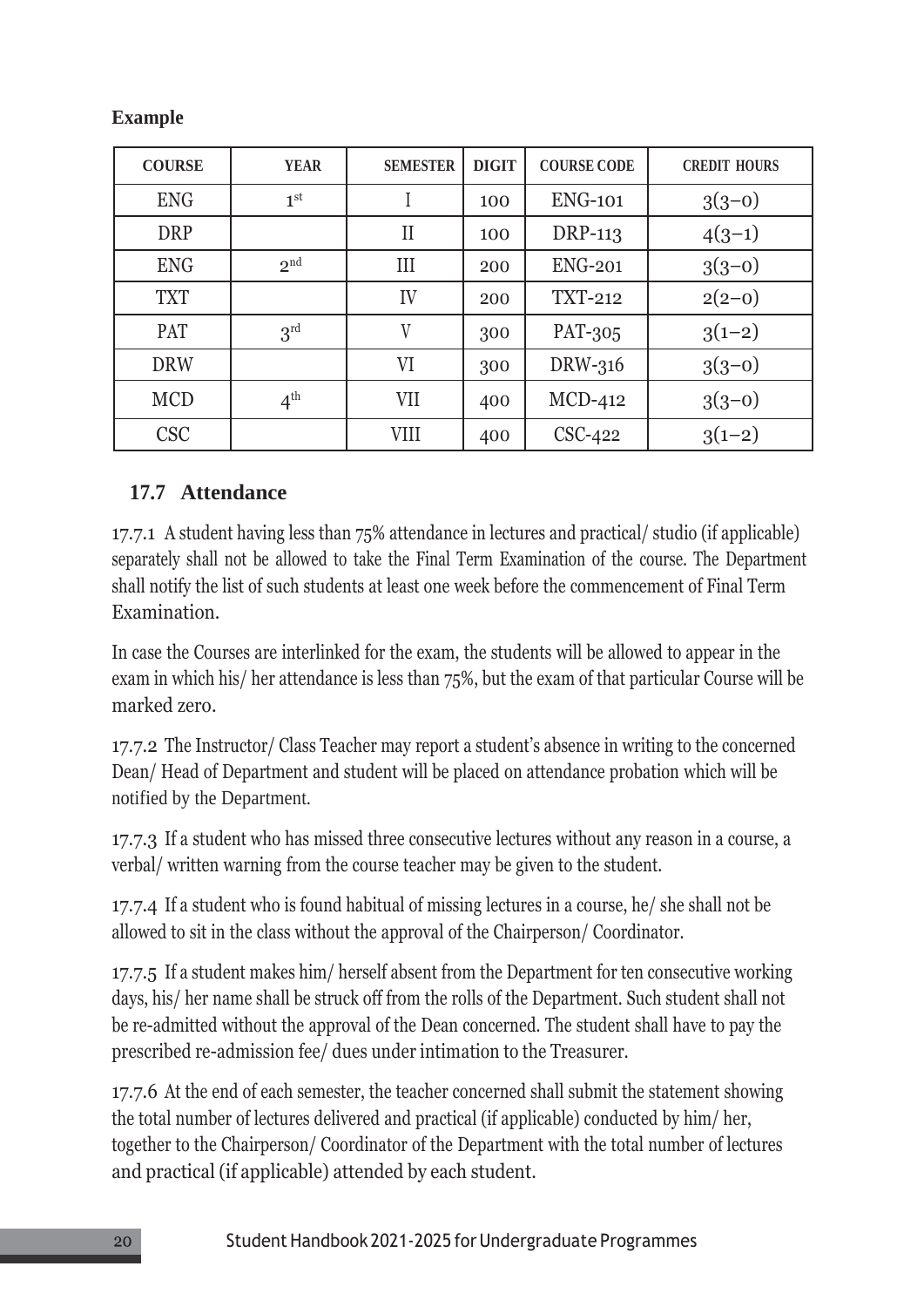17.7.7 For a student participating and representing the Institute in sports/co-curricular activities/ exhibitions of national or international level events, as verified by the Director of sports/ cocurricular/ in-charge, the days actually spent by the student in such events shall be counted as present towards the attendance requirement.

17.7.8 If a student is required to participate in sports/co-curricular activities/ exhibitions representing the Institute, on the date/ dates of examination, arrangement will be made by the Department for holding Special Examination for him/ her as soon as his/ her sports/ co-curricular activities/ exhibitions are ended.

## **17.8 Withdrawal of Course(s)**

17.8.1 A student may withdraw a maximum of two of the courses offered with the permission of the Department. Whereas it does not apply to first and second semesters.

17.8.2 A student may request for withdrawal of a course(s) before the start of a semester or during the semester at least 15 days after the commencement of the semester. The withdrawal of the course shall be approved by the Chairperson/ Coordinator of the Department provided that a student who has taken the Final Term Examination of a course shall not be permitted to withdraw that course.

17.8.3 Grade 'W' in the withdrawal course shall be awarded and reflected on the Semester Transcript subject to the condition that the course must be enrolled by paying prescribed fee in the following semester in which withdrawn course is offered.

## **17.9 Semester Freeze**

17.9.1 A student may discontinue his/ her studies by seeking semester freeze during the semester before the Final Term Examination on medical grounds or circumstances beyond his/ her control with written permission of Chairperson/ Coordinator of the Department concerned subject to the condition that semester fee shall not be transferred/refunded.

17.9.2 A student may discontinue his/her studies by seeking semester freeze prior to enrollment in the second/ subsequent semester on medical grounds or circumstances beyond his/her control with written permission of Chairperson/Coordinator of the Department concerned subject to fulfillment of condition that the student has passed the final examination of the previous semester with minimum prescribed CGPA required for academic standard of the Institute to remain on roll. The student shall not have to pay the semester fee; if deposited, the fee will be transferred to the next semester.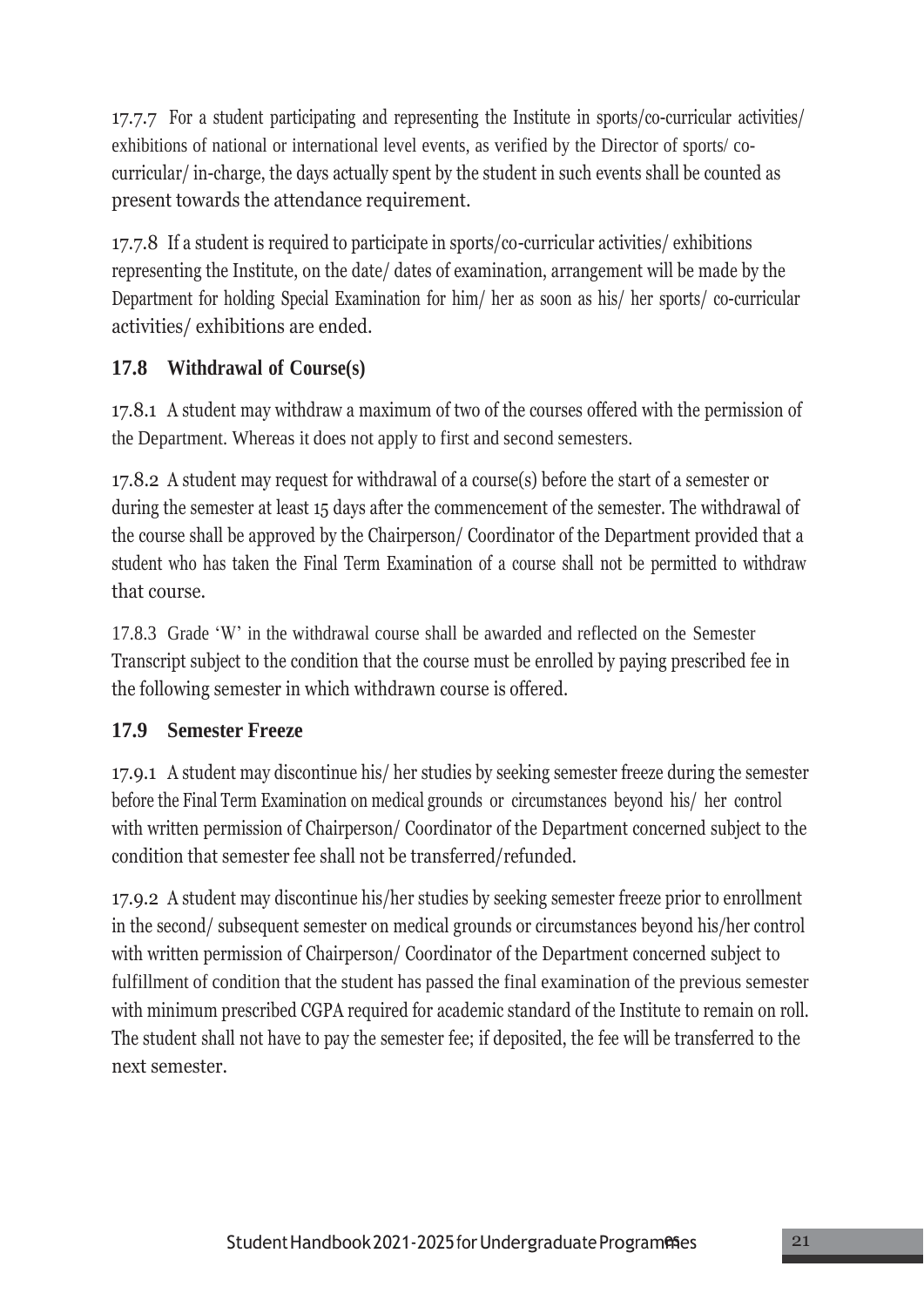17.9.3

(i) A student who sought discontinuation of a semester shall have to get approval from the Chairperson/ Coordinator to rejoin the program before the commencement of the semester to be re-joined. If a student discontinues / freezes in an odd semester, he/ she can rejoin only in odd semester. Similarly, if he/ she discontinues/ freezes in even semester, he/ she can rejoin only in even semester.

# **(ii) Permission to repeat 8th Semester in Fall Semester**

The students who have failed course(s) in 8th Semester or thesis work is not up to the mark, they shall be allowed to continue their studies / collection of work as a special case in the Subsequent Fall Semester after the payment of Registration Fee.

(iii) Courses/ Collection work for Thesis shall not be allowed to enroll in Summer Semester except for students who have completed their residential requirement and have no semester other than their last semester i.e. Summer semester after their 12th semester for Undergraduate (04 Year) Degree program with residential requirement of 12 semesters (06 Years).

# **(iv) Retention of Examination Material**

The Institute reserves the right to retain the Thesis work of final year students for one year after Final Jury. In case of any disciplinary issue against a student, the Institute reserves the right to retain the examination material (theory and practical). During this period, students are not allowed to take collection material out of institute without prior permission of concerned faculty and Course Coordinator.

17.9.4The Chairperson/ Coordinator of the Department concerned will notify in both the cases; the semester freeze and rejoining the program under intimation to the Treasurer and the Director Academics.

17.9.5 During the semester freeze, bonafide status of the student shall remain suspended provided that discontinuation shall not be allowed for more than two years in any case.

# **Re-Admission Policy:**

- 1. The students may apply for re-admission who had been admitted and registered in Foundation Year Studies in last year/session after paying the requisite dues but could not continue his/her study on the following grounds:
	- a) He / she left the Institute for whatsoever the reason dropped / struck of / left.
	- b) His/ her admission was cancelled due to failure in Intermediate/ A Level / High School Diploma / Home Economics or he / she does not fulfil the requisite admission criteria as per PIFD admission regulations.
- 2. The dues paid in last Year / session shall not be transferrable / adjustable for readmission.
- 3. Appearance in the interview is compulsory for the student intending to seek readmission admission test will be exempted.
- 22 The student will be admitted afresh from the 1st semester of Foundation Year and a subsequent allocation of department will be made as previous practice / policy.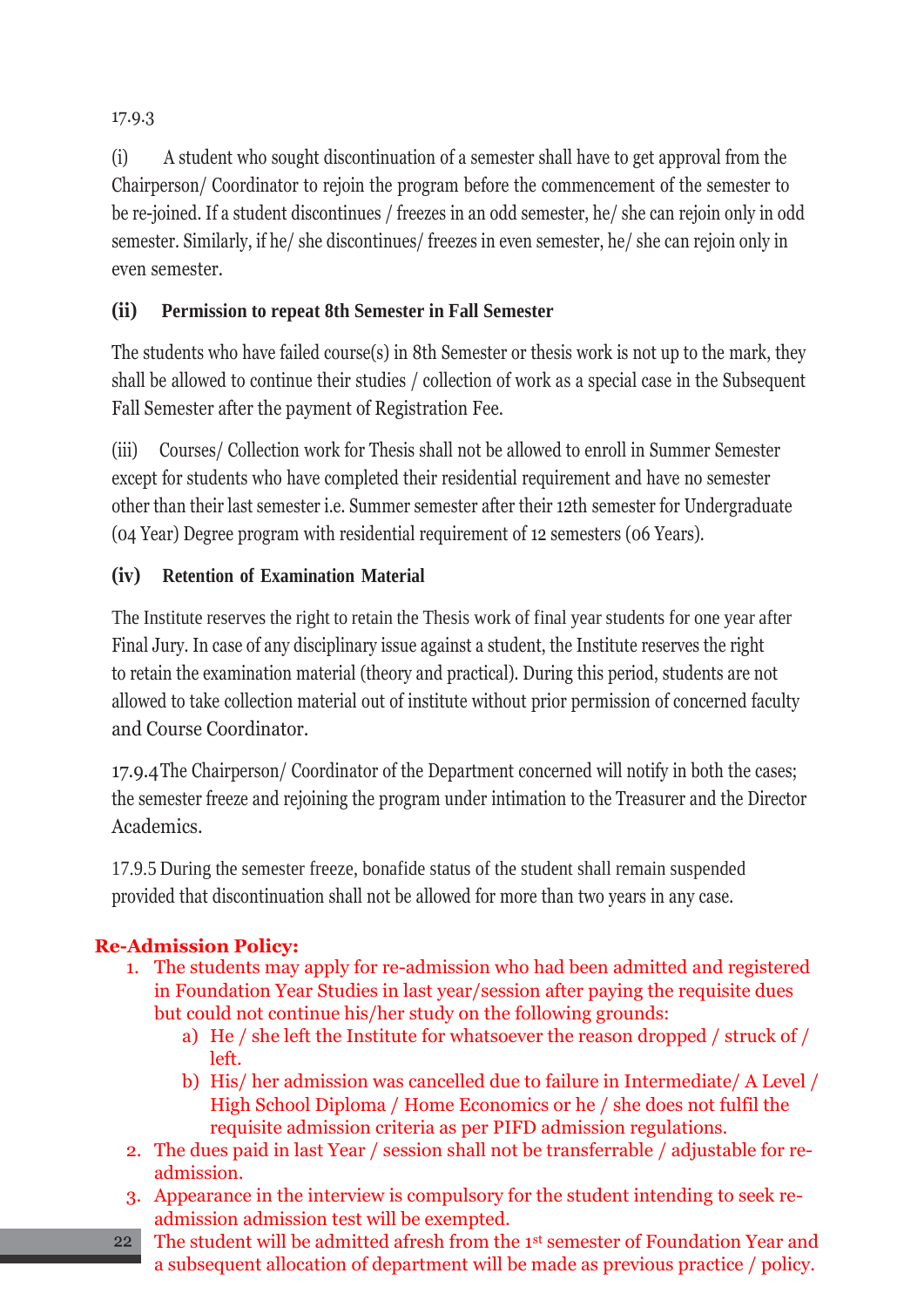#### 5. Students who wanted to improve GPA / CGPA to get allocation of their desired department are eligible for re-admission, however they will be considered afresh as stated above.

## **17.10 Evaluation**

17.10.1 In each semester, students may be required to appear in quizzes, tests, midterms, final examinations, presentations (individual/ group), group discussion, and submit projects/ assignments/ lab reports etc.

These assessment marks (to be determined by the teacher concerned) will have different weightage contributing towards the overall assessment in percent marks. This weightage may be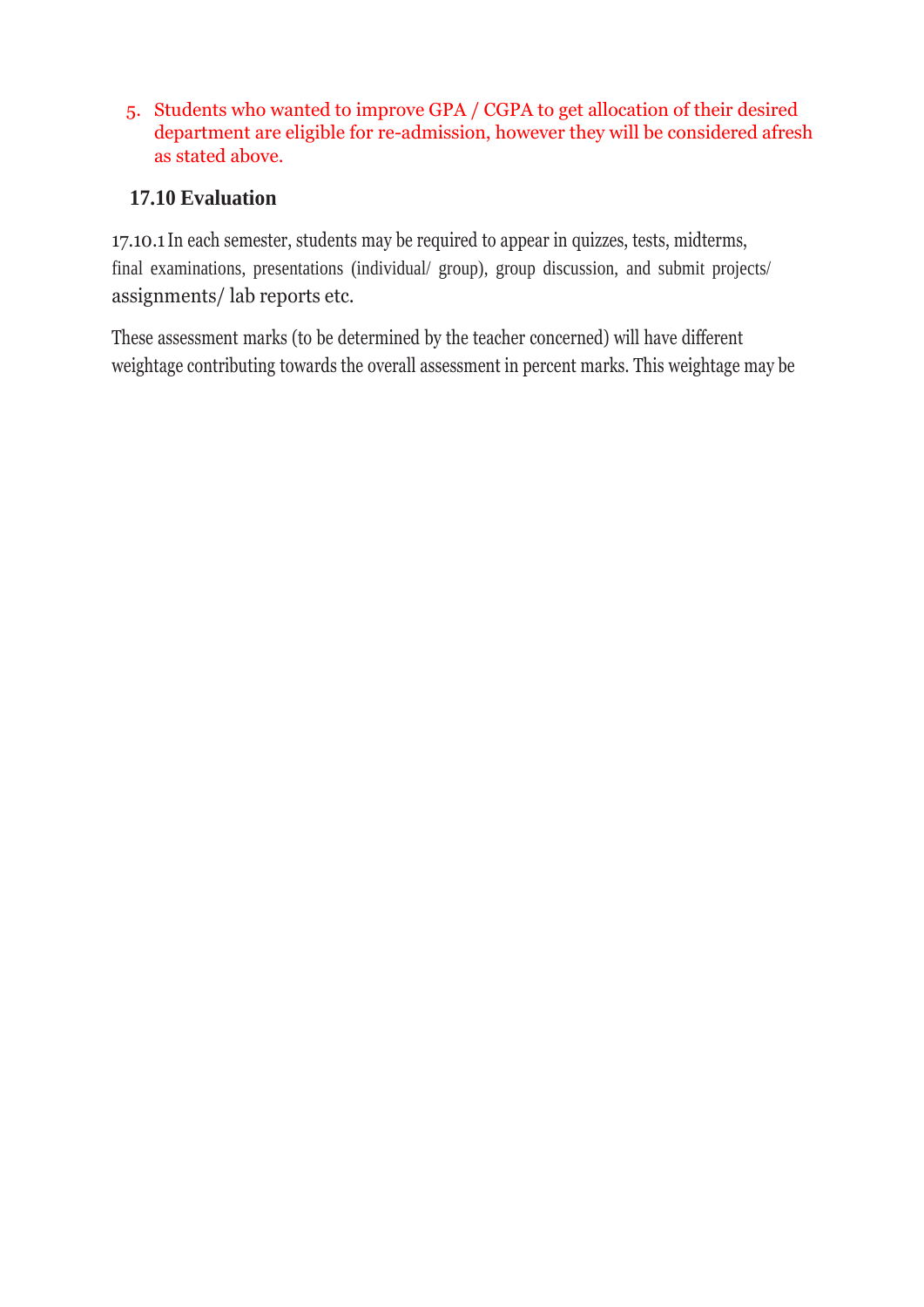determined on the basis of following guidelines:

| (i)   | Sessional         | 50% |
|-------|-------------------|-----|
| (ii)  | Mid Term          | 20% |
| (iii) | <b>Final Term</b> | 30% |

17.10.2 Courses involving project/ studio/ practical/ field-work will conform to the above given marks distribution to accommodate the marks of the project / studio / practical/ field-work.

17.10.3 Sessional: Test(s)/ quiz(s)/ assignment(s)/ presentation(s)/ seminar(s) /class participation / term paper. The course teacher will decide the marks distribution according to the nature of the course according to Rule 10.1.

17.10.4 Mid Term Examination from the syllabus prescribed for the Mid Term will normally be conducted after first eight weeks of teaching during a semester. The Teacher will submit the awards as per schedule announced.

17.10.5 Final Term Examination covering the full syllabus, with at least 25% of the course of Mid Term as well (if applicable), shall be held at the end of each semester.

17.10.6 The schedule of each examination shall be notified/ displayed on the Notice Board well in time.

17.10.7 The duration of examinations shall be as under:

(i) Mid Term Examination:

Theory: One to Two Hours

Practical: Two to Seven Hours

(ii) Final Term Examination:

Theory: One to Three Hours

Practical: Two to Fourteen Hours

(Max. Seven Hours a day)

17.10.8 Examination shall be held on consecutive days excluding holidays which means that no gap shall be allowed in the papers.

17.10.9 Question paper for Mid Term and Final Term Examinations shall be set by the respective teacher. However, Chairperson/ Coordinator shall ensure the quality and standard of the question paper set by the teacher.

17.10.10The pass marks in each course shall be 50%. A student who fails to pass a course shall be awarded grade 'F'.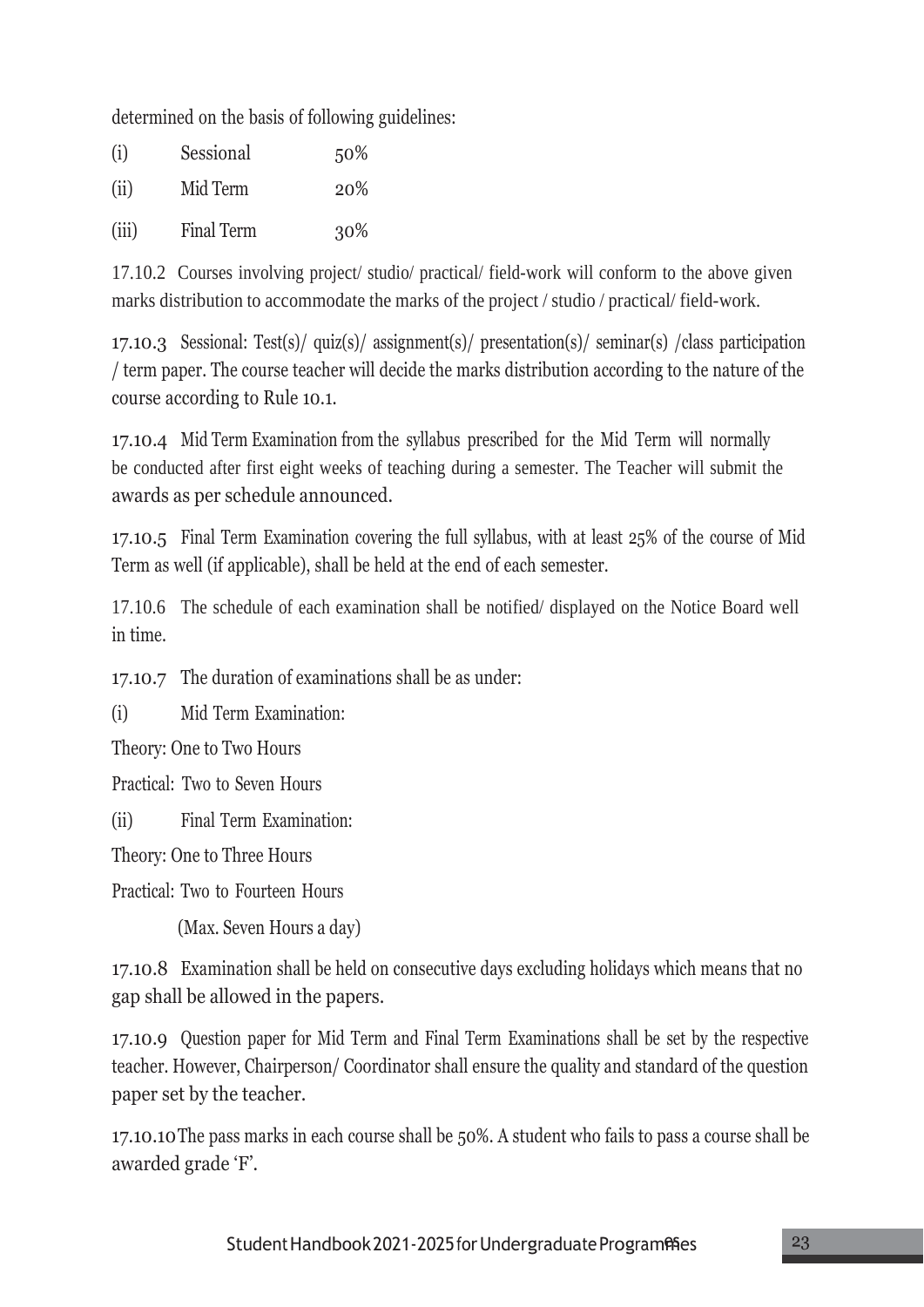17.10.11 The script of each Examination shall be shown to the students by the concerned teacher, taken back and then forwarded to the Controller of Examinations, who shall preserve the scripts for a year. If a mistake or a discrepancy in the marking of the scripts of a serious nature comes to the notice of the Controller of Examinations, he shall take action to get it rectified in a suitable manner after obtaining proper orders from the Vice Chancellor.

17.10.12 Marks awarded by the teacher after each examination shall be displayed/ shown to the students.

17.10.13 In case a student is not satisfied with his/her award even after checking his/ her answer-book, or clarification from the teacher, he/ she may submit a written application to the Chairperson/ Coordinator of the Department for decision by the Departmental Examination Committee.

17.10.14 After holding the semester examination or otherwise provided, each teacher shall prepare the results of the Sessional, Mid Term and Final Term Examinations on the prescribed award list.

17.10.15 Teacher shall submit a copy of the award list, along with the scripts, within five days of the respective examination, to the In-charge Examinations of the Department concerned.

17.10.16 The In-charge Examinations shall present the result before the Departmental Examination Committee for consideration and approval. After deciding the appeals/ written complaints / incomplete results, if any, the Departmental Examination Committee shall approve the result for notification by the Office of the Controller of Examinations within Five days of termination of Final Term Examination. The result should show student's ID, name, marks obtained, course code, and course title. A copy of result notification shall be forwarded to all the concerned offices by the Controller of Examinations.

17.10.17 All Transcripts shall be issued by the Controller of Examinations. Each transcript shall bear the signatures of Assistant Controller Examinations, Deputy Controller Examinations and Controller of Examinations. The Transcript will show all information of the student's academic achievement i.e. Total Marks in a course, Marks obtained in each course, Quality Points of marks obtained in each course, Formula of GPA/ CGPA etc. Status of Deficiency Course (if any) shall be displayed on the Transcript. However, the marks/ result of the Deficiency Course shall not be part of GPA / CGPA.

17.10.18 Each Department/ Course Coordinator/ Teacher shall forward the final results of the students on completion of each semester's examination on prescribed Award List (after transforming into PFD File) to the Controller of Examinations through his/ her official email for tabulation / result calculation. The blank prescribed Performa (soft copy) for posting of marks will be sent by the Controller of Examinations to all Departments/ Course Coordinator/ Teacher/ University website.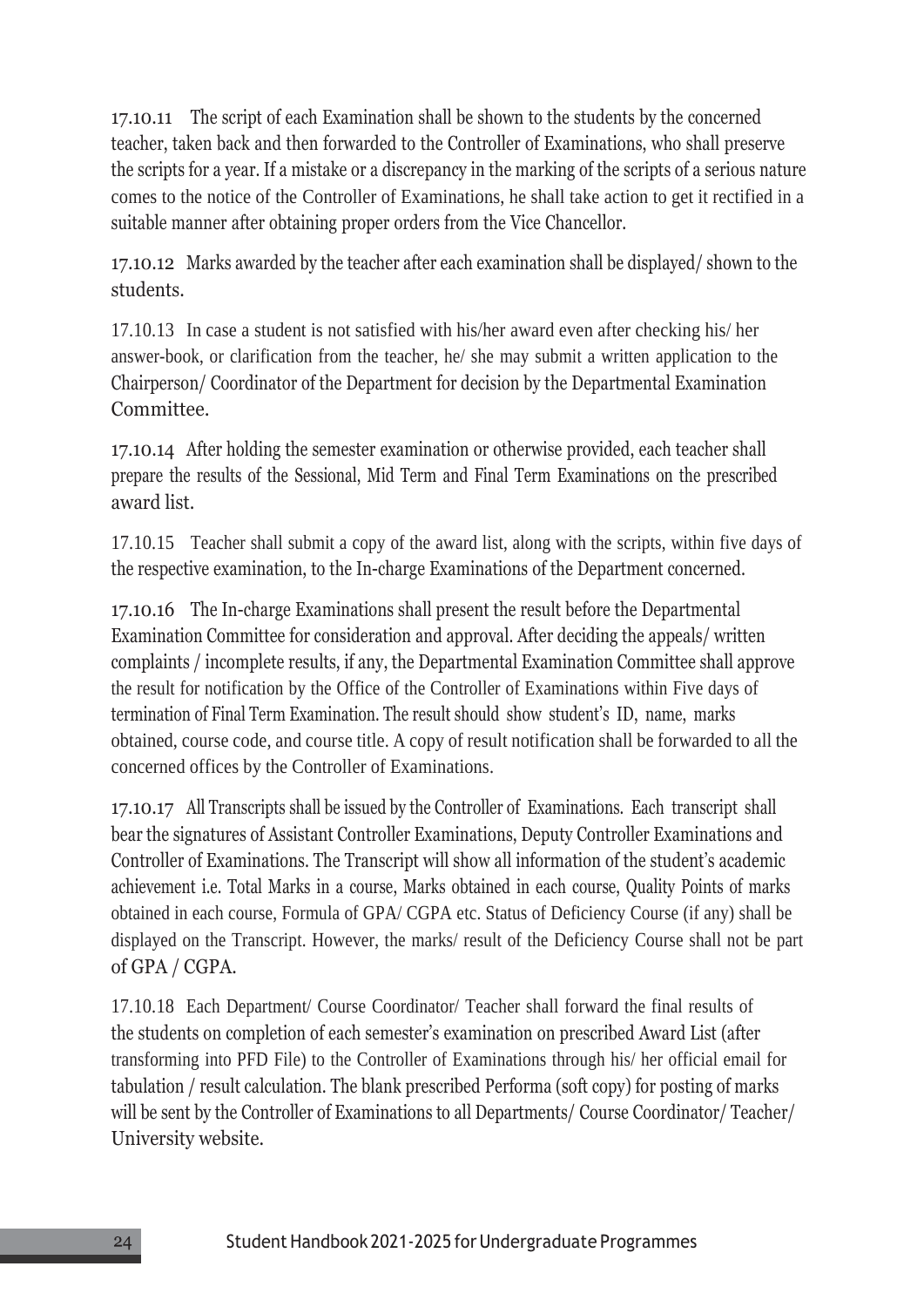17.10.19 For the degree programmes where research is optional, the students are required to submit the Thesis/ Project Report within two months from the end of final examination of the last semester. However, this time duration may be extended with the permission of the Chairperson/ Coordinator of the Department. The evaluation of the Thesis/ Project shall be made by the Jury of Examiners. Constitution of jury shall be notified with the approval of the Vice-Chancellor, before the start of the Examination.

17.10.20 Unfair Means Case (UMC) of any examination shall be dealt as per Regulations relating to Unfair Means Case in the Institute.

17.10.21 The disciplinary action shall be taken against the students involved in Unfair Means according to Regulations relating to Unfair Means Case in the Institute.

## **17.11 Promotion, Dropout and Re-admission**

## **17.11.1 Promotion from First Semester to Second Semester:**

(i) A student with Grade Point Average (GPA) of 2.00 and above in the first semester shall be promoted to the second semester.

(ii) A student with  $\geq 1.50$  GPA  $\lt$  2.00 in the first semester may be promoted to the second semester on "Probation".

(iii) A student with  $\geq$  1.50 GPA < 2.00, not interested in probation status may be allowed to repeat the semester or opting one or two course(s) with lowest grade to obtain required GPA by paying the prescribed fee per course.

(iv) A student with GPA less than 1.50 in the first semester shall be dropped from the first semester.

## **17.11.2 Promotion from the Second and subsequent Semesters:**

(i) A student with Cumulative Grade Point Average (CGPA) of 2.00 and above shall be promoted to the next semester.

(ii) A student with CGPA 1.70 or more but less than 2.00 may be promoted to the next semester on "Probation".

(iii) A student with CGPA 1.70 or more but less than 2.00 not interested to be awarded probation status may be allowed to repeat the semester or opting one or two course(s) with lowest grade to obtain required CGPA by paying the prescribed fee per course.

(iv) A student with CGPA less than 1.70 shall be dropped from the semester.

(v) A student, to be enrolled in the seventh semester, must have cleared all the courses of all previous semesters with minimum passing criteria.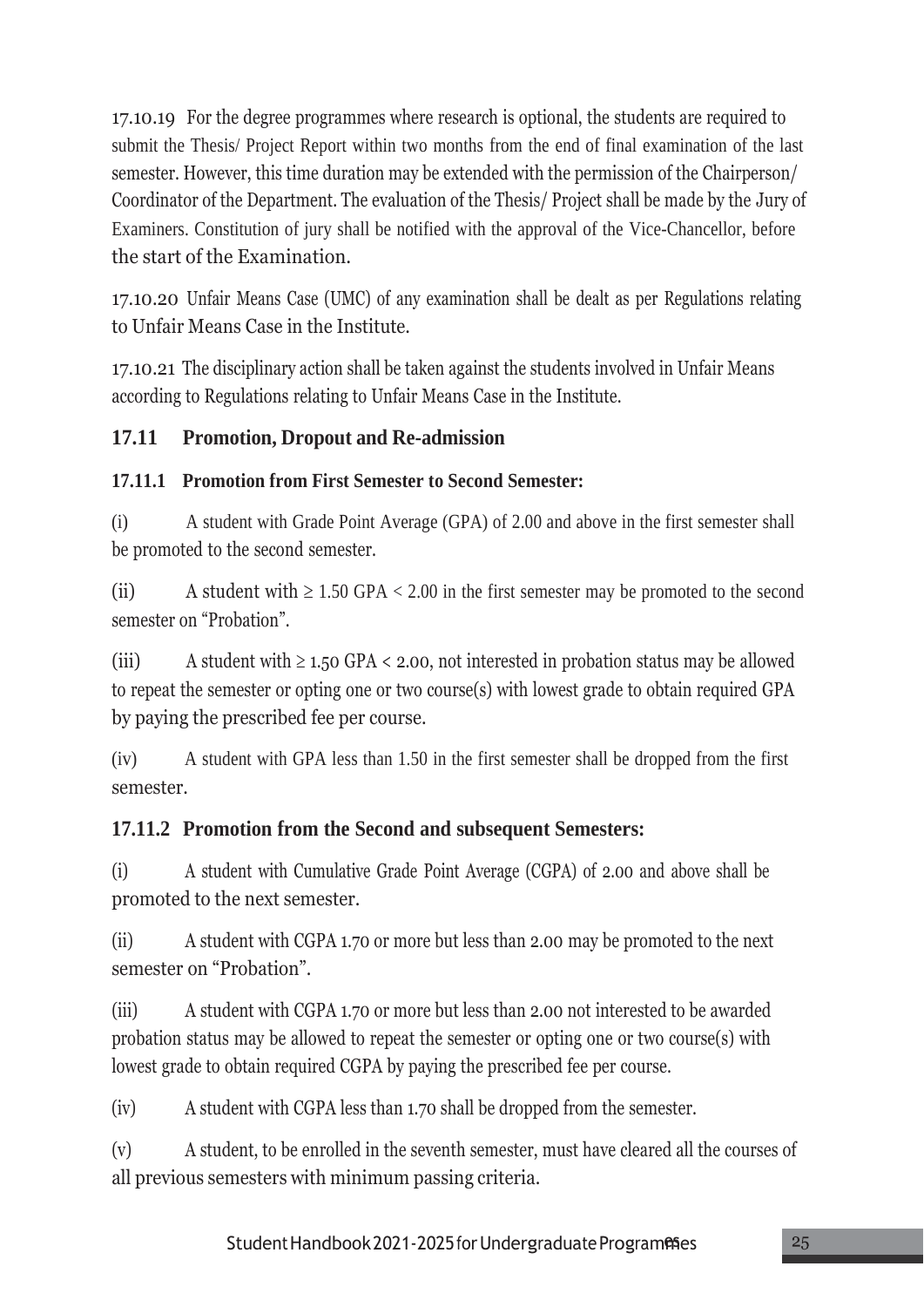17.11.3 Probation Status shall not be allowed in more than two (02) semesters for undergraduate programmes.

17.11.4 A student who has availed two probations status, and still unable to maintain 2.00 CGPA shall be dropped from the programme as well as from the Department rolls.

17.11.5 A student who fails to pass any course in three attempts shall be dropped from the programme as well as from the Department rolls.

17.11.6 In case a student did not appear in the Mid and Final Term Examinations due to discontinuation of the semester, his/ her GPA/ CGPA should not be calculated.

17.11.7 At the end of the last semester, a student who has not been required to repeat any course(s), obtains CGPA of less than 2.00 but not less than 1.90 may be allowed to repeat one or two course(s) in which he/ she has obtained the lowest grades, in order to improve the CGPA so as to obtain the minimum of 2.00, failing which he/ she shall be dropped from the programme as well as from the Department rolls.

17.11.8 A student who has been declared to be dropped in 1st, 2nd or subsequent semester due to GPA/ CGPA less than 1.50 or 1.70 (as the case may be) may be re-admitted to the first or relevant semester with the following conditions:

(i) The student has to pay prescribed re-admission fee in addition to regular semester fee under intimation to the Treasurer.

(ii) Permission to re-admission shall be obtained from the Chairperson/ Coordinator.

# **17.12 Award of Degree**

17.12.1 124 to 144 credit hours are required for undergraduate 4-Year Bachelor or equivalent Degree Programme.

17.12.2 Degree shall be awarded to those students only who have completed all the degree requirements, passing all courses specified in scheme of studies by securing at least 2.00 CGPA.

17.12.3 The Scroll of the graduates shall bear the signatures of the Controller of Examinations, the Registrar, the Vice-Chancellor, and the Chancellor.

17.12.4 The Degree shall bear the signatures of the Controller of Examinations, the Registrar, and the Vice-Chancellor, and official seal of the Institute.

17.12.5 Duplicate/ Revised Degree shall be issued as per prescribed conditions.

# **17.13 Awards: Gold Medal/ Roll of Honour/ Distinction in Thesis**

17.13.1 Award of position, on completion of the degree programme, shall be determined on the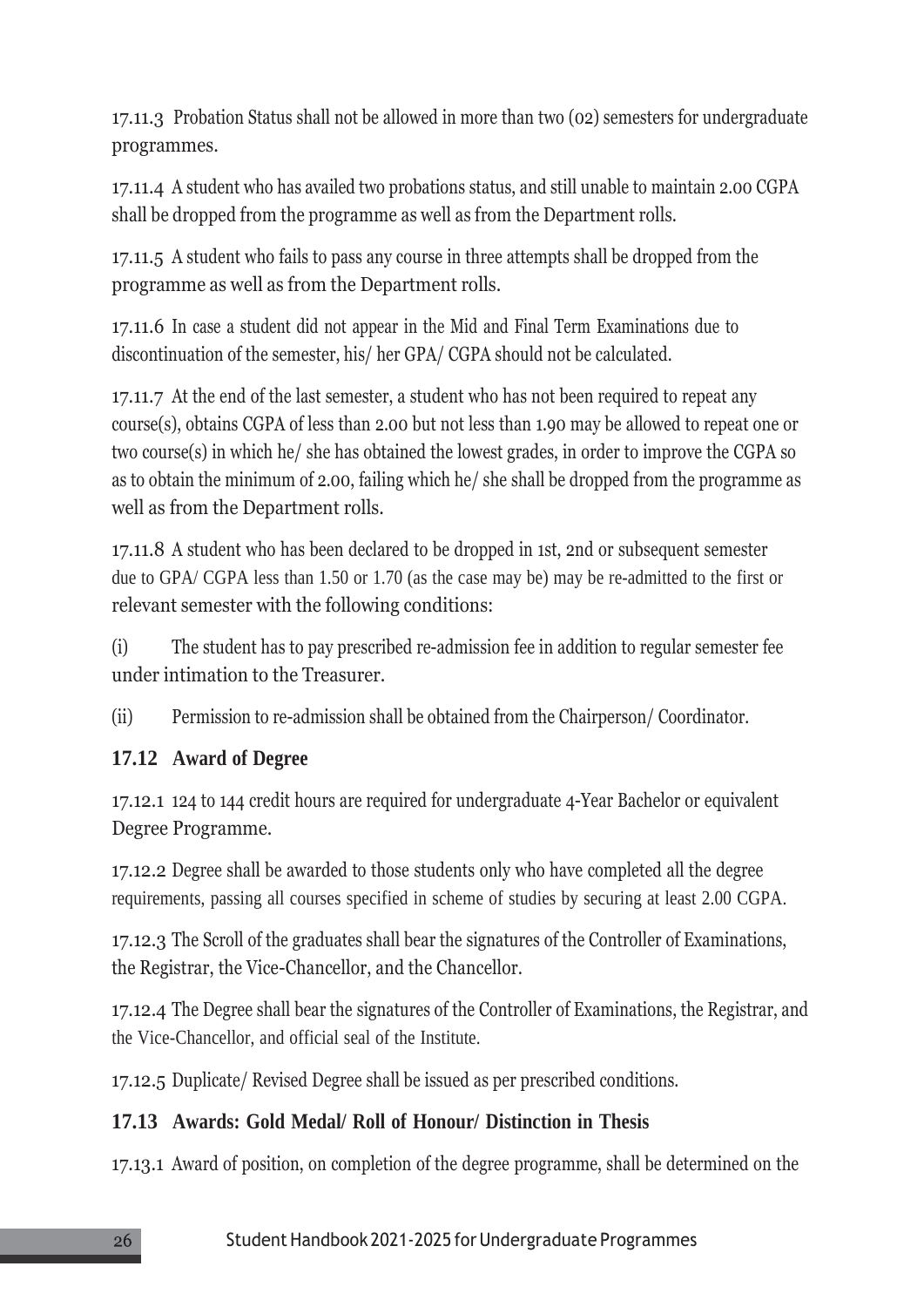basis of Percentage of Marks. In case of tie between two or more students having equal Percentage of Marks, both student shall be awarded the position.

17.13.2 Students from each department, securing the highest Percentage of Marks but not less than 85% at the end of eighth semester and fulfilling following eligibility criteria, will be awarded "Gold Medal". In case he/ she is disqualified for any reasons given below, the Medal shall be awarded to next one on merit.

(i) Student who has completed his entire studies in the Institute/ College within minimum prescribed period.

(ii) Student who has not repeated any course in any semester.

(iii) Student who was never penalized, suspended or rusticated by the Institute/ College at any stage.

(iv) Student who has an excellent behavior and attendance record.

(v) Student who is not default in payment of fees/dues at the end of the programme.

(vi) Student who has fulfilled all degree requirements.

17.13.3 All the students obtaining marks 80% or above shall be declared on the Honour List. The following eligibility criteria for the award of Roll of Honour shall apply:

(i) Student who has completed his entire studies in the Institute within minimum prescribed period.

(ii) Student who has not repeated any course in any semester.

(iii) Student who was never penalized, suspended or rusticated by the Institute/ College at any stage.

(iv) Student who has an excellent behavior and attendance record.

(v) Student who is not default in payment of fees/ dues at the end of the programme.

(vi) Student who has fulfilled all degree requirements.

17.13.4 All the students, securing Marks 80% or more in the Final Semester within minimum prescribed period for degree by passing all courses in first attempt, will be awarded "Distinction in Thesis" certificate. Moreover, the distinction shall be subject to good conduct and behavior of the student during his/ her stay in the Institute to be certified by the concerned Dean/ HOD/ Course Coordinator.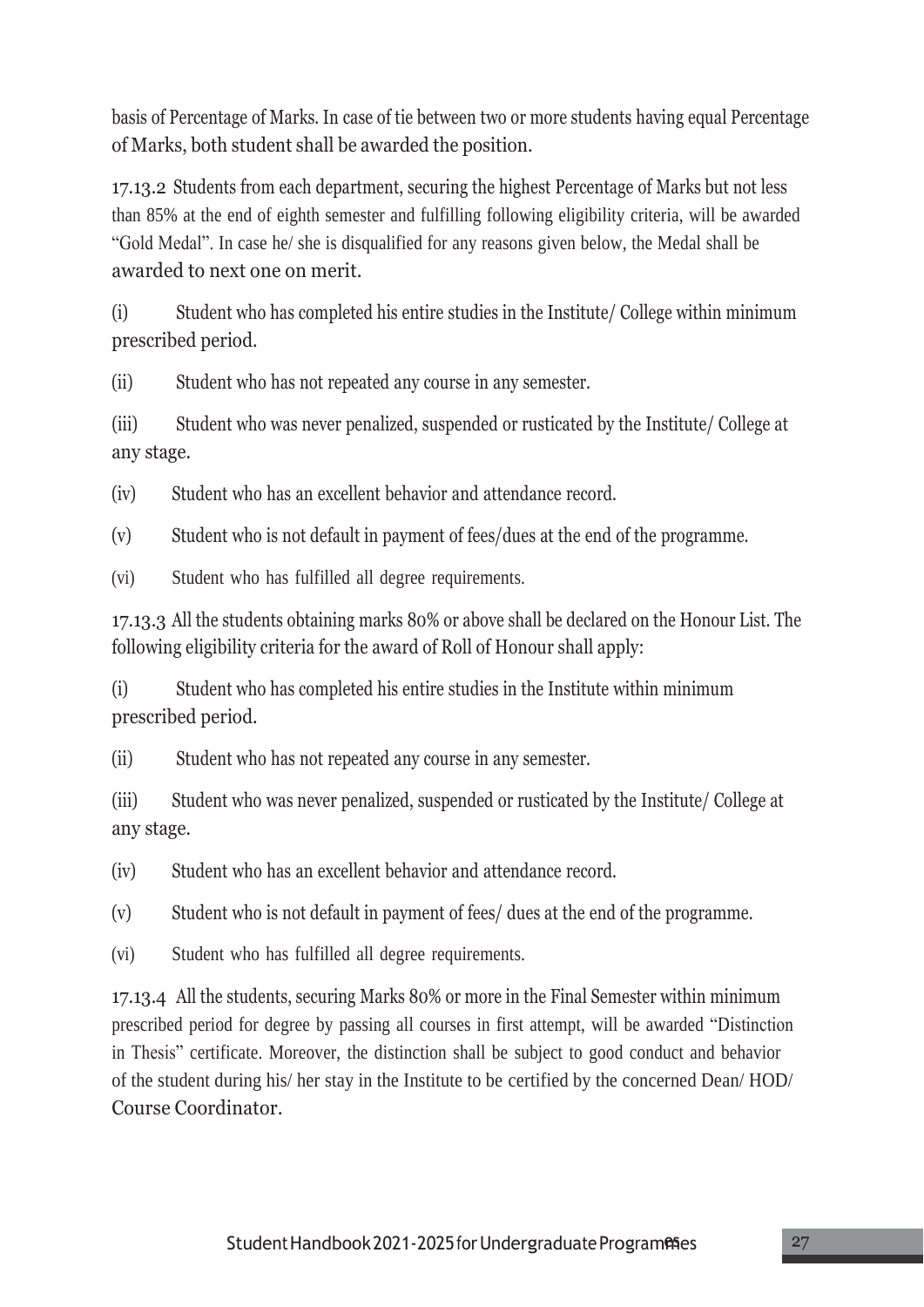## **17.14 Grade Improvement**

17.14.1 A student may repeat the course(s) during the course of study to improve the grades, if he/she secures  $\geq 1.00$  GP < 2.00 in a course(s) or obtains grade 'D', 'F' or grade 'W' in a course(s). In both the cases, student shall enroll the course(s) with the permission of the Chairperson/ Coordinator of the Department in the semester in which the course(s) is being offered by paying the prescribed enrollment fee. A student can make attempt to improve a course to enhance his GPA/ CGPA but only once. No course of an odd semester shall be allowed to enroll in even semester. Similarly, a course of even semester cannot be enrolled in odd semester. Such course(s) shall be marked under asterisk (\*) in the semester transcript. (asterisk\* will be indicated as "Improved" in the end of Transcript).

17.14.2 In case of improvement, the better grades shall be reflected on the transcript. However, such students shall not be considered eligible for a position/ scholarship in the relevant examination.

17.14.3 A student who has obtained the Final/ Official Transcript issued by the Controller of Examinations shall not be allowed to improve his/ her grades.

#### **17.15 Grading System**

17.15.1 The grading shall be done on 4.00 scale.

17.15.2 Equivalence between Letter grading and Numerical grading shall be as follows:

| <b>Marks Range</b>      | <b>Grade Point</b> | <b>Letter Grade</b>       |
|-------------------------|--------------------|---------------------------|
| 85-100                  | 4.00               | $A+$                      |
| 80-84                   | 3.70               | A                         |
| 75-79                   | 3.30               | $B+$                      |
| $70 - 74$               | 3.00               | B                         |
| 66-69                   | 2.70               | $B -$                     |
| 63-65                   | 2.30               | $C+$                      |
| 60-62                   | 2.00               | C                         |
| $56 - 59$               | 1.70               | $C-$                      |
| 53-55                   | 1.30               | $D+$                      |
| 50-52                   | 1.00               | $\mathbf D$               |
| Below 50                | 0.00               | $\boldsymbol{\mathrm{F}}$ |
| Incomplete              | 0.00               | I                         |
| Withdrawl               | 0.00               | W                         |
| No Grade reported       | 0.00               | ${\bf N}$                 |
| <b>Transfer Credits</b> | $\qquad \qquad -$  | TR                        |

#### **Grading Table**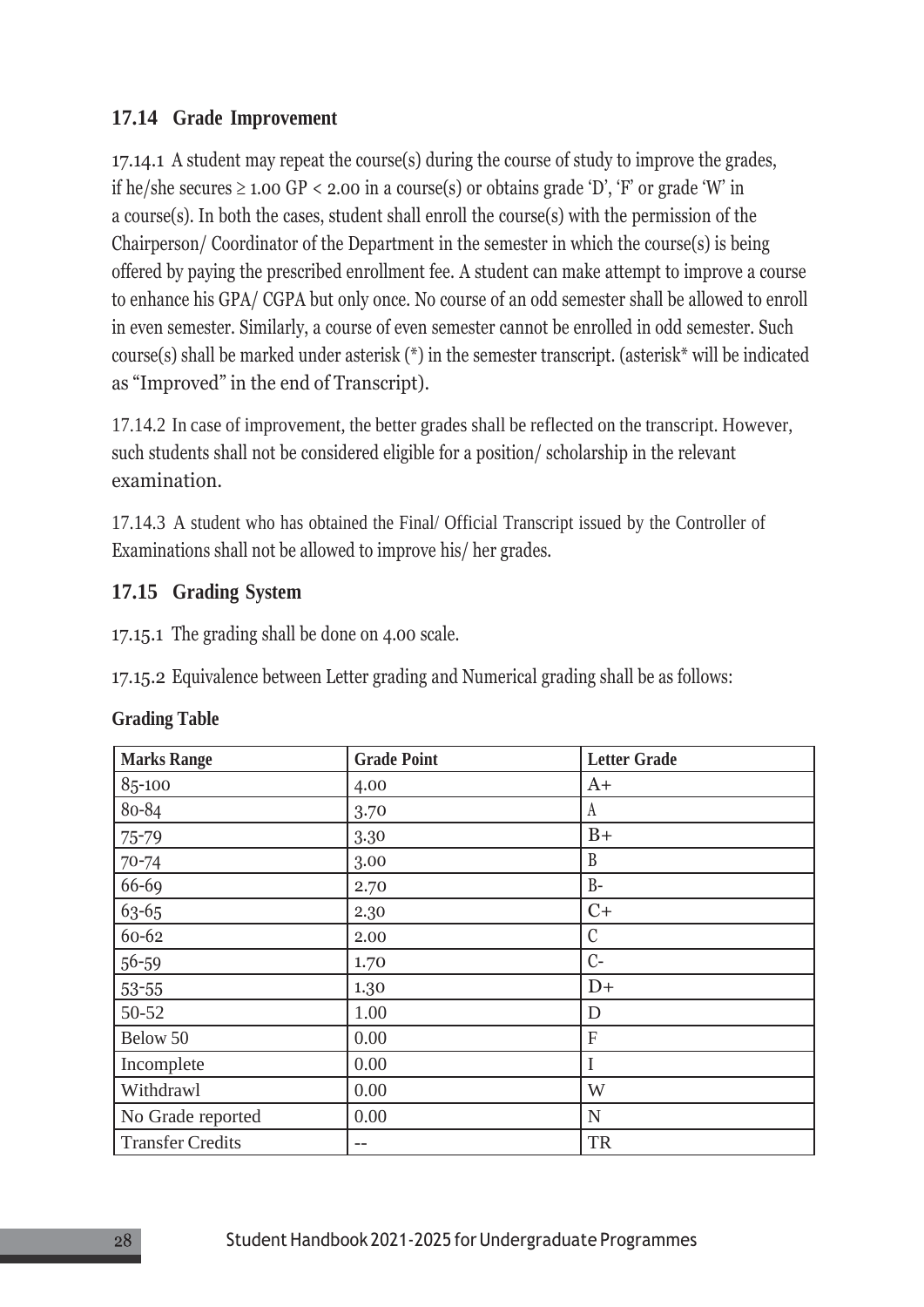| <b>Marks</b> | Q.P. | <b>Grade</b>     | <b>Marks</b> | Q.P. | Grade         |
|--------------|------|------------------|--------------|------|---------------|
| 85 & above   | 4.00 | $A+$             | 64           | 2.43 | $C+$          |
| 84           | 3.94 | $\rm A$          | 63           | 2.30 | $C+$          |
| 83           | 3.88 | $\rm A$          | 62           | 2.20 | $\mathcal{C}$ |
| 82           | 3.82 | $\rm A$          | 61           | 2.10 | $\mathbf C$   |
| 81           | 3.76 | $\rm A$          | 60           | 2.00 | $\mathbf C$   |
| 80           | 3.70 | $\boldsymbol{A}$ | 59           | 1.92 | $C-$          |
| 79           | 3.62 | $B+$             | 58           | 1.85 | $C-$          |
| 78           | 3.54 | $B+$             | 57           | 1.77 | $C-$          |
| 77           | 3.46 | $B+$             | 56           | 1.70 | $C-$          |
| 76           | 3.38 | $B+$             |              |      | $D+$          |
| 75           | 3.30 | $B+$             | 55           | 1.57 |               |
| 74           | 3.24 | $\, {\bf B}$     | 54           | 1.43 | $D+$          |
| 73           | 3.18 | $\, {\bf B}$     | 53           | 1.30 | $D+$          |
| $72\,$       | 3.12 | $\, {\bf B}$     | 52           | 1.20 | ${\mathbb D}$ |
| 71           | 3.06 | $\, {\bf B}$     | 51           | 1.10 | ${\mathbb D}$ |
| 70           | 3.00 | $\boldsymbol{B}$ | 50           | 1.00 | ${\rm D}$     |
| 69           | 2.92 | $B -$            | $50$         | 0.00 | $\mathbf F$   |
| 68           | 2.85 | $B-$             |              |      |               |
| 67           | 2.77 | $B-$             |              |      |               |
| 66           | 2.70 | $C+$             |              |      |               |
| 65           | 2.57 | $C+$             |              |      |               |

The Grading Table will further be expanded to assign Quality Points to % age of marks obtained according to the following Table:

**Marks Q.P. Grade**

17.15.3 The Grade/ Grade Point shall be assigned for each course according to Grading Table above, whereas, no letter grades shall be assigned to GPA/ CGPA. GPA/ CGPA shall be calculated up to two decimal places.

17.15.4 Fraction of marks obtained in a course shall be rounded to the nearest whole number. Marks of each course (Theory & Practical, separately) will be rounded once when aggregated.

If marks in decimal points are equal to/ larger than 50, it will be considered as (One) Mark otherwise, Zero.

#### **Example**

| <b>Examination</b> | <b>Marks</b> | <b>Marks Obtained</b> |
|--------------------|--------------|-----------------------|
| Sessional          | 10           | 08.30                 |
| Mid Term           | 40           | 30.60                 |
| Final Term         | 50           | 41.59                 |
| <b>Total</b>       | <b>100</b>   | 80.49                 |

The score shall be rounded to **80**.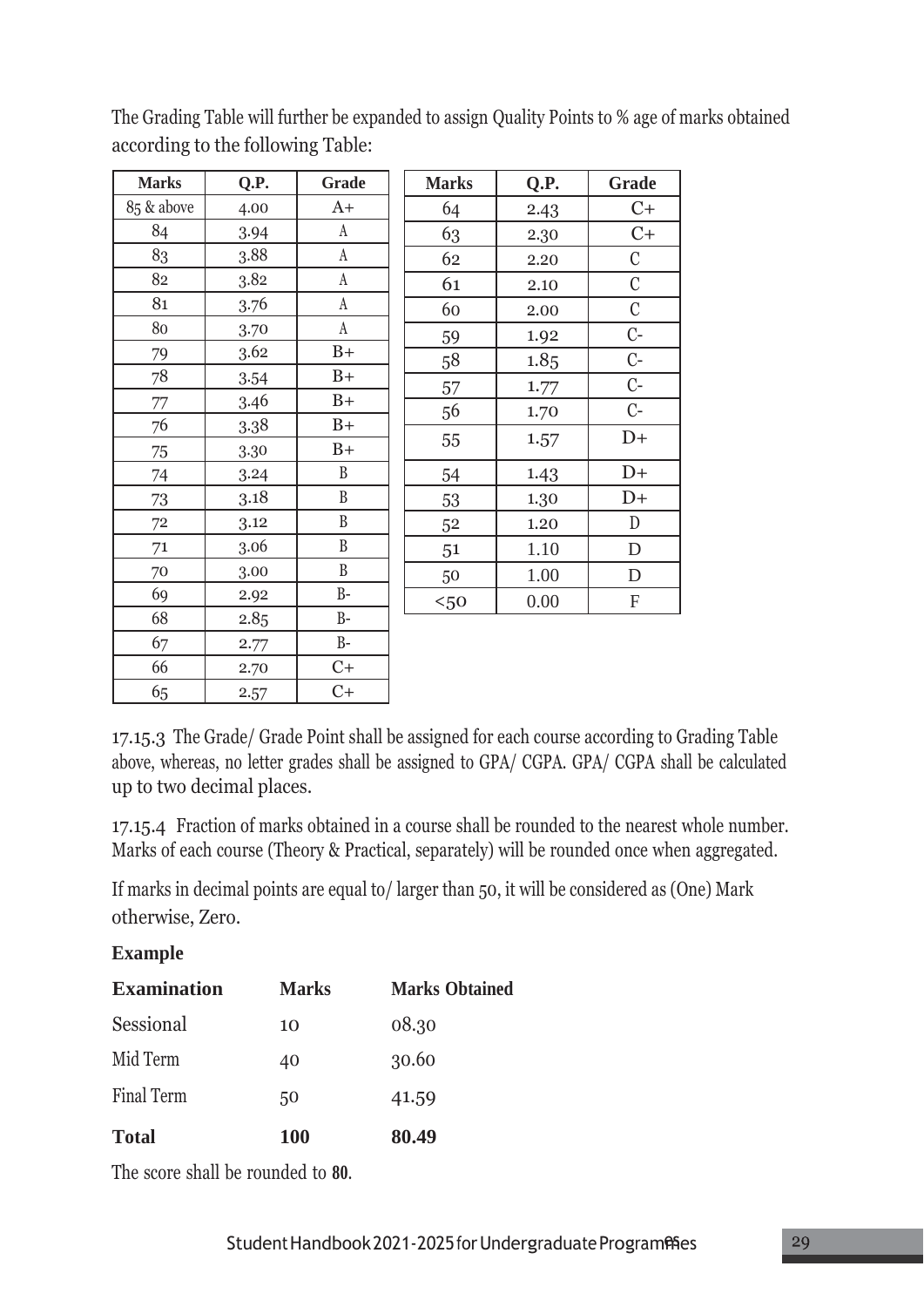| <b>Examination</b> | <b>Marks</b> | <b>Marks Obtained</b> |
|--------------------|--------------|-----------------------|
| Sessional          | 10           | 08.30                 |
| Mid Term           | 40           | 30.60                 |
| <b>Final Term</b>  | 50           | 41.60                 |
| <b>Total</b>       | 100          | 80.50                 |

The score shall be rounded to **81**.

17.15.5 In order to calculate the GPA, multiply GP with the credit hours of each course to obtain total grade points, add up to cumulative grade points and divide by the total number of credit hours to get the GPA for the semester.

$$
GPA = \frac{\sum(GP \times Credit Hours) \text{ of courses in a semester}}{\text{Total Credit Hours of a Semester}}
$$

**Example 1**

| <b>Course</b>  | <b>Marks</b><br><b>Obtained</b> | <b>Grade Point</b> | Grade | <b>Credit</b><br><b>Hours</b> | <b>Total GPs</b>        |
|----------------|---------------------------------|--------------------|-------|-------------------------------|-------------------------|
| C <sub>1</sub> | 87                              | 4.00               | $A+$  | 3                             | 4.00 X $3 = 12.00$      |
| C <sub>2</sub> | 68                              | 2.85               | $B-$  |                               | $2.85 \times 3 = 8.55$  |
| C <sub>3</sub> | 57                              | 1.77               | $C-$  |                               | $1.77 \times 3 = 5.31$  |
| C4             | 78                              | 3.54               | $B+$  |                               | $3.54 \times 3 = 10.62$ |
| C <sub>5</sub> | 73                              | 3.18               | B     |                               | $3.18 \times 3 = 9.54$  |
|                |                                 | <b>Total</b>       |       | 15                            | 46.02                   |

 $GPA = 46.02 \div 15 = 3.06$  (Promoted)

#### **Example 2**

| Course         | <b>Marks</b><br><b>Obtained</b> | <b>Grade Point</b> | Grade | <b>Credit</b><br><b>Hours</b> | <b>Total GPs</b>       |
|----------------|---------------------------------|--------------------|-------|-------------------------------|------------------------|
| C <sub>1</sub> | 87                              | 4.00               | $A+$  | 3                             | 4.00 X $3 = 12.00$     |
| C <sub>2</sub> | 68                              | 2.85               | $B-$  |                               | $2.85 \times 3 = 8.55$ |
| C <sub>3</sub> | 57                              | 1.77               | $C-$  |                               | $1.77 X 3 = 5.31$      |
| C4             | 38                              | 0.00               | F     | ূ                             | $0.00 X_3 = 0.00$      |
| C <sub>5</sub> | 73                              | 3.18               | B     |                               | $3.18 X 3 = 9.54$      |
|                |                                 | <b>Total</b>       |       | 15                            | 35.40                  |

 $GPA = 35.40 \div 15 = 2.36$  (Promoted)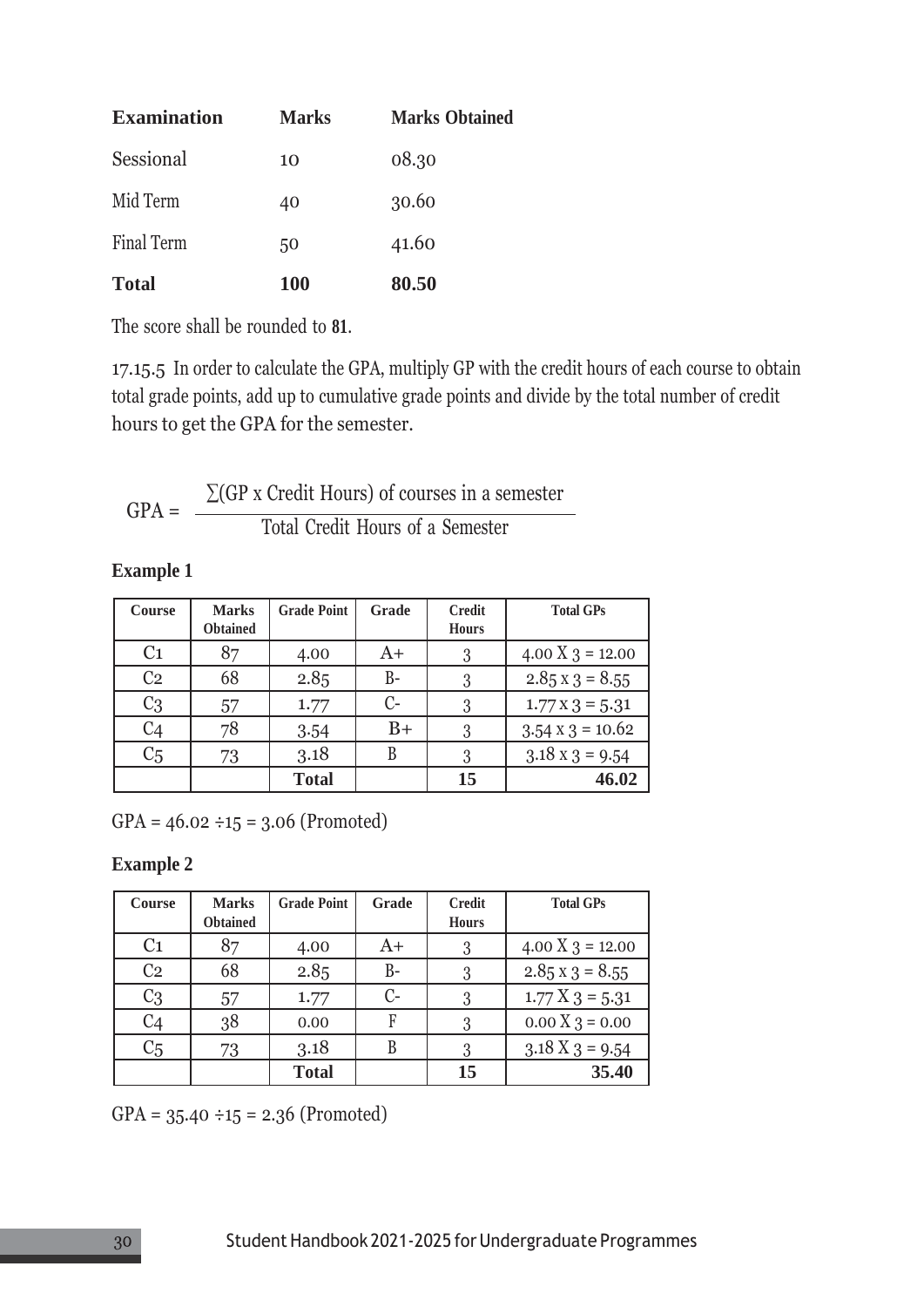| Course         | <b>Marks</b><br><b>Obtained</b> | <b>Grade Point</b> | Grade | <b>Credit</b><br><b>Hours</b> | <b>Total GPs</b>  |
|----------------|---------------------------------|--------------------|-------|-------------------------------|-------------------|
| C <sub>1</sub> | 56                              | 1.70               | $C-$  |                               | $1.70 X3 = 5.10$  |
| C <sub>2</sub> | 65                              | 2.57               | $C+$  |                               | $2.57 X 3 = 7.10$ |
| C <sub>3</sub> | 64                              | 2.43               | $C+$  |                               | $2.43 X 3 = 7.29$ |
| C4             | 60                              | 2.00               |       | ৽৽                            | $2.00 X_3 = 6.00$ |
| C <sub>5</sub> | 52                              | 1.20               |       |                               | $1.20 X 3 = 3.60$ |
|                |                                 | <b>Total</b>       |       | 15                            | 29.70             |

#### **Example 3**

 $GPA = 29.70 \div 15 = 1.98$  (Probation)

#### **Example 4**

| Course         | <b>Marks</b><br><b>Obtained</b> | <b>Grade Point</b> | Grade         | <b>Credit</b><br><b>Hours</b> | <b>Total GPs</b>  |
|----------------|---------------------------------|--------------------|---------------|-------------------------------|-------------------|
| C <sub>1</sub> | 56                              | 1.70               | $C$ -         |                               | $1.70 X3 = 5.10$  |
| C <sub>2</sub> | 52                              | 1.20               |               | ্                             | $1.20 X 3 = 3.60$ |
| C3             | 50                              | 1.00               |               | 3                             | $1.00 X_3 = 3.00$ |
| C4             | 60                              | 2.00               | $\mathcal{C}$ | 3                             | $2.00 X_3 = 6.00$ |
| C <sub>5</sub> | 51                              | 1.10               |               |                               | 1.10 X $3 = 3.30$ |
|                |                                 | <b>Total</b>       |               | 15                            | 21.00             |

 $GPA = 21.00 \div 15 = 1.40$  (Drop)

17.15.6 For calculating CGPA, after the second semester, sum total of GPs in both semesters earned in different courses multiplied by respective credit hours of the courses and divided by total numbers of credit hours.

CGPA =  $\Sigma$ (GP x Credit Hours) of all courses Total Credit Hours of all courses

#### **Example**

| <b>Total Grade Points of 1st Semester</b>                                       | $= 46.02$ |
|---------------------------------------------------------------------------------|-----------|
| <b>Total Credit Hours of 1st Semester</b>                                       | $= 1.5$   |
| GPA (1st Semester)= $46.02 \div 15$                                             | $= 3.06$  |
| Total Grade Points of 2nd Semester                                              | $= 35.40$ |
| <b>Total Credit Hours of 2nd Semester</b>                                       | $= 15$    |
| CGPA (at the end of 2nd Semester) = $(46.02 + 35.40) \div (15 + 15) = 81.42/30$ |           |
|                                                                                 | $= 2.71$  |

Similarly, CGPA of all semesters shall be calculated.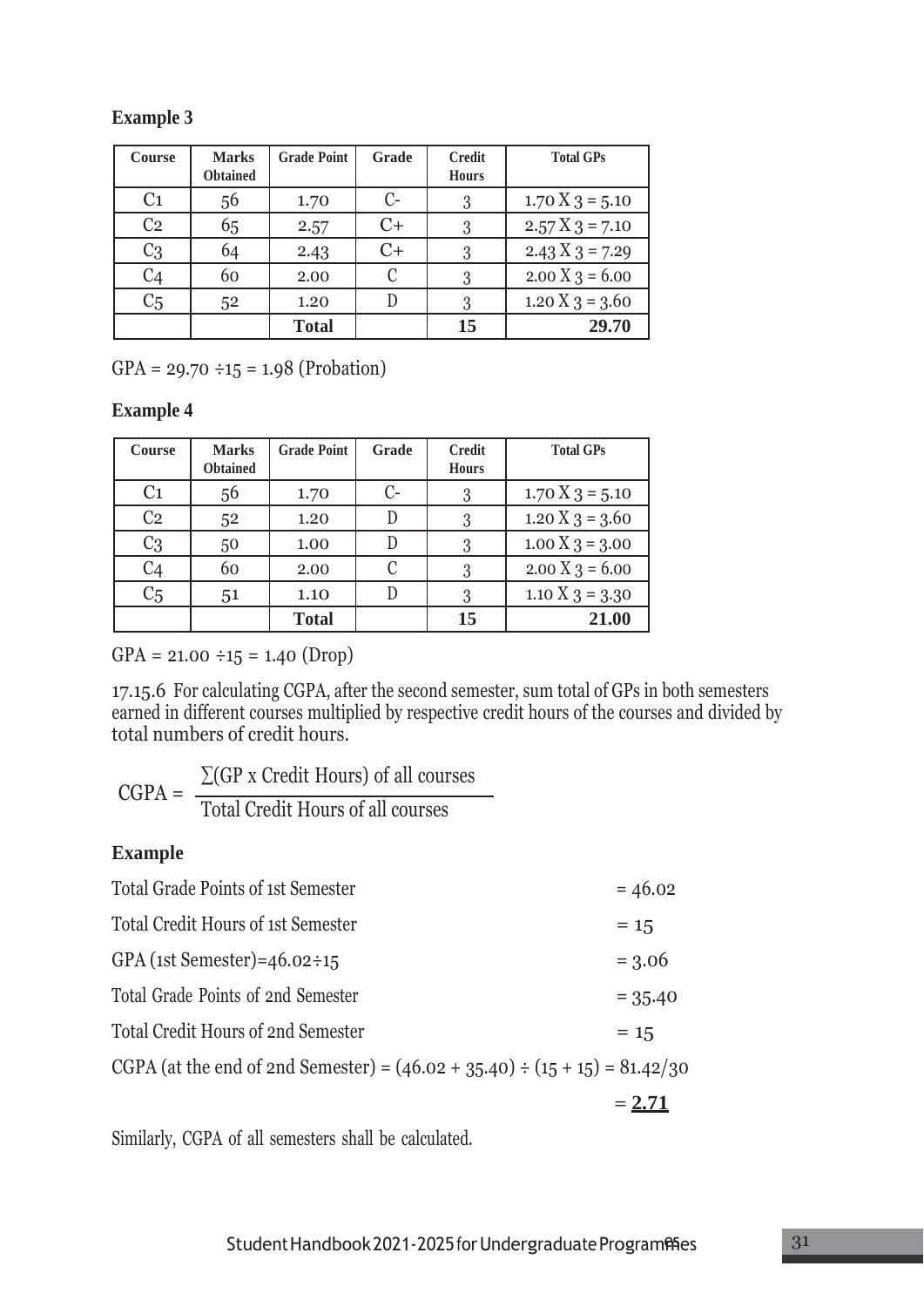## **17.16 Incomplete Grade**

17.16.1 A student shall be awarded incomplete grade 'I' on medical grounds or the circumstances beyond his/ her control determined by the Departmental Examination Committee in the following cases:

(i) If a student fails to complete any assignment, test, quiz, term paper, presentation etc. assigned to him/ her by the teacher for the purpose of internal assessment.

(ii) If a student is unable to appear in a part or whole of the Mid Term or Final Term Examination of a semester.

17.16.2 The student may be allowed to appear in the Special Mid/ Final Term Examination of the semester to be held by the Department before the commencement of the next semester. However, the student must have:

(i) fulfilled attendance requirement;

(ii) been admitted as patient in a recognized hospital. If the student has not been hospitalized, he/she will be examined by the Institute Medical Officer.

17.16.3 The student with grade "I" in a course(s) must appear in the Special Mid/ Final Term Examination before joining the next semester.

17.16.4 The student shall not seek any extension if he/ she is unable to take Special Examination within the specified time limit.

## **17.17 Transfer of Credits/ Migration**

Under extra-ordinary circumstances, the Vice-Chancellor, on the recommendations of the Chairperson/ Coordinator of the Department, may allow transfer of credits of students from HEC recognized institutions to any department of the Institute and vice versa, provided that:

17.17.1 The institutions concerned agree for the transfer of credits of such a student;

17.17.2 Transfer of credits cases shall initially be scrutinized by the Department concerned. Eligible candidates must satisfy the following conditions:

(i) A student must fulfill the required entry qualification of the programme.

(ii) A student, who has been dropped out, rusticated, expelled, or whose entry in the parent institution was banned for any reason whatsoever at any time during his/ her academic career, the case for transfer of credits shall not be considered.

(iii) Courses with credit hours and course contents equivalent to the Department courses, shall be considered for transfer. Further, the applicant has to study and pass, if not previously did,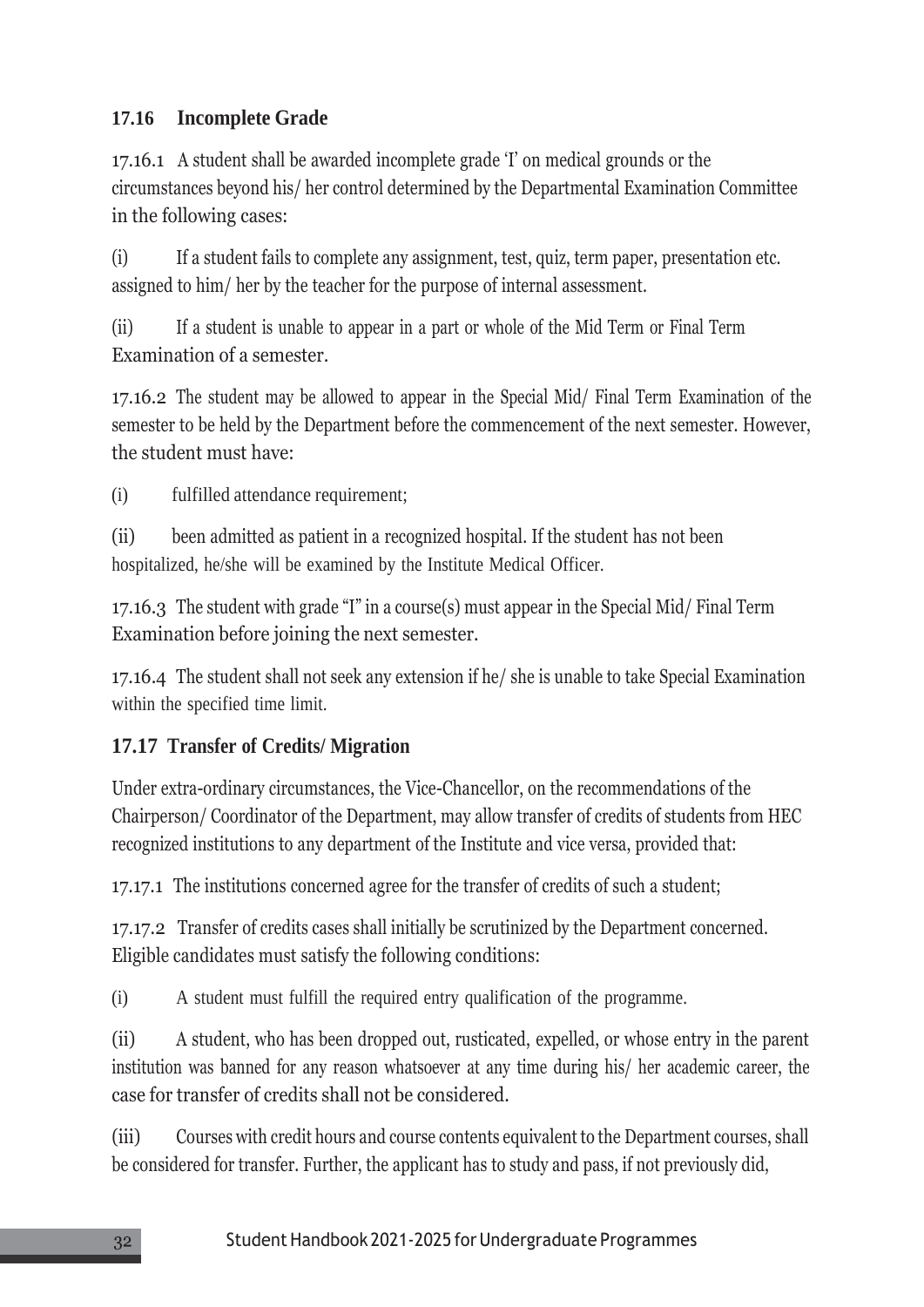the compulsory courses as notified in HEC approved Scheme of Studies/ Curriculum.

(iv) He/ she passes the Departmental test for each course to be applied for transfer.

(v) Courses with less than 60% marks in the test shall not be considered for transfer of credit.

(vi) Accepted courses along with their credit hours shall be displayed on the final/ official transcript but their grades obtained from the parent institution will not be displayed. Such subjects will be marked as "Transferred Credits" (TR).

(vii) The transferred student must study at least 50% courses of the Programme at the Department to become eligible for the degree.

(viii) He/ she has to provide NOC from the institution from where migration is required.

17.17.3 All Institute regulations for transfer of credits shall apply.

17.17.4 Committee concerned, while recommending the admission, will also determine the timeline/ date of completion of the degree programme allowed.

17.17.5 A student with transferred credits shall not be eligible for an Institute Medal. Whereas, he/she may be considered for the award of "Distinction in Thesis"

## **17.18 Time Frame for Completion of Degree Programmes**

Maximum duration for the completion of various programmes shall be as under:

| <b>Programme</b> | <b>Maximum Duration</b> |
|------------------|-------------------------|
| 1-Year           | <b>Two Years</b>        |
| 2-Year           | <b>Four Years</b>       |
| 3-Year           | <b>Five Years</b>       |
| 4-Year           | Six Years               |
| 5-Year           | <b>Seven Years</b>      |

# **17.19 Departmental Examinations Committee**

Each department shall have a Departmental Examination Committee comprising three to seven members appointed by the Dean of the Faculty. The Chairperson/Coordinator of the Department will be the convener and one of the members will be In-charge Examinations as the member & Secretary of the Committee. The Committee will perform the following functions:

17.19.1 To decide the appeals/written complaints of the students;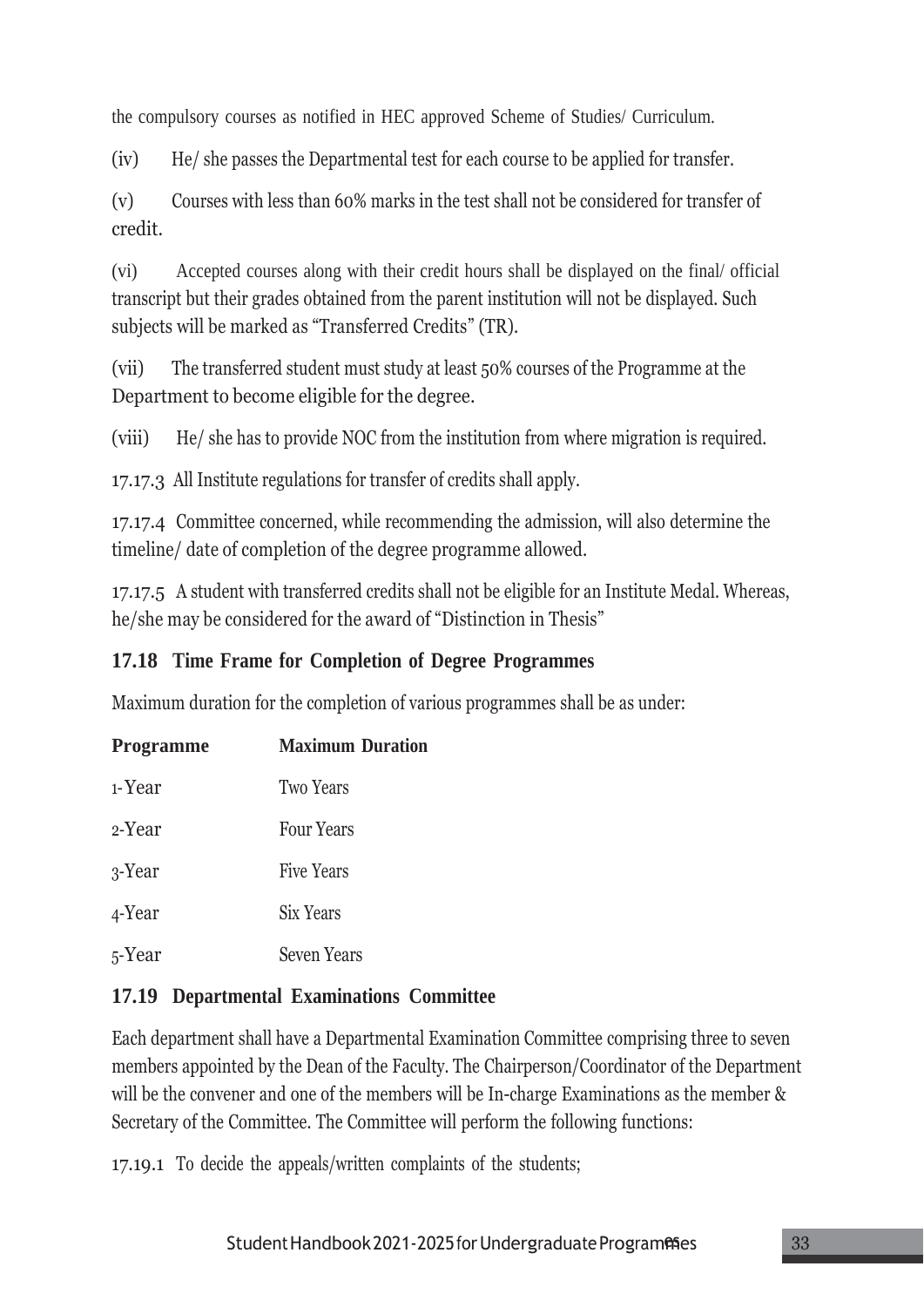17.19.2 To refer the unfair means cases;

17.19.3 To examine and decide all the matters regarding uniformity before the declaration of result and any other related matter;

17.19.4 Ensure content coverage of courses by comparing tests with the course outline and work plan provided by the teacher.

## **18. HOSTEL ACCOMMODATION**

PIFD provides accommodation facilities for female students from outside Lahore and abroad. Female students are not allowed under any circumstances to live in private hostels during their academic years at PIFD. Violation of this condition will lead towards the disciplinary action as per Institute Policy. This accommodation facility is situated in the close vicinity of the Institute. Students are required to share rooms and comply with the hostel rules as laid down by the Institute and enforced by the Warden. All rooms are furnished/ non furnished and a cook is available for meal services.

Details of the accommodation fees can be obtained from the Warden as these vary depending upon the type of room students opt to reside in. Accommodation fees are reviewed periodically and management hold the right to change them.

The students who want to abort hostel facility of the Institute must submit a declaration and undertaking from the parent/ guardian that the student is shifting to a duly assigned local guardian. A two months' notice must be given to the concerned authorities prior to leaving the hostel. In case of abrupt decision of seizing the hostel facility, extra two months hostel charges in addition to outstanding dues or fines, if any, will be charged from the respective student in cash or through preceding fee challan. The student wishing to resume hostel facility must furnish fresh application which will be entertained on the basis of availability of seats.

## **19. HOSTEL RULES**

Hostel Rules and Regulations for Residents

During their stay at the PIFD Hostel, the female students will be required to abide by certain rules, failing which they risk expulsion both from the hostel and the Institute. For this purpose, they are required to comply with the following Hostel Rules and Regulations:

(1) Only enrolled regular students of PIFD are eligible for admission in the PIFD Hostel.

(2) Allotment of rooms shall be made after the candidates are able to produce the payment receipt from the designated bank. They will pay mess fee of Rs.5500/- per month in cash to the cashier in Accounts Office by  $5<sup>th</sup>$  of every month failing which Rs.100/- per day will be fined.

(3) The applicants will have to furnish a written guarantee from their guardians, holding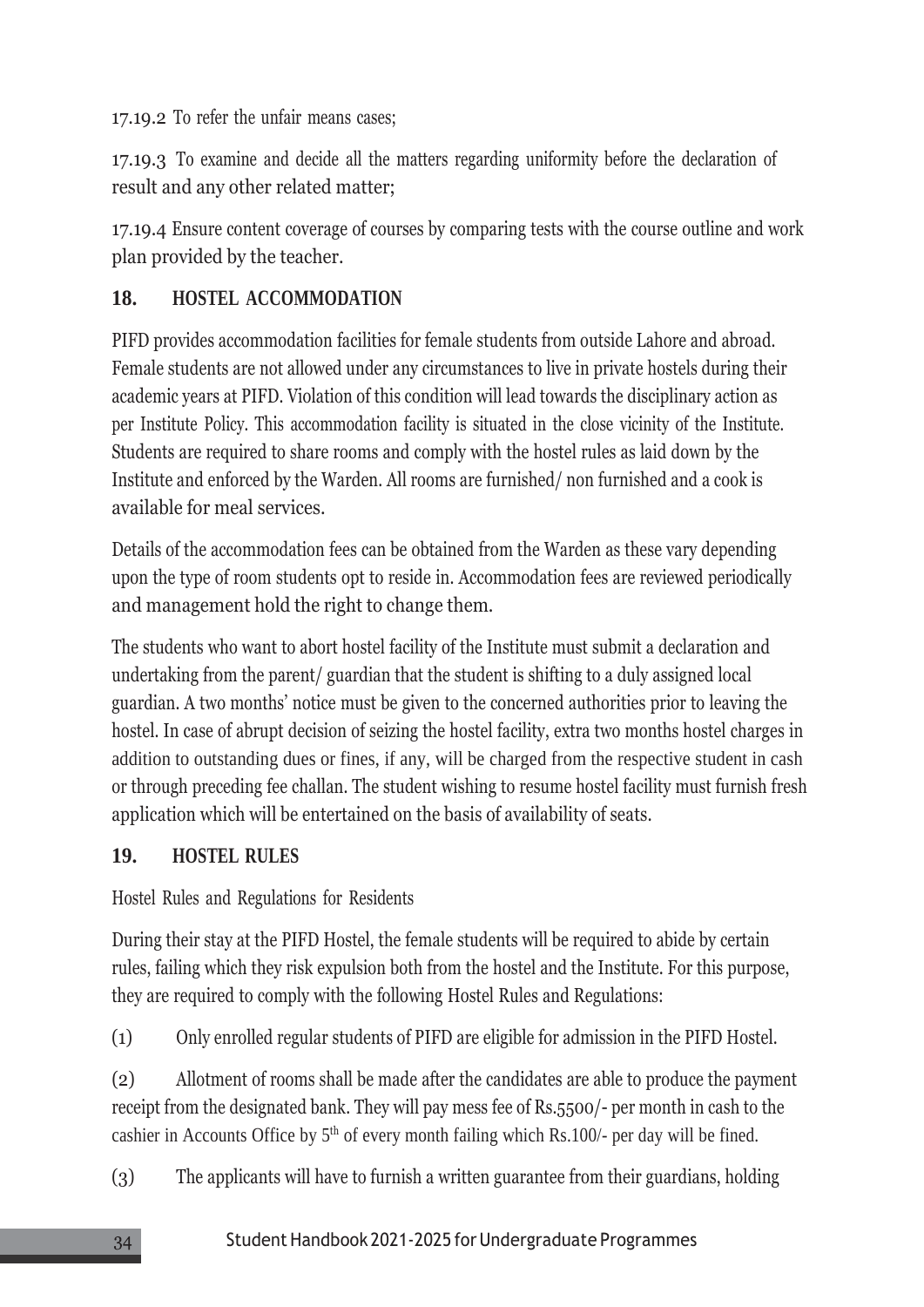them responsible for the payment of the hostel dues, in case of their wards failing to make the payment. A written guarantee shall also be provided by the resident and her guardian regarding observance of all hostel rules.

(4) Residents are required to deposit the security fee Rs.2000/- in advance at the time of admission. The hostel charges will be fixed by the statutory body (syndicate) of PIFD from time to time.

(5) Residents shall sign a receipt of Hostel property in their rooms and shall be responsible for any loss or damage.

(6) Residents committing serious offences such as violation of the rules and regulations of the hostel, holding meetings or collection of subscription without prior approval of the Authorities and non-payment of dues shall be subjected to disciplinary action, extending up to expulsion from the Hostel/ PIFD depending upon the seriousness of the offence.

(7) Residents shall not be allowed to keep pets in PIFD Hostels.

(8) Residents should not disturb their fellow residents by playing radio, music player or any such instruments at a high volume, or by any other discomfort.

(9) No resident will open the door of another resident's room without her permission.

(10) Silence hour should be maintained strictly after 9:00 p.m. in the hostel so that residents can devote their time to studies.

(11) Residents are advised in their own interest, to avoid keeping expensive articles or

valuables in their rooms.

(12) Residents are not allowed to change their rooms of their own accord, or allow a guest to stay overnight with them.

(13) Residents shall be under the disciplinary control of the hostel warden.

(14) No societies shall be formed and no meetings shall be held within the premises of the hostel.

(15) Residents are not allowed to give tips or make any other kind of payment to the sweepers, bearer, or any other employees of the hostel.

(16) Residents once expelled from the hostel shall not be admitted again or allowed to stay in the hostel.

(17) Residents should leave the hostel within one week after the declaration of their last examination and report their departure to the authorities after getting clearance.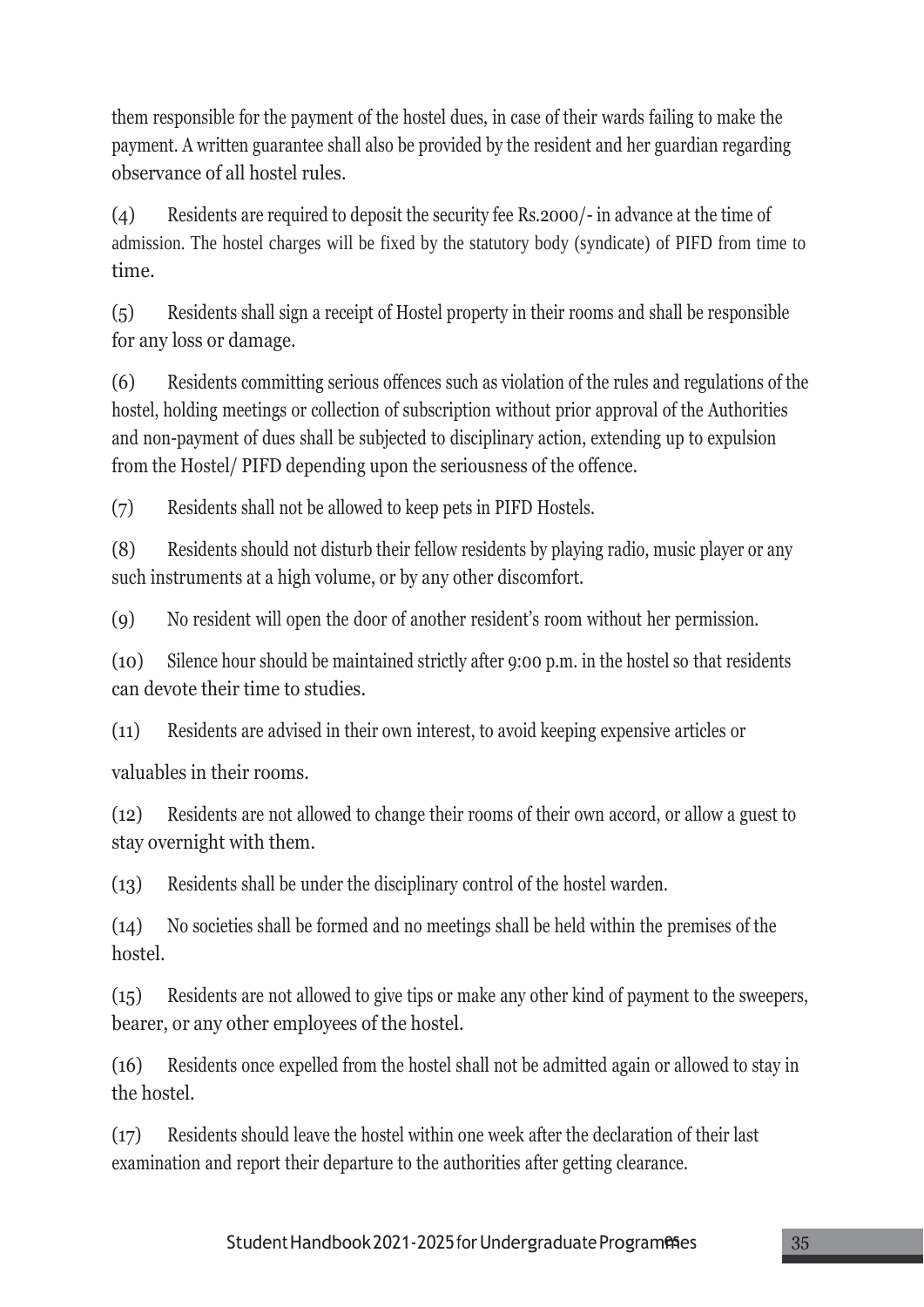(18) Residents shall be under obligation to comply with all the rules and regulations of PIFD Hostel.

(19) All residents should be in the hostel by 09:00 p.m. in summer and by 08:00 p.m.in winter. Residents wishing to stay outside the hostel (from 09:00 p.m. till late night for attending some function) must submit prior written permission from their parents.

(20) A suitable fine will be imposed on the residents habitual of coming late.

(21) Female visitors shall be received only in the guest room and under no circumstances female visitors will be allowed to enter individual rooms.

(22) All residents should ensure that the persons visiting them fill in the necessary particulars in the register. No private parties or functions can be arranged by individuals or groups without the prior permission of the hostel Warden.

(23) Residents are advised not to enter into any conflict with the employees of the hostel. The complaints against the hostel staff should be brought into the notice of the hostel Warden.

(24) No resident(s) will be allowed to take any crockery into her room without prior permission of the hostel Warden.

(25) Residents are prohibited from keeping any kinds of arms, ammunition or intoxicants in their possession. Non-observance of the rule shall be severely dealt with. Residents who are found in intoxicated condition will be expelled from the hostel on a 24 hours' notice.

(26) As per section 10 of students' handbook all residents must adhere to the Dress Code while going to the Institute.

(27) As per PIFD students' handbook section 12.11, smoking is strictly prohibited.

(28) All cases of illness should be immediately reported to the hostel Warden, who will make necessary arrangements for medical help.

(29) Students could be shifted to any other hostel in case of hiring of new building.

(30) Before going for vacations students are required to take all of their belongings with them. Institute will not be responsible for any loss.

(31) Student will be charged Rs 1000/- under the head of repair and maintenance at the time of clearance.

# **20. INFRINGEMENT OF RULES AND REGULATIONS**

Any student, who violates PIFD rules, involves in negative activities like strikes, protests or instigates other students for this purpose, or blows crackers will render him/ herself liable to disciplinary action.

36 des this the following acts shall constitute acts of discipline and are liable to punishment: Student Handbook 2021-2025 for Undergraduate Programmes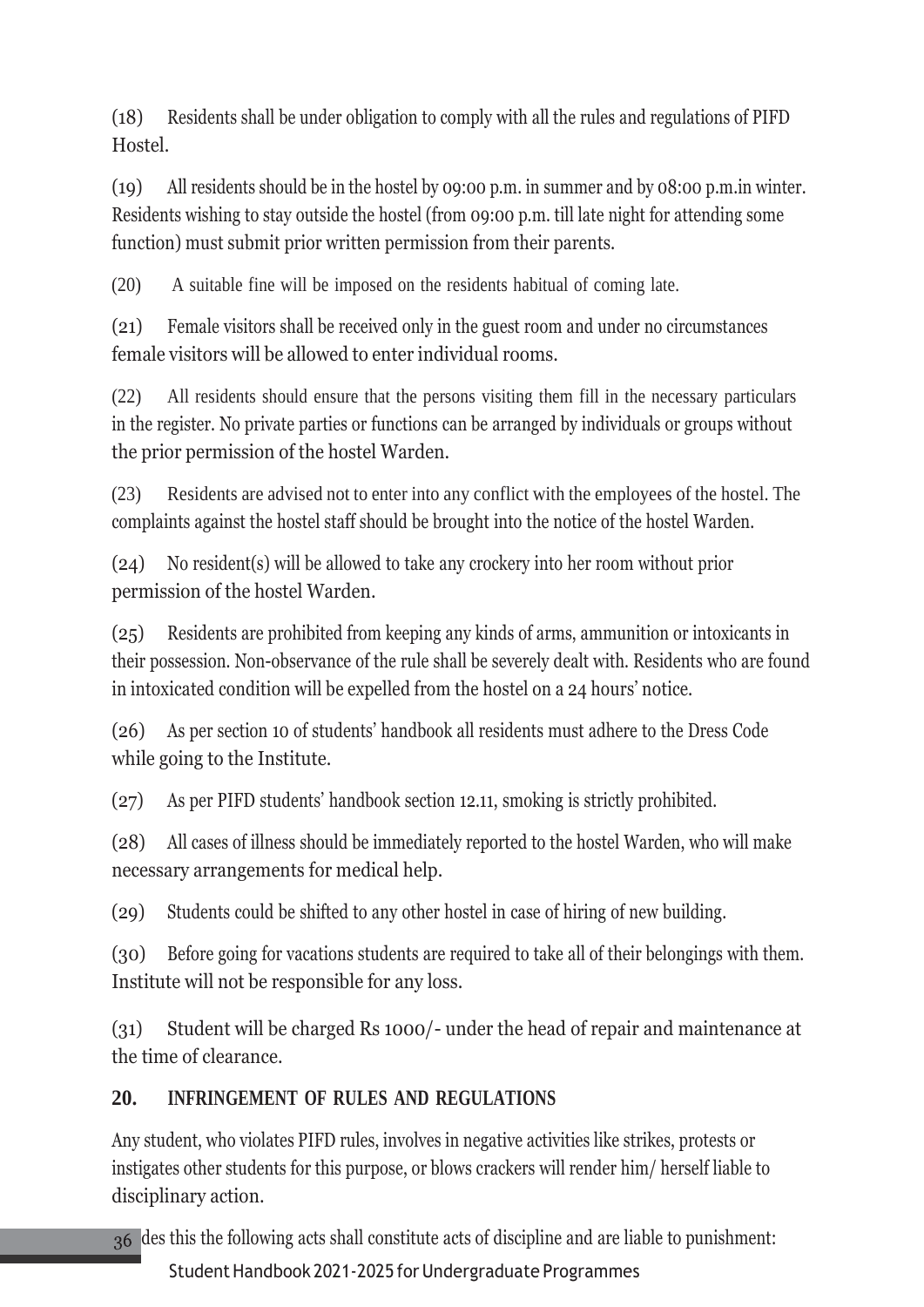- (i) Attending the premises without Student Identity Card.
- (ii) Carrying, using or threatening to use firearms and deadly weapons.
- (iii) Using or being in possession of drugs or any other intoxicating material.
- (iv) Being found under the effect of an intoxicant or drug.
- (v) Defiance of authority or non-compliance of instructions/ orders.

(vi) False presentation or giving false information or willful suppression of information, cheating or deceiving.

(vii) Shouting of slogans derogatory to the prestige of PIFD or the reputation of its officers or teachers.

(viii) Unauthorized use of or damaging PIFD's movable or immovable property.

The rules and regulations of the Institute are designed to allow it to function in good order, so that students behave with reasonable consideration for others and with respect for the formal rules.

However, sometimes there are serious breaches, which require the Institute to invoke its disciplinary procedures. The breaches of the Rules and Regulations brought to the notice of the Vice-Chancellor may be referred to a Disciplinary Committee.

Where the Vice-Chancellor finds appropriate, student may be suspended from the Institute with immediate effect until the hearing of the case by the Disciplinary Committee. The Vice-Chancellor has the right to refer to the police any offence alleged against the Institute's property or against the property of a person or any employee of PIFD, any other student or any bonafide visitor of the Institute.

# **21. DISCIPLINARY PROCEDURE**

All staff and students share responsibility of maintaining discipline in the campus and avoiding unacceptable behavior. Senior staff members are authorized to challenge individuals who breach these rules and regulations. In such cases, the senior staff is authorized to record students' identity and department. Should this happen, students are required to cooperate and a refusal to cooperate may be treated as a disciplinary offence in its own right and will be deemed to compound the original offence if the matter is taken further.

The disciplinary procedures of the Institute conform to the rules of natural justice in respect of laying of disciplinary charges; right to a hearing period of notice of a hearing, the right to be accompanied by a friend, the right to see all the evidence, the right to examine witnesses, the right to make a statement and the right to appeal against the decision to a panel independent of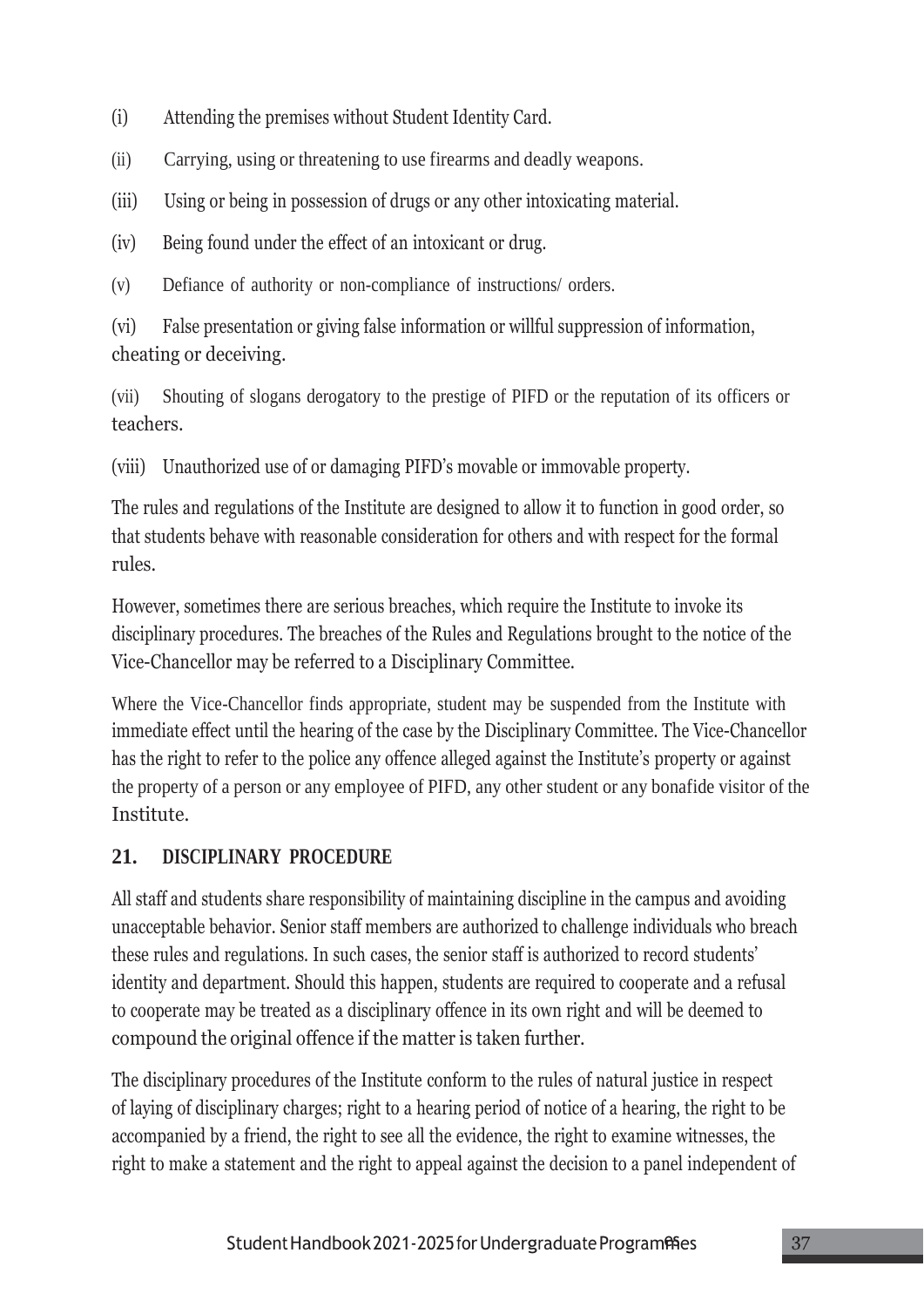the original disciplinary panel.

# **22. DISCIPLINARY COMMITTEE**

Disciplinary Committee duly constituted under statutes of PIFD is authorized to monitor the disciplinary procedure adopted for students who violate the rules and regulations of the Institute.

# **23. ACADEMIC CALENDAR 2019-20 (FOUNDATION YEAR STUDIES)**

The details of the academic calendar will be later shared by the Course Coordinator- Foundation Year Studies

\*There will be need to conduct make up classes due to following Public Holidays:

- 1. 5 th February 2021 (Friday) Kashmir Day
- 2. 23<sup>rd</sup> March 2021 (Tuesday) Pakistan Day

One week for adjustment of unforeseen Situation

PIFD has a right to change the timetable.

*Note: The academic calendar may vary to reschedule classes as per course requirements, or any other unforeseen situations. Any changes will be notified.*

Student Handbook 2021-2025 for Undergraduate Programmes